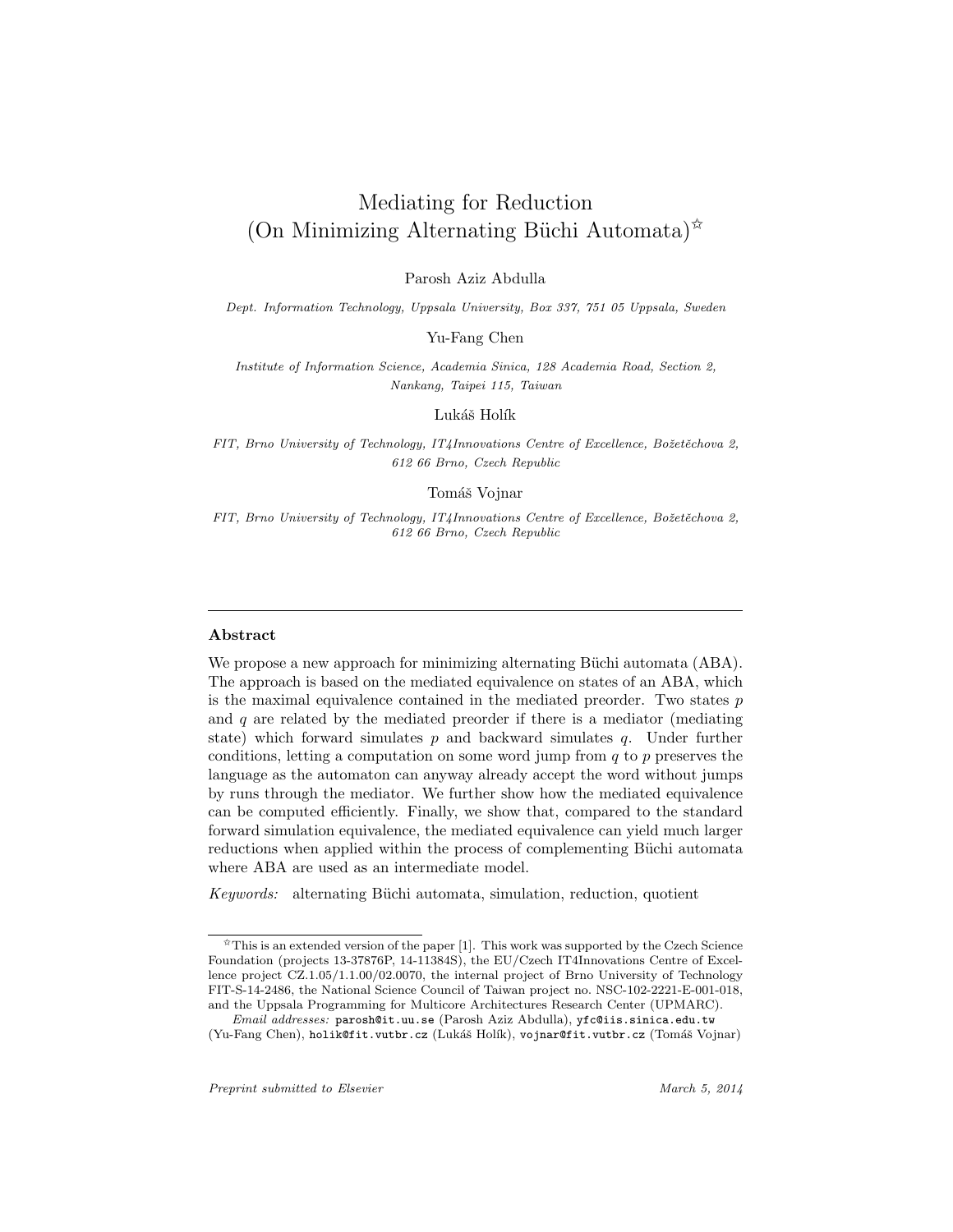## 1. Introduction

Alternating Büchi automata (ABA) are succinct state-machine representations of  $\omega$ -regular languages (regular sets of infinite sequences). They are widely used in the area of formal specification and verification of non-terminating systems. One of the most prominent examples of the use of ABA is the complementation of nondeterministic Büchi automata [2]. The complementation is an essential step of the automata-theoretic approach to model checking when the specification is given as a positive Büchi automaton  $[3]$  and also of learningbased model checking for liveness properties [4]. ABA also play an important role as an intermediate data structure for translating a linear temporal logic (LTL) specification to a nondeterministic Büchi automaton (NBA) [5].

However, due to the compactness of  $ABA^1$ , the algorithms that work on them are usually of high complexity. For example, both the complementation and the LTL translation algorithm transforms an intermediate ABA to an equivalent NBA. The transformation is exponential in the size of the input ABA. Hence, one may prefer to reduce the size of the ABA (with some faster algorithm) before giving it to the exponential procedure.

In the study of Fritz and Wilke [6], simulation-based minimization is proven as a very effective tool for reducing the size of ABA. However, they considered only forward simulation relations. Inspired by previous work [7], we believe that backward simulation can be used for reducing the size of ABA as well. Unfortunately, as will be explained in Section 3, the quotient wrt. backward simulation (i.e., the automaton that arises by collapsing backward simulation equivalent states) may have different language.

In this paper, we develop an approach that uses backward simulation for simplifying ABA indirectly. Instead of looking for a suitable fragment of backward simulation that can be used to reduce the number of states of an ABA, we combine backward and forward simulation to form an even coarser relation called the mediated preorder that can be used for minimization. The efficiency of minimizing ABA using the mediated preorder is evaluated on a large set of experiments. In the experiments, we apply different simulation-based minimization approaches to improve the LTL to Büchi automata translation algorithm and complementation algorithm of nondeterministic Büchi automata. The experimental results show that the minimization using mediated preorder outperforms the minimization using forward simulation. For example, for 100 randomly generated automata of alphabet size 2, forward minimization on average reduced ABA from 11.8 states and 39.8 transitions to 7 states and 26.9 transitions while mediated minization reduced the numbers to 5.66 states and 20.49 transitions, on average.

 $1<sup>1</sup>ABA$  are exponentially more succinct than nondeterministic Büchi automata.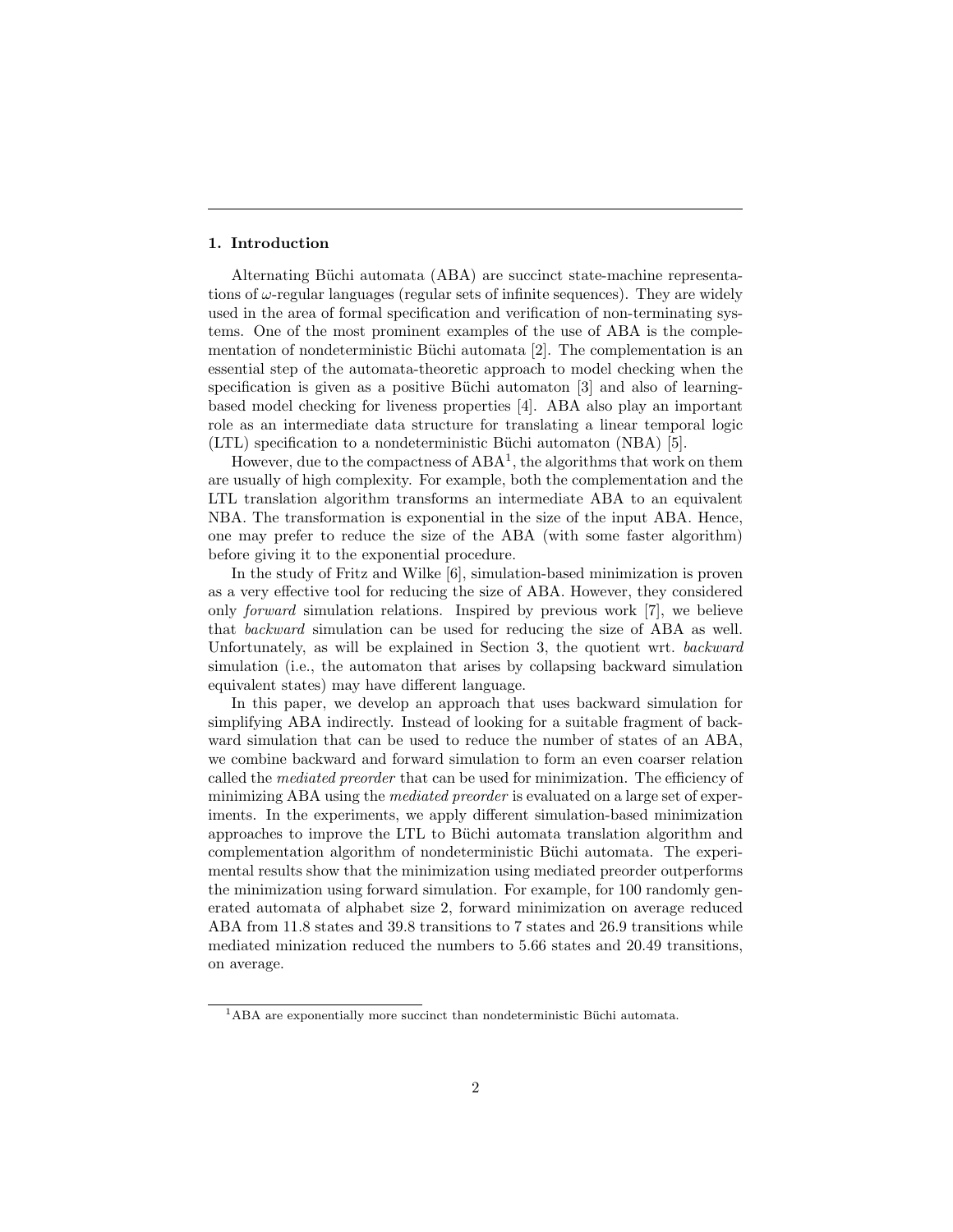Outline. The next section contains basic definitions of trees and of alternating Büchi automata. Section 3 presents notions of simulations on ABA and their important properties. In Section 4, we define the notion of mediated equivalence and prove that the quotient ABA wrt. the mediated equivalence has the same language as the original ABA. Algorithms for computing the proposed relations are given in Section 5. The experimental evaluation of the presented technique for reducing size of ABA by computing the quotint wrt. mediated equivalence is discussed in Section 6 and Section 7 concludes the paper.

#### 2. Basic Definitions

Given a finite set  $X$ , we use  $X^*$  to denote the set of all finite words over X and  $X^{\omega}$  for the set of all infinite words over X. The empty word is denoted by  $\epsilon$  and  $X^+ = X^* \setminus {\epsilon}$ . The concatenation of a finite word  $u \in X^*$  and a finite or infinite word  $v \in X^* \cup X^\omega$  is denoted by uv. For a word  $w \in X^* \cup X^\omega$ , |w| is the length of  $w(|w| = \infty$  if  $w \in X^{\omega}$ ,  $w_i$  is the *i*th letter of  $w$  and  $w^i$  the *i*th prefix of w (the word u with  $w = uv$  and  $|u| = i$ ). Note that  $w^0 = \epsilon$ . The concatenation of a finite word u and a set  $S \subseteq X^* \cup X^\omega$  is defined as  $uS = \{uv \mid v \in S\}.$ 

An alternating Büchi automaton is a tuple  $A = (\Sigma, Q, \iota, \delta, \alpha)$  where  $\Sigma$  is a finite alphabet, Q is a finite set of states,  $\iota \in Q$  is an initial state,  $\alpha \subseteq Q$  is a set of accepting states, and  $\delta: Q \times \Sigma \to 2^{2^Q}$  is a total transition function. A transition of  $\tilde{A}$  is of the form  $q \stackrel{\tilde{a}}{\rightarrow} P$  where  $P \in \delta(q, a)$ .

A tree T over Q is a subset of  $Q^+$  that contains all nonempty prefixes of each of its elements (i.e.,  $T \cup {\epsilon}$ ) is prefix-closed). Furthermore, we require that T contains exactly one  $r \in Q$ , the root of T, denoted root(T). We call the elements of  $Q^+$  paths. For a path  $\pi q$ , we use  $leaf(\pi q)$  to denote its last element q. We define the set  $branches(T) \subseteq Q^+ \cup Q^{\omega}$  such that  $\pi \in branches(T)$  iff T contains all prefixes of  $\pi$  and  $\pi$  is not a proper prefix of any path in T. In other words, a branch of T is either a maximal path of T, or it is a word from  $Q^{\omega}$ such that T contains all its nonempty prefixes. We use  $succ_T(\pi) = \{r \mid \pi r \in T\}$ to denote the set of successors of a path  $\pi$  in T, and height(T) to denote the length of the longest branch of T. A tree U over Q is a prefix of T iff  $U \subseteq T$ and for every  $\pi \in U$ ,  $succ_U(\pi) = succ_T(\pi)$  or  $succ_U(\pi) = \emptyset$ . The suffix of T defined by a path  $\pi q$  is the tree  $T(\pi q) = \{q\psi \mid \pi q\psi \in T\}.$ 

Given a word  $w \in \Sigma^{\omega}$ , a tree T over Q is a run of A on w, if for every  $\pi \in T$ ,  $leaf(\pi) \xrightarrow{w_{|\pi|}} succ_T(\pi)$  is a transition of A. Finite prefixes of T are called partial runs of  $A$  on  $w$ . A run  $T$  of  $A$  on  $w$  is accepting iff every infinite branch of  $T$  contains infinitely many accepting states. A word  $w$  is accepted by A from a state  $q \in Q$  iff there exists an accepting run T of A on w with root(T) = q. The language of a state  $q \in Q$  in A, denoted  $\mathcal{L}_{\mathcal{A}}(q)$ , is the set of all words accepted by A from q. Then  $\mathcal{L}(\mathcal{A}) = \mathcal{L}_{\mathcal{A}}(\iota)$  is the *language of* A. For simplicity of presentation, we assume in the rest of the paper that  $\delta$  never allows a transition of the form  $p \stackrel{a}{\rightarrow} \emptyset$ . This means that no run can contain a finite branch. Any automaton can be easily transformed into one without such transitions by adding a new accepting state q with  $\delta(q, a) = {\{q\}}$  for every  $a \in \Sigma$  and replacing every transition  $p \stackrel{a}{\rightarrow} \emptyset$  by  $p \stackrel{a}{\rightarrow} \{q\}$ .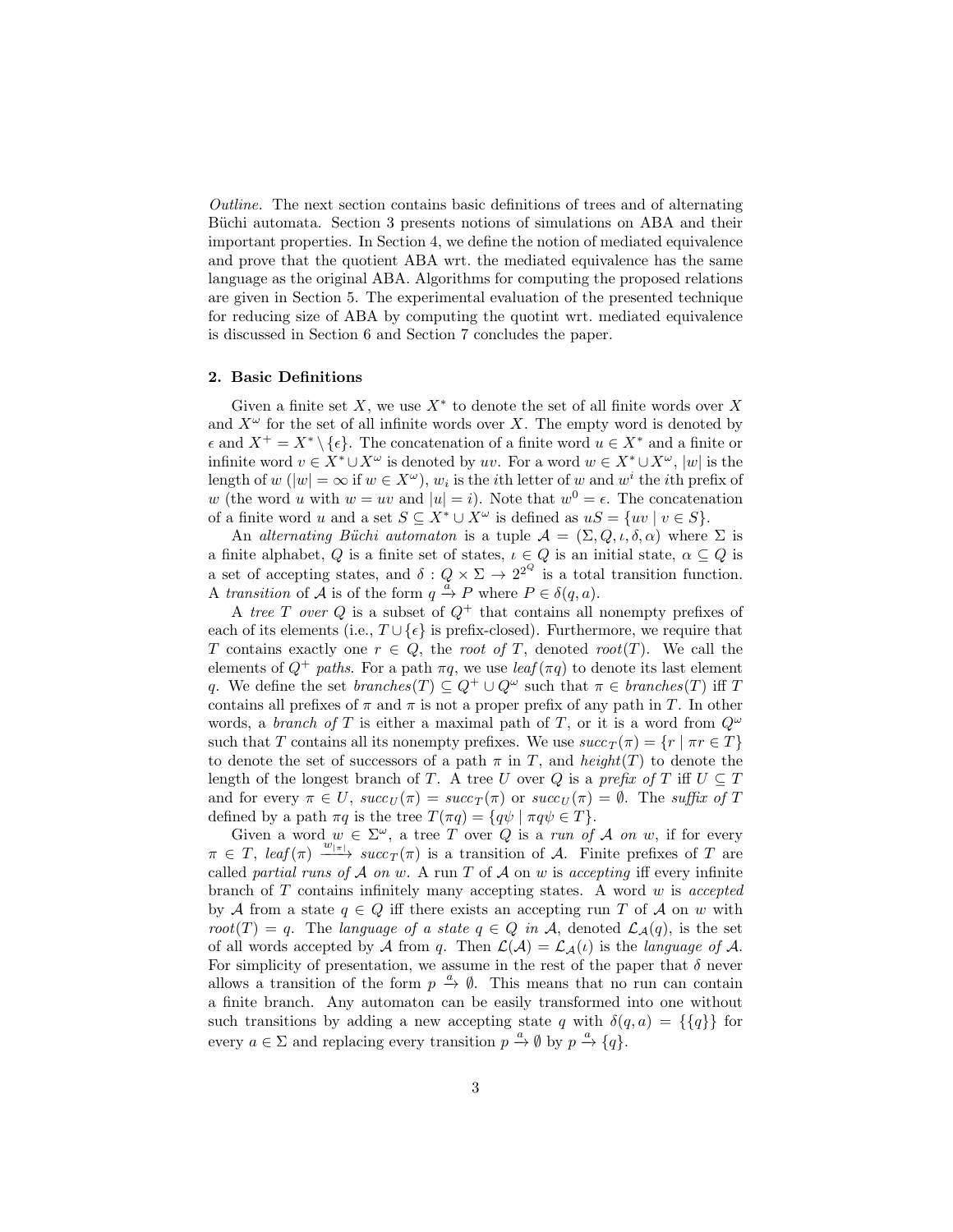We note that for technical reasons, we use a simpler definition of a tree and a run of an alternating automaton than the usual one (e.g., [2]). A tree is usually defined as a prefix-closed subset of  $\mathbb{N}^*$  and a run is then a map r that assigns a state to every element (node) of a tree. This definition allows nodes with more than one immediate successor labelled by the same state and successors of a node are ordered. However, order as well as the number of occurrences of a state as a successor of a parent state have no relevance for the semantics of an ABA. From this point of view, it is more convenient to define runs simply as unordered trees.

#### 3. Simulation Relations

In this section, we give the definitions of forward and backward simulation over ABA and discuss some of their properties. The notion of backward simulation is inspired by a similar tree automata notion studied in [7, 8]—namely, the upward simulation parametrised by a downward simulation (the connection between tree automata and ABA follows from the fact that the runs of ABA are in fact trees).

For the rest of the section, we fix an ABA  $\mathcal{A} = (\Sigma, Q, \iota, \delta, \alpha)$ . We define relations  $\preceq_\alpha$  and  $\preceq_\iota$  on Q s.t.  $q \preceq_\alpha r$  iff  $q \in \alpha \implies r \in \alpha$  and  $q \preceq_\iota r$  iff  $q = \iota \implies r = \iota$ . For a binary relation  $\preceq$  on a set X, the relation  $\preceq^{\forall \exists}$  on subsets of X is defined as  $Y \preceq^{\forall \exists} Z$  iff  $\forall z \in Z$ .  $\exists y \in Y$ .  $y \preceq z$ , i.e., iff the upward closure of Z wrt.  $\preceq$  is a subset of the upward closure of Y wrt.  $\preceq$ .

Forward Simulation. A forward simulation on A is a relation  $\preceq_F \subseteq Q \times Q$  such that  $p \leq_F r$  implies that (i)  $p \leq_\alpha r$  and (ii) for all  $p \stackrel{a}{\to} P$ , there exists a  $r \stackrel{a}{\to} R$ such that  $P \preceq_F^{\forall \exists} R$ .

For the basic properties of forward simulation, we rely on the work [9] by Gurumurthy et al. In particular, (i) there exists a unique maximal forward simulation  $\preceq_F$  on A called *forward simulation preorder* and it is reflexive and transitive, (ii) for any  $q, r \in Q$  such that  $q \preceq_F r$ , it holds that  $\mathcal{L}_{\mathcal{A}}(q) \subseteq \mathcal{L}_{\mathcal{A}}(r)$ , and (iii) the quotient of A wrt.  $\preceq_F \cap \preceq_F^{-1}$  has the same language as A.

*Backward Simulation.* Let  $\preceq_F$  be a forward simulation on A. A backward simulation on A parametrised by  $\preceq_F$  is a relation  $\preceq_B \subseteq Q \times Q$  such that  $p \preceq_B r$ implies that (i)  $p \leq_{\iota} r$ , (ii)  $p \leq_{\alpha} r$ , and (iii) for all  $q \stackrel{a}{\to} P \cup \{p\}$ ,  $p \notin P$ , there exists a  $s \stackrel{a}{\to} R \cup \{r\}, r \notin R$  such that  $q \preceq_B s$  and  $P \preceq_F^{\forall \exists} R$ . The lemma below describes basic properties of backward simulation.

**Lemma 3.1.** For any reflexive and transitive forward simulation  $\preceq_F$  on A, there exists a unique maximal backward simulation  $\leq_B$  on A parametrised by  $\preceq_F$  that is reflexive and transitive.

*Proof.* Union: Given two backward simulations  $\preceq_B^1$  and  $\preceq_B^2$  parametrised by  $\preceq_F$ , we want to prove that  $\preceq_B = \preceq_B^1 \cup \preceq_B^2$  is also a backward simulation parametrised by  $\preceq_F$ . Let  $p \preceq_B r$  for some  $p, r \in Q$ , then either  $p \preceq_B^1 r$  or  $p \leq_B^2 r$ . Assume without loss of generality that  $p \leq_B^1 r$ . Then, from the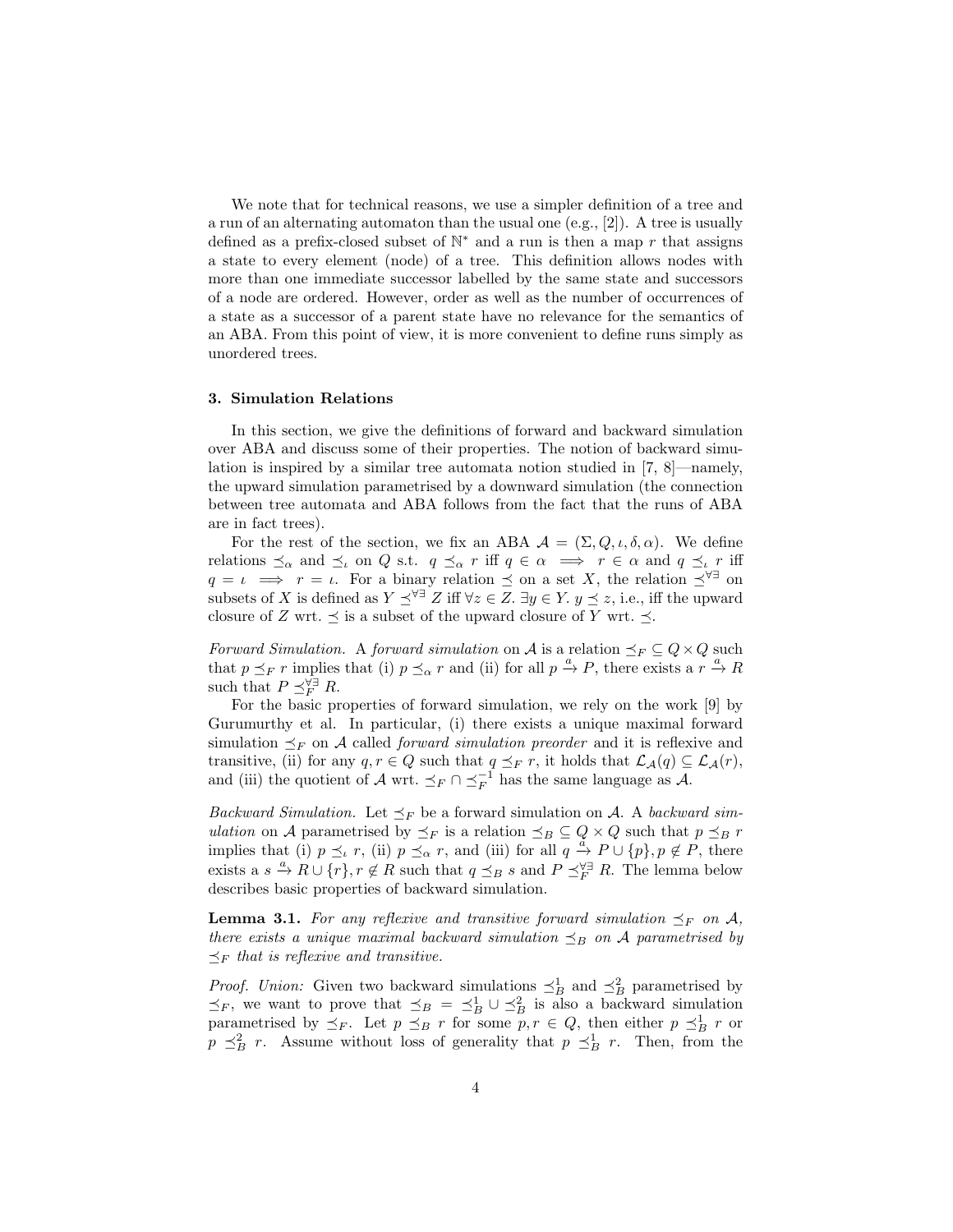definition of backward simulation, whenever  $p' \stackrel{a}{\rightarrow} P \cup \{p\}$ ,  $p \notin P$ , then there is a rule  $r' \stackrel{a}{\rightarrow} R \cup \{r\}, r \notin R, p' \preceq_B^1 r'$ , and  $P \preceq_F^{\forall \exists} R$ . As  $\preceq_B^1 \subseteq \preceq_B$  gives  $p' \preceq_B r'$ ,  $\preceq_B$  fulfills the definition of backward simulation parametrised by  $\preceq_F$ .

Reflexive closure: It can be seen from the definition that the identity is a backward simulation parametrised by  $\preceq_F$  for any forward simulation  $\preceq_F$ . Therefore, from the closure under union, the union of the identity and any backward simulation parametrised by  $\preceq_F$  is a backward simulation parametrised by  $\preceq_F$ .

Transitive closure: Let  $\preceq_B$  be a backward simulation parametrised by  $\preceq_F$ and let  $\preceq_B^T$  be its transitive closure. Let  $p^1 \preceq_B^T p^m$  and  $r^1 \stackrel{a}{\to} P^1 \cup \{p^1\}, p^1 \not\in \overline{P}^1$ . We have that  $p^1 \preceq_\alpha p^m$  since  $\preceq_B$  is a subset of  $\preceq_\alpha$  and  $\preceq_\alpha$  is transitive. From  $p^1 \preceq_B^T p^m$ , we have that there are states  $p^1, \ldots, p^m$  such that  $p^1 \preceq_B p^2 \preceq_B p^2$  $\cdots \preceq_B p^m$ . Therefore, there are also rules  $r^2 \stackrel{a}{\rightarrow} P^2 \cup \{p^2\}, \ldots, r^m \stackrel{a}{\rightarrow} P^m \cup \{p^m\}$ with  $p^2 \notin P^2, \ldots, p^m \notin P^m, r^1 \preceq_{B} \ldots \preceq_{B} r^m$ , and  $P^1 \preceq^{\forall \exists}_{F} P^2 \preceq^{\forall \exists}_{F} \cdots \preceq^{\forall \exists}_{F} P^m$ . By definition of  $\preceq_B^T$ , we have  $r^1 \preceq_B^T r^m$ . By definition of  $\preceq_F^{\forall \exists}$  and since  $\preceq_F$  is transitive,  $\preceq_F^{\forall \exists}$  is transitive. Hence we have  $P^1 \preceq_F^{\forall \exists} P^m$ . Therefore,  $\preceq_B^T$  fulfills the definition of a backward simulation parametrised by  $\preceq_F$ .

By Lemma 3.1, for any reflexive and transitive forward simulation  $\preceq_F$ , there is a unique maximal backward simulation parametrised by  $\preceq_F$  and it is a preorder. We call it the backward simulation preorder on A parametrised by  $\preceq_F$ . Our backward simulation is an analogy of upward simulation for tree automata. Similarly as upward simulation, backward simulation cannot be directly used for computing the quotient (below we give an example of an automaton such that its language differs from the language of its quotient wrt. backward simulation). However, in Section 4.1, we show that backward simulation can be combined with forward simulation into a mediated equivalence (in the same way as tree automata upward simulation can be combined with downward simulation) such that the quotient wrt. to this new relation preserves the language.

Example 1 (the language of the quotient wrt. backward simulation may differ). Let  $\mathcal{A} = (\{a, b\}, \{s_0, s_1, s_2, s_3, s_4, s_5, s_6\}, s_0, \delta, \{s_0, s_1, s_2, s_3, s_4, s_5, s_6\})$  be an ABA where

$$
s_0 \xrightarrow{a} \{s_4\}, \quad s_1 \xrightarrow{b} \{s_2, s_5\}, \quad s_2 \xrightarrow{b} \{s_2, s_3\}, \quad s_5 \xrightarrow{b} \{s_0\}, s_0 \xrightarrow{a} \{s_1\}, \quad s_1 \xrightarrow{b} \{s_1, s_3\}, \quad s_3 \xrightarrow{a} \{s_0\}, \quad s_6 \xrightarrow{a} \{s_0\}, s_0 \xrightarrow{b} \{s_0\}, \quad s_4 \xrightarrow{b} \{s_4, s_6\}
$$

are transitions of A. The maximal forward simulation relation  $\preceq_F$  in A is the smallest preorder such that  $s_3 \equiv_F s_6$  and  $s_4 \equiv_F s_2 \preceq_F s_1 \preceq_F s_5 \preceq_F s_0$ . The maximal backward simulation relation  $\preceq_B$  parametrised with  $\preceq_F$  is the smallest preorder such that  $s_1 \equiv_B s_4$  and  $s_2 \succeq_B s_5 \equiv_B s_6 \preceq_B s_3$ . If we collapse states of A wrt.  $\preceq_B$  (i.e., the two sets of states  $\{s_1, s_4\}, \{s_5, s_6\}$  are collapsed), we will get the ABA  $\mathcal{A}' = (\{a, b\}, \{s_0, \{s_1, s_4\}, s_2, s_3, \{s_5, s_6\}\}, s_0, \delta, \{s_0, \{s_1, s_4\},$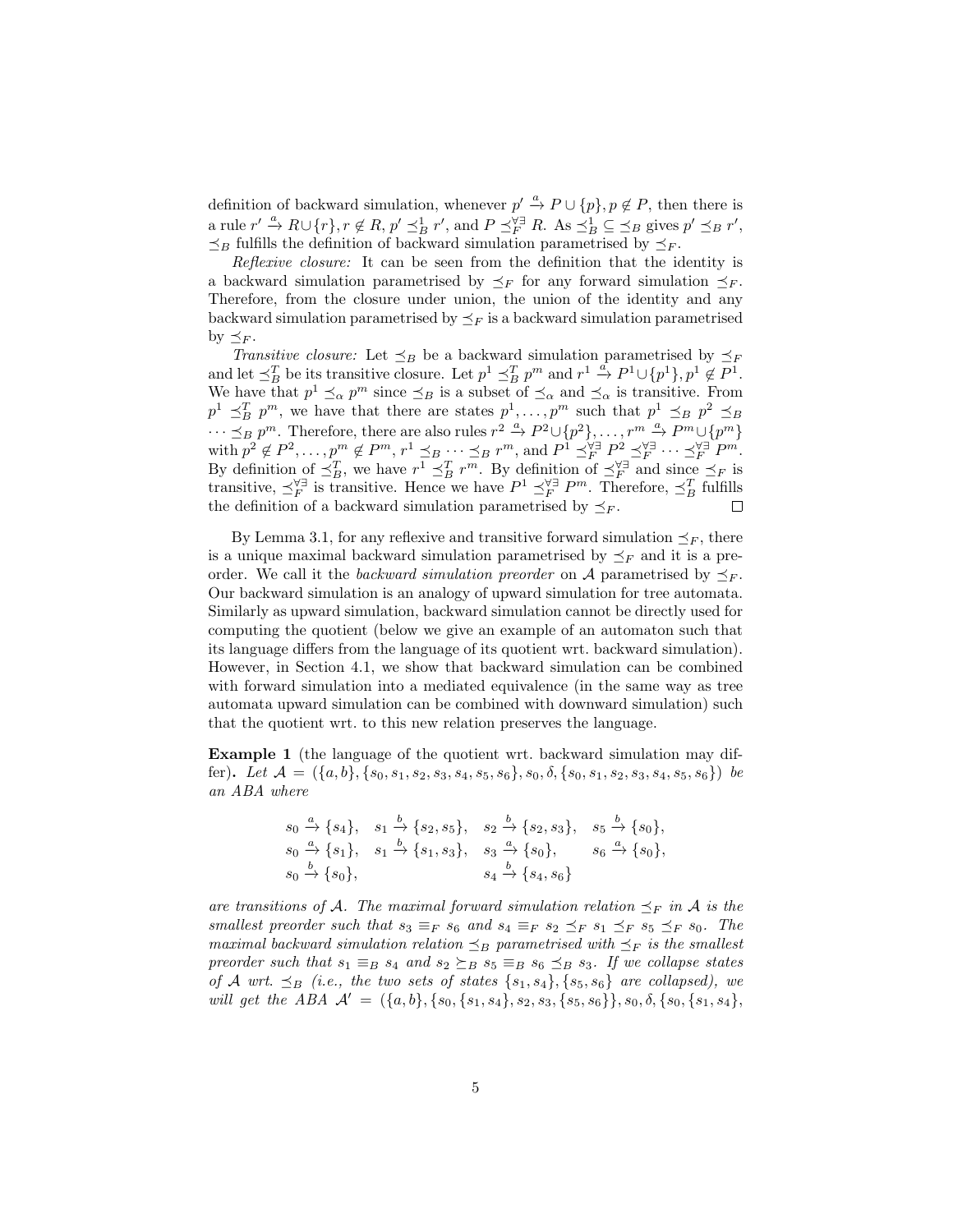

Figure 1: An illustration of the lemmas

 $s_2, s_3, \{s_5, s_6\}\}\)$  with transitions:

$$
s_0 \xrightarrow{a} \{\{s_1, s_4\}\}, \quad \{s_1, s_4\} \xrightarrow{b} \{s_2, \{s_5, s_6\}\}, \quad s_2 \xrightarrow{b} \{s_2, s_3\}, \quad \{s_5, s_6\} \xrightarrow{b} \{s_0\}, s_0 \xrightarrow{b} \{s_0\}, \quad \{s_1, s_4\} \xrightarrow{b} \{\{s_1, s_4\}, s_3\}, \quad s_3 \xrightarrow{a} \{s_0\}, \{s_1, s_4\} \xrightarrow{b} \{\{s_1, s_4\}, \{s_5, s_6\}\}.
$$

Note that  $A'$  accepts the word ab<sup> $\omega$ </sup>, but  $A$  does not.

$$
\Box
$$

#### 3.1. Runs and Simulations

We now formulate connections between simulations and runs of ABA that are fundamental for our further reasoning. Let  $\preceq_F$  and  $\preceq_B$  be forward and backward simulations on  $A$ , which are both reflexive and transitive. For every  $x \in \{B, F, \alpha\}$ , we extend the relation  $\preceq_x$  to  $Q^+ \times Q^+$  such that for  $\pi, \psi \in Q^+$ ,  $\pi \preceq_x \psi$  iff  $|\pi| = |\psi|$  and for all  $1 \leq i \leq |\pi|$ ,  $\pi_i \preceq_x \psi_i$ . We say that  $\psi$ forward simulates  $\pi$ ,  $\psi$  backward simulates  $\pi$ , or  $\psi$  is more accepting than  $\pi$ when  $\pi \preceq_F \psi$ ,  $\pi \preceq_B \psi$ , or  $\pi \preceq_\alpha \psi$ , respectively. This notation is further extended to trees. For trees T, U over Q and for  $x \in \{\alpha, F\}$ , we write  $T \preceq_x U$ if branches(T)  $\preceq_x^{\forall \exists}$  branches(U). Similarly, we say that U forward simulates T, or U is more accepting than T when  $T \preceq_F U$ , or  $T \preceq_\alpha U$ , respectively. Note that  $\preceq_x$  is reflexive and transitive for all the variants of  $x \in \{F, B, \alpha\}$ defined over states, paths, or trees (this follows from the assumption that the original relations  $\preceq_F$  and  $\preceq_B$  on states are reflexive and transitive). Moreover,  $\preceq_B \subseteq \preceq_\alpha, \preceq_B \subseteq \preceq_\iota$ , and  $\preceq_F \subseteq \preceq_\alpha$ .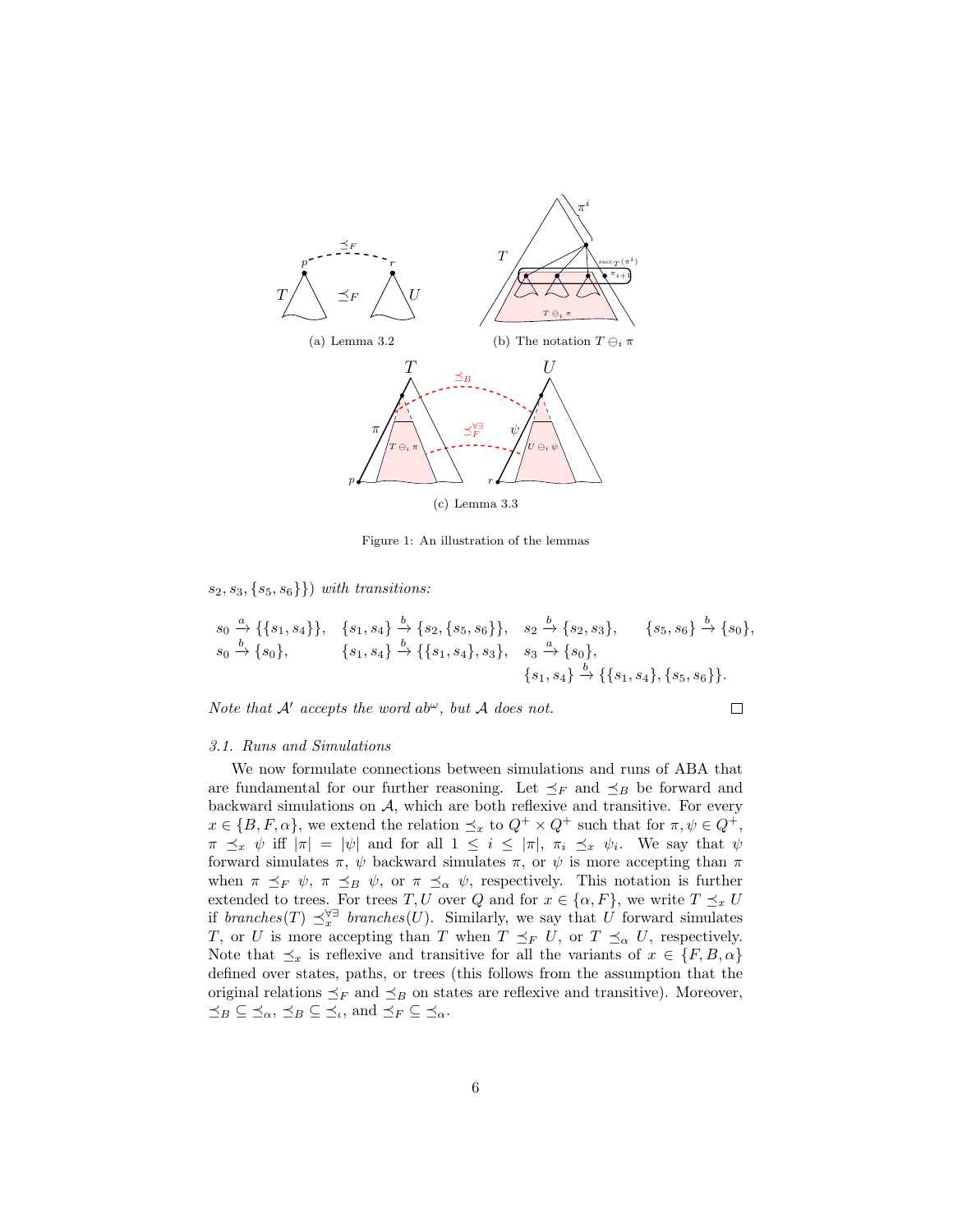**Lemma 3.2.** For any  $p, r \in Q$  with  $p \leq_F r$  and a partial run T of A on  $w \in \Sigma^{\omega}$ with the root p, there is a partial run  $U$  of  $A$  on  $w$  with the root r such that  $T \preceq_F U$ .

*Proof.* We prove the lemma by induction on  $height(T)$ . In the base case when  $T = \{p\}$ , it is sufficient to take  $U = \{r\}$ . Suppose now that the lemma holds for every word u and for every partial run V of A on u such that  $height(V)$ height(T). From  $p \leq_F r$ , there is a transition  $r \xrightarrow{w_1} R$  of A where  $succ_T(p) \leq_F R$ .<br>
R. Observe that  $T = \{p\} \cup \bigcup_{p' \in succ_T(p)} pT(p')$  where for each  $p' \in succ_T(p)$ ,  $T(p')$  is a partial run of A with the root p' on the word v such that  $w = w_1v$ . Notice that  $height(T(p')) < height(T)$ . The induction hypothesis now can be applied to every triple  $p' \in succ_T(p), r' \in R, T(p')$  with  $p' \preceq_F r'$ . It gives us a partial run  $U_{r'}$  of A on v with  $root(U_{r'}) = r'$  such that  $T(p') \preceq_F U_{r'}$ . The run  $U$  with the required properties is then constructed by plugging the runs  $U_{r'}, r' \in R$ , to r, i.e.,  $U = \{r\} \cup \bigcup_{r' \in R} rU_{r'}$ .  $\Box$ 

We will need to inspect the connection between runs and backward simulation in a relatively detailed way. For this, we introduce the following notation. Given a tree T over  $Q, \pi \in T$ , and  $1 \leq i \leq |\pi|$ , the set  $T \ominus_i \pi$  is the union of branches of suffix trees  $T(\pi^i q)$ ,  $q \in succ_T(\pi^i)$ , with the branches of the suffix tree  $T(\pi^{i+1})$  excluded. Formally, for  $1 \leq i < |\pi|$ , let  $Q^i = succ_T(\pi^i) \setminus {\lbrace \pi_{i+1} \rbrace}$  be the set of all successors of  $\pi^i$  in T without the successor continuing in  $\pi$ . Then  $T \ominus_i \pi = \bigcup_{q \in Q^i} branches(T(\pi^iq)).$  For  $i = |\pi|, T \ominus_i \pi = \emptyset.$ 

**Lemma 3.3.** For any  $p, r \in Q$  with  $p \leq_B r$ , a partial run T of A on  $w \in \Sigma^{\omega}$ and  $\pi \in branches(T)$  with leaf $(\pi)=p$ , there is a partial run U of A on w and  $\psi \in branches(U)$  with leaf  $(\psi) = r$  such that  $\pi \preceq_B \psi$ , and for all  $1 \leq i \leq |\pi|$ ,  $T\ominus_i \pi \preceq_F^{\forall\exists} U\ominus_i \psi$ .

*Proof.* We will prove the lemma by induction on the length of  $\pi$ . In the base case, when  $\pi = p$  and  $T = \{p\}$ , it is sufficient to take  $U = \{r\}$  and  $\psi = r$ . Suppose now that  $\pi \neq p$  and that the lemma holds for every partial run T' of A on w, states  $p', r' \in Q$  such that  $p' \preceq_B r'$ , and every  $\pi' \in branches(T')$  with  $leaf(\pi') = p'$  and  $|\pi'| < |\pi|$ .

For the induction step, let  $\pi = \pi' p$  and let  $succ_T(\pi') = P \cup \{p\}, p \notin P$ . By the definition of  $\leq_B$ , there is a transition s  $\xrightarrow{w_{\lfloor \pi'\rfloor}} R \cup \{r\}$ ,  $r \notin R$  of A such that  $\text{leaf}(\pi') \preceq_B s$  and  $P \preceq_F^{\forall \exists} R$ . Let  $T' = T \setminus {\{\pi\}} \setminus \bigcup_{p' \in P} \pi' T(\pi' p')$ . Then T' is a partial run of A on w and  $\pi' \in branches(T')$ ,  $|\pi'|\leq |\pi|$ , and therefore we can apply induction hypothesis to T',  $leaf(\pi')$ , s, and  $\pi'$ . This gives us a partial run U' of A on w with  $\psi' \in branches(U')$  such that  $leaf(\psi')=$ s,  $\pi' \preceq_B \psi'$  and for each  $1 \leq j \leq |\pi'|$ ,  $T' \ominus_j \pi' \preceq_F^{\forall \exists} U' \ominus_j \psi'$ . For every  $p' \in succ_T(\pi'), T(\pi'p')$  is a partial run of A with the root p' on the suffix v of w such that  $w = uv, |u| = |\pi| - 1$ . We can apply Lemma 3.2 to the triples  $r' \in R$ ,  $p' \in P$ ,  $T(\pi'p')$  with  $p' \preceq_F r'$ . This gives us for each  $r' \in R$ a run  $U_{r'}$  of A on v with  $root(U_{r'}) = r'$  such that there is some  $p' \in P$  with  $T(\pi'p') \preceq_F U_{r'}$ . Now we construct a run U and a path  $\psi$  with the required properties by plugging r and runs  $U_{r'}, r' \in R$  to the path  $\psi'$  in U', i.e.,  $\psi = \psi' r$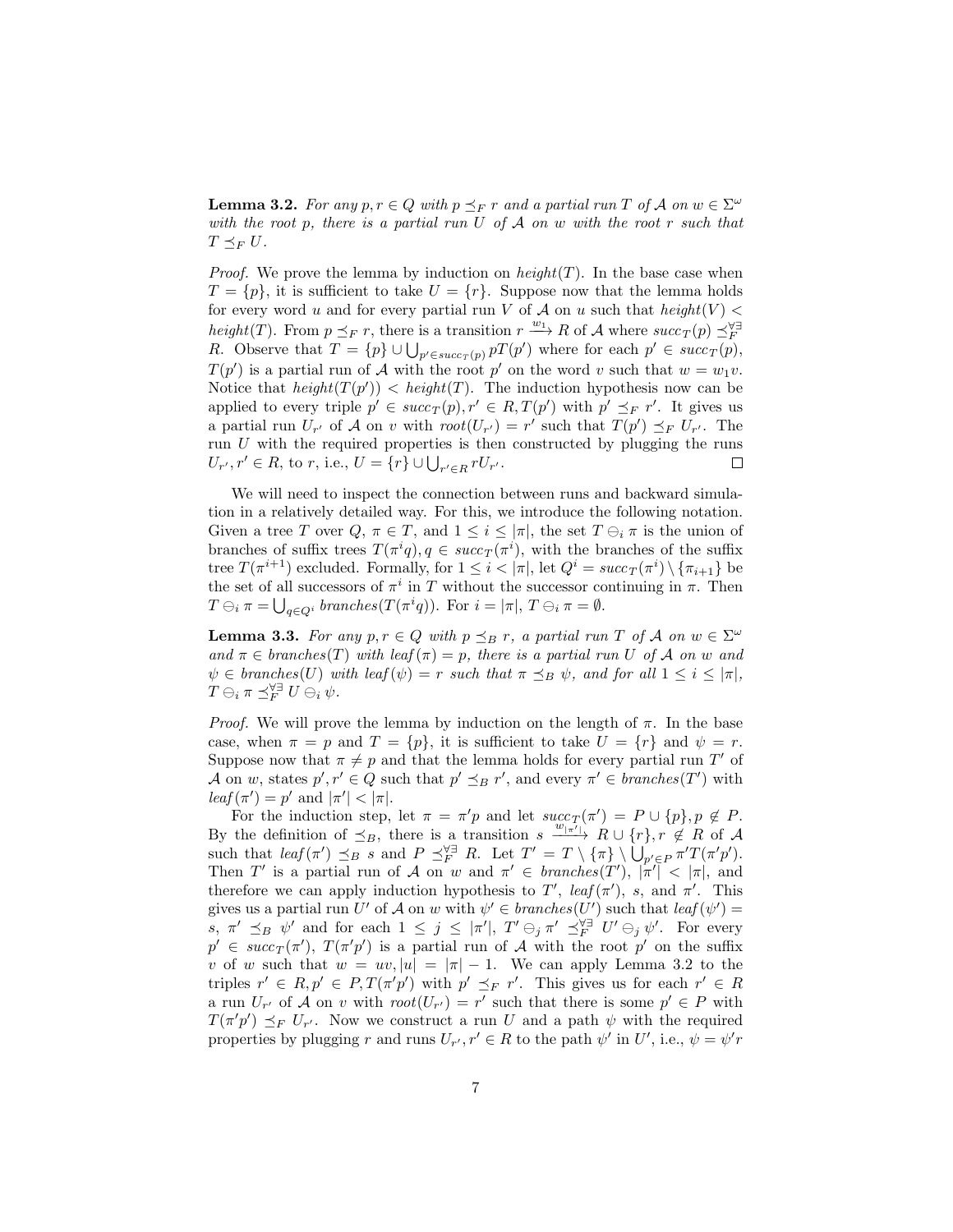and  $U = U' \cup {\psi} \cup \bigcup_{r' \in R} \psi' U_{r'}$ . (To see that U really satisfies the required properties, observe the following: (i) As  $U \ominus_{|\pi'|} \psi = \bigcup_{r' \in R} branches(U_{r'})$  and  $T \ominus_{|\pi'|} \pi = \bigcup_{p' \in P} branches(T(\pi'p'))$ , and because for each  $r' \in R$ , there is  $p' \in P$  with  $T(\pi'p') \preceq_F U_{r'}$ , we have that  $T \ominus_{|\pi'|} \pi \preceq_F^{\forall \exists} U \ominus_{|\pi'|} \psi$ . (ii) For all  $1 \leq j < |\pi'|$ ,  $T \ominus_j \pi = T' \ominus_j \pi' \preceq_F^{\forall \exists} U' \ominus_j \psi' = U \ominus_j \psi$ .

## 4. Quotient wrt. Mediated Equivalence

Here we discuss the possibility of an indirect use of backward simulation for simplifying ABA via computing its quotient. We do not look for a suitable fragment of backward simulation. Instead, we (1) combine backward and forward simulation to form an equivalence that subsumes both backward and forward simulation equivalence and (2) compute the quotient wrt. a certain fragment of this equivalence, called mediated equivalence.

## 4.1. The Notion and Intuition of Mediated Equivalence

Collapsing states of an automaton wrt. some equivalence allows a run that arrives to some state to jump to another equivalent state and continue from there. Alternatively, this can be viewed as extending the source state of the jump by the outgoing transitions of the target state<sup>2</sup>. The equivalence must have the property that the language is not increased even when the jumps (or, alternatively, transition extensions) are allowed. This is what we aim at when introducing the mediated equivalence  $\equiv_M$  based on a so called mediated preorder  $\preceq_M$  . The mediated preorder  $\preceq_M$  will be defined as a suitable transitive fragment of  $\preceq_F \circ \preceq_B^{-1}$  in the following.

The intuition behind allowing a run to jump from a state  $r$  to a state  $q$ such that  $q \preceq_F \circ \preceq_B^{-1} r$  is the existence of the so called *mediator*, i.e., a state s such that  $q \preceq_F s \preceq_B^{-1} r$  (cf. Fig. 2(a)). The state s can be reached in the same way and in the same context<sup>3</sup> as  $r$ , and, at the same time, the automaton can continue from  $s$  in the same way as from  $q$ . Hence, intuitively, the newly allowed run based on the jump from  $r$  to  $q$  does not add anything to the language because it can anyway be realized through s without jumps.

Unfortunately, jumping cannot be allowed between all pairs of states from  $\preceq_F \circ \preceq_B^{-1}$ . We will have to restrict ourselves only to its fragments  $\preceq_M$  that are preorders and are also forward extensible, which means that if  $q_1 \preceq_M q_2 \preceq_F q_3$ , then  $q_1 \preceq_M q_3$ . The reason for this is that we were so far taking into account only one isolated jump, however, nothing prevents another jump from occurring in the context or below the marked occurrence of  $r$ . This is problematic since the relations  $q \preceq_F s \preceq_B^{-1} r$  are guaranteed only when no further jumps are allowed. The forward extensibility is required to ensure the mechanism to work

<sup>2</sup>The first view is better when explaining the intuition whereas the other is easier to be used in proofs.

<sup>&</sup>lt;sup>3</sup>If a state s is a leaf of a partial run, then by a *context* of s we mean all the other leaves of the partial run.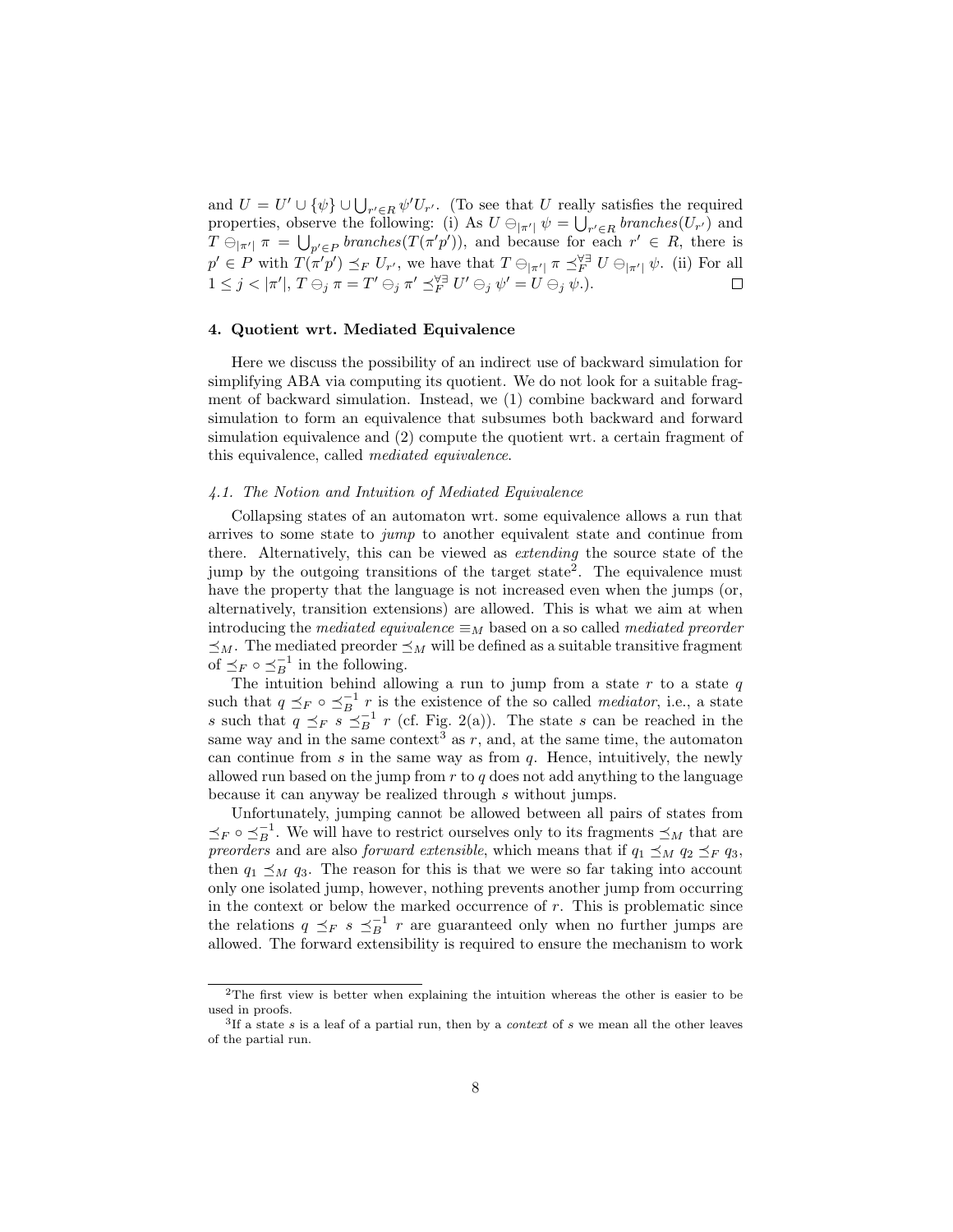

(b) Potential problems

Figure 2: The basic intuition behind mediated equivalence

with arbitrary many jumps. We describe the potential problems when  $\preceq_M$  is not forward extensible (see Figure 2(b) for the illustration).

Problem (i): The first problem will arise if there is a branch  $\phi$  of U with  $\text{leaf}(\phi) = r$ . Here, apart from interconnecting T and U, r can use its new transitions also at the end of  $\pi\phi$  and connect another copy of U to the end of  $\pi\phi$ . Suppose that all leaves of T except r accept vvw and that all leaves of U except r accept vw. Then this enables a new accepting run on the word uvvw. In this case, the existence of the mediator s is not a guarantee that some accepting run on uvvw was possible before adding transitions to r.

Problem  $(ii)$ : Another problem may arise if there are two (or more) branches in T ending by r. Here we use the two branches  $\pi$  and  $\pi'$  in Figure 2(b) as an example. To construct an accepting run on uvw from  $T$ ,  $r$  has to use the transitions of q at the end of  $\pi$  as well as at the end of  $\pi'$  to connect U to T in the both places. But the partial run  $V$  "covers" only one of the two occurrences of r. There may be a leaf x of V different from s for which r is the only leaf in T with  $r \leq_F x$ . Therefore, x needs not accept vw as there is no guaranteed relation between  $q$  and  $x$ . In this case  $V$  is not a prefix of an accepting run on uvw and uvw need not be in  $\mathcal{L}(\mathcal{A})$ .

We will show how the two problems can be solved by requiring  $\preceq_M$  to be a forward extensible preorder.

In the case of Problem (i), if  $y$  uses transitions of  $q$  to accept vw, then  $W$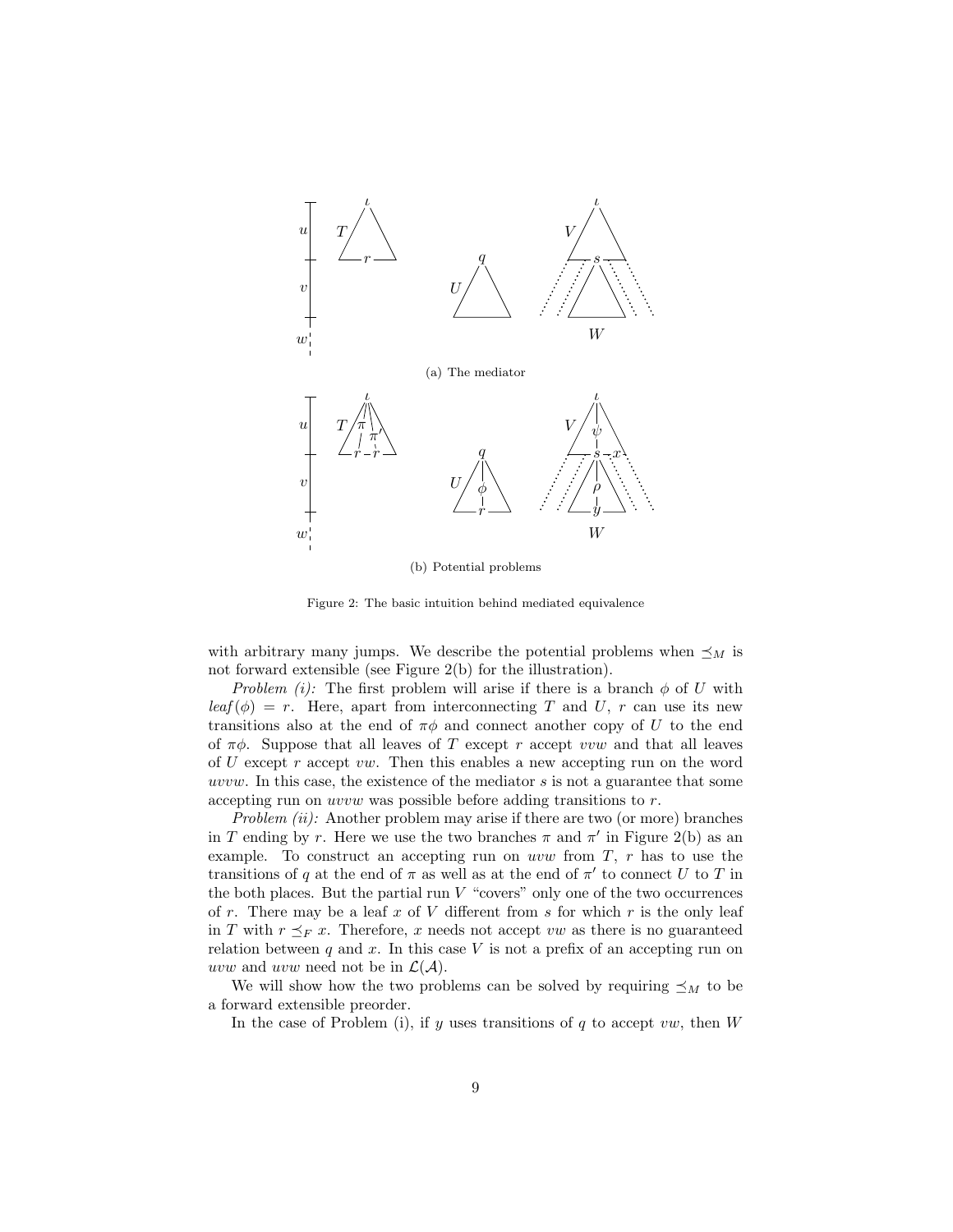becomes a prefix of an accepting run on vvw and thus V becomes a prefix of a new accepting run on *uvvw*. We know that  $r \leq_F y$ . By forwards extensibility,  $q \preceq r \preceq_F y$  gives  $q \preceq y$ , which implies that there is a mediator for q and y. Observe that y used transitions of  $q$  just once. Therefore, by an analogous argument by which we derived that  $A$  accepts uvw in the first case when r used the new transitions only once, we can here derive that there is an accepting run of A on uvvw which does not involve new transitions.

In the case of Problem (ii), if x uses the transitions of q to accept  $vw, V$ becomes a prefix of a new accepting run on uvw. We know that  $r \preceq_F x$  and thus by forward extensibility  $q \leq r \leq_F x$  gives  $q \leq x$ , which means that there is a mediator for  $q$  and  $x$ . Similarly as in the previous case, since  $x$  used the transitions of  $q$  only once, we can derive that there exists an accepting run of A on uvw that does not involve new transitions.

The argumentation from the two above paragraphs can be used inductively for a run where  $r$  uses transitions of  $q$  arbitrarily many times.

Mediated Preorder and Equivalence. We now formally define mediated preorder and equivalence. Let  $\preceq_F$  be a reflexive and transitive forward simulation on A, and  $\preceq_B$  a reflexive and transitive backward simulation on A parametrised by  $\preceq_F$ . A preorder  $\preceq_M \subseteq \preceq_F \circ \preceq_B^{-1}$  such that for all  $q, r, s \in Q$ ,  $q \preceq_M r \preceq_F s$ implies  $q \preceq_M s$ , is a mediated preorder induced by  $\preceq_F$  and  $\preceq_B$ . The relation  $\equiv_M \ = \ \preceq_M \cap \preceq_M^{-1}$  is then a *mediated equivalence* induced by  $\preceq_F$  and  $\preceq_B$ .

**Lemma 4.1.** [8] There is a unique maximal mediated preorder  $\leq_M$  induced by  $\preceq_F$  and  $\preceq_B$ .

Ambiguity. To make the mediated equivalence applicable, we must pose one more requirement. Namely, we require that the transitions of the given ABA are not  $\preceq_F \text{-}ambiguous$ , meaning that no two states on the right hand side of a transition are forward equivalent. Intuitively, allowing such transitions goes against the spirit of the backward simulation. For a mediator  $p$  to backward simulate a state r wrt. rules  $\rho_1: p' \stackrel{a}{\to} P \cup \{p\}, p \notin P$ , and  $\rho_2: r' \stackrel{a}{\to} R \cup \{r\}, r \notin$ R, it must be the case that each state x in the context P of p within  $\rho_1$  is less restrictive (i.e., forward bigger) than some state  $y$  in the context  $R$  of  $r$  within  $\rho_2$ . The state r itself is not taken into account when looking for y because we aim at extending its behaviour by collapsing (and it could then become less restrictive than the appropriate x). In the case of  $\preceq_F$ -ambiguity, the spirit of this restriction is in a sense broken since the forward behaviour of r may still be taken into account when checking that the context of p is less restrictive than that of r. This is because the behaviour of r appears in  $R$  as the behaviour of some other forward equivalent state  $r''$  too. Consequently, r and  $r''$  may back up each other in a circular way when checking the restrictiveness of the contexts within the construction of the backward simulation. Both of them can then seem extensible, but once their behaviour gets extended, the restriction of their context based on their own original behaviour is lost, which may then increase the language (an example of such a scenario is given below). However, in Section 5, we show that  $\preceq_F$ -ambiguity can be efficiently removed.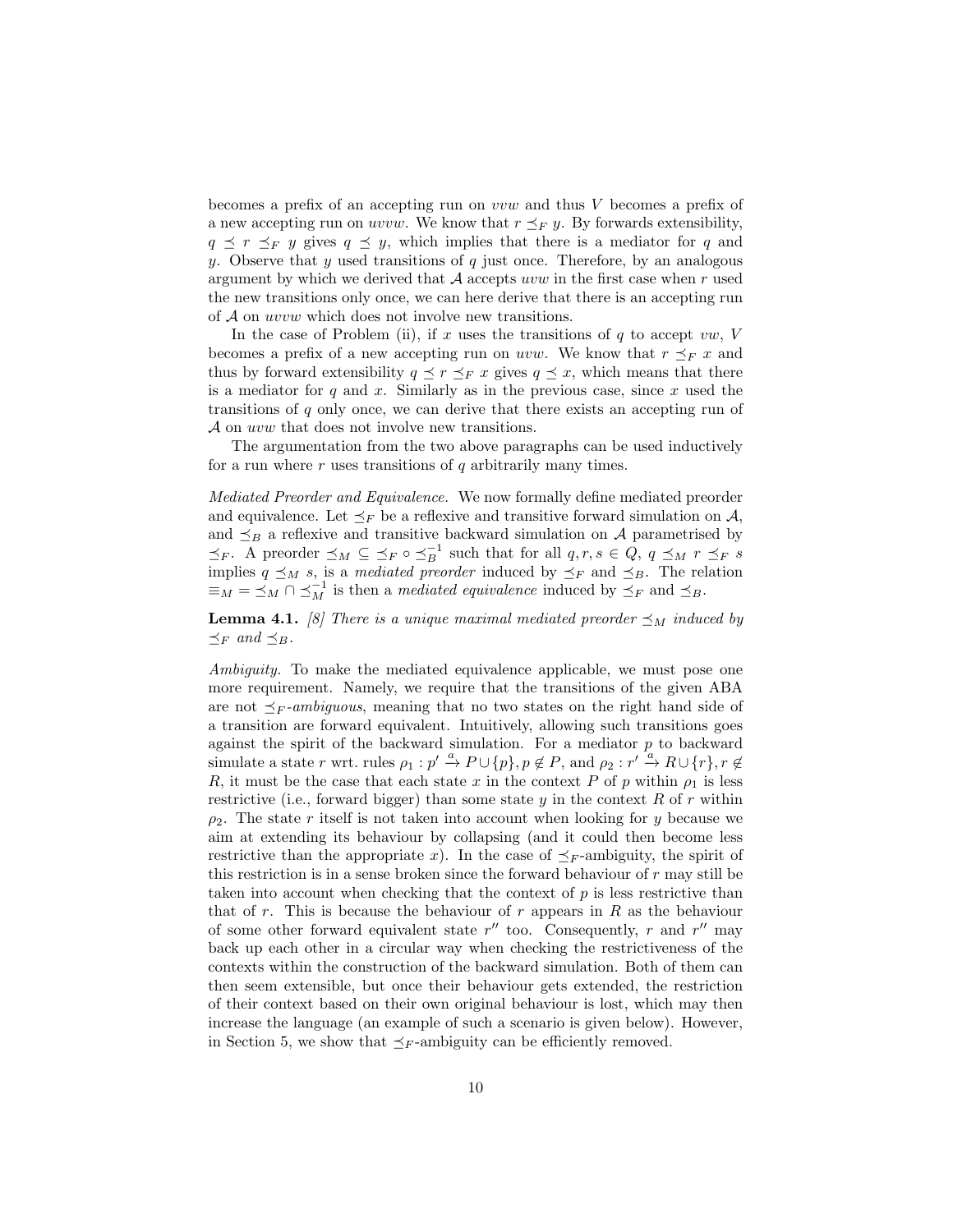Example 2 (mediated minimization cannot be used on an ambiguous ABA). Consider the following ABA  $A = (\{a, b\}, \{s_0, s_1, s_2, s_3, s_4\}, s_0, \delta, \{s_4\})$  where

$$
s_0 \xrightarrow{a} \{s_1, s_2, s_3\}, \quad s_3 \xrightarrow{b} \{s_4\},
$$
  
\n
$$
s_1 \xrightarrow{b} \{s_4\}, \quad s_3 \xrightarrow{a} \{s_1, s_2, s_3\},
$$
  
\n
$$
s_2 \xrightarrow{b} \{s_4\}, \quad s_4 \xrightarrow{a} \{s_4\}
$$

are transitions of A. The maximal forward simulation relation  $\preceq_F$  in A is the smallest preorder such that  $s_1 \equiv_F s_2 \preceq_F s_3 \succeq_F s_0$ . From  $s_1 \equiv_F s_2$  and the transition  $s_0 \stackrel{a}{\rightarrow} \{s_1, s_2, s_3\}$  we can find that A is  $\preceq_F$ -ambiguous. The maximal backward simulation relation  $\preceq_B$  parametrised with  $\preceq_F$  is the smallest equivalence where  $s_1 \equiv_B s_2 \equiv_B s_3$ , and the mediated preorder  $\preceq_M$  is the smallest preorder where  $s_0 \preceq_M s_1 \equiv_M s_2 \equiv_M s_3$ .

If we collapse states wrt.  $\equiv_M \equiv \preceq_M \cap \preceq_M^{-1}$  (i.e., merge the three states  $s_1$ ,  $s_2$ , and  $s_3$ ), we will get the ABA  $\mathcal{A}' = (\{a, b\}, \{s_0, \{s_1, s_2, s_3\}, s_4\}, s_0, \delta, \{s_4\})$ where

$$
s_0 \xrightarrow{a} \{\{s_1, s_2, s_3\}\}, \quad \{s_1, s_2, s_3\} \xrightarrow{b} \{s_4\},\{s_1, s_2, s_3\} \xrightarrow{b} \{s_4\}, \quad \{s_1, s_2, s_3\} \xrightarrow{a} \{\{s_1, s_2, s_3\}\},s_4 \xrightarrow{a} \{s_4\}.
$$

are transitions of  $A'$ . Note that  $A'$  accepts the word aaba $\omega$ , but  $A$  does not.

#### 4.2. Quotient wrt. Mediated Equivalence Has the Same Language

In this section, we give a formal proof that under the assumption that  $A$ is  $\prec_F$ -unambiguous, the language of quotient wrt. mediated equivalence is the same as the language of A.

Quotient Automata versus Extended Automata. As already mentioned, computing a quotient can be seen as a simpler operation of adding transitions and accepting states which simplifies the forthcoming reasoning. Let  $\mathcal{A} = (\Sigma, Q, \iota, \delta, \alpha)$ be an ABA and let  $\equiv$  be an equivalence on Q such that  $\equiv$   $=$   $\leq$   $\cap$   $\leq$ <sup>-1</sup> for some preorder  $\leq$ . We will use  $\mathcal{A}/\equiv$  to denote the quotient of  $\mathcal{A}$  wrt.  $\equiv$  that arises by merging  $\equiv$ -equivalent states of A, and  $\mathcal{A}^+_{\preceq}$  will stand for the automaton *extended* according to  $\preceq$ , that is created as follows: for every two states q, r of A with  $q \preceq r$ , (i) add all outgoing transitions of q to r, (ii) if  $q \equiv r$  and q is final, make r final.

Formally, the automata  $\mathcal{A}/\equiv$  and  $\mathcal{A}^+_\preceq$  are defined as follows. Let  $Q/\equiv$  denote the partitioning of Q wrt.  $\equiv$ , and let [q] denote the equivalence class of  $\equiv$  containing q. Then  $\mathcal{A}/\equiv \equiv (\Sigma, Q/\equiv, [\iota], \delta/\equiv, \{[q] \mid q \in \alpha\})$  and  $\mathcal{A}^+_\preceq = (\Sigma, Q, \iota, \delta^+_\preceq, \alpha^+_\preceq)$ where  $\alpha \neq^+$  =  $\{p \mid \exists q \in \alpha \ldotp q \equiv p\}$  and, for each  $a \in \Sigma$ ,  $q \in Q$ ,  $\delta / \equiv ([q], a)$  =  $\bigcup_{p\in [q]}\{\{\overline{[p']}\mid p'\in P\}\mid P\in \delta(p,a)\}\$  and  $\delta^+_{\preceq}(q,a) = \bigcup_{p\in Q\wedge p\preceq q}\delta(p,a)$ .

The following lemma implies that if adding transitions and accepting states according to  $\leq$  preserves the language, then the quotient wrt.  $\equiv$  has the same language too.

Lemma 4.2.  $\mathcal{L}(\mathcal{A}/\equiv) \subseteq \mathcal{L}(\mathcal{A}^+_{\preceq}).$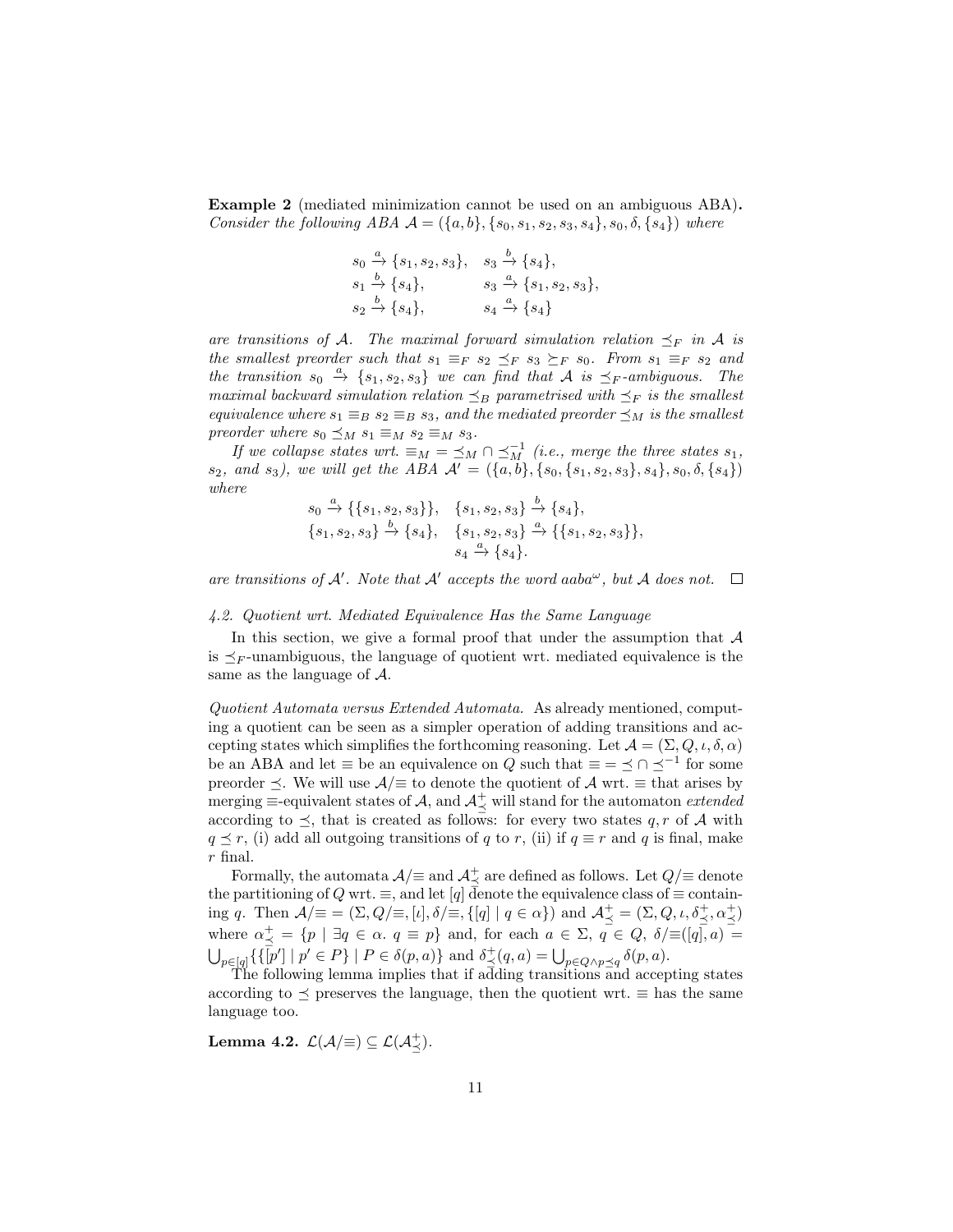

Figure 3: U strongly/weakly covers  $T$  wrt.  $ext$ 

*Proof.* Let  $\mathcal{A}^{\pm}_{\equiv} = (\Sigma, Q, \iota, \delta^{\pm}_{\equiv}, \alpha^{\pm}_{\equiv})$  be the automaton extended according to  $\equiv$ . Observe that states q and r with  $q \equiv r$  are forward simulation equivalent in  $\mathcal{A}^{\pm}_{\equiv}$ . (q and r are in  $\mathcal{A}^{\pm}_{\equiv}$  either both accepting or both nonaccepting, and for all  $a \in \Sigma$ ,  $\delta^{\pm}_{\equiv}(q, a) = \delta^{\pm}_{\equiv}(r, a)$ . Gurumurthy et al. [9] prove that the quotient wrt. forward simulation has the same language as the original automaton. Therefore,  $\mathcal{L}(\mathcal{A}/\equiv) = \mathcal{L}(\mathcal{A}_{\equiv}^{\perp})$ . It is also easy to see that  $\mathcal{L}(\mathcal{A}_{\equiv}^{\perp}) \subseteq \mathcal{L}(\mathcal{A}_{\preceq}^{\perp})$ , as  $\mathcal{A}_{\preceq}^{\perp}$  has a richer transition function than  $\mathcal{A}^{\pm}_{\equiv}$  and  $\alpha^{\pm}_{\preceq} = \alpha^{\pm}_{\equiv}$ . Thus,  $\mathcal{L}(\mathcal{A}/\equiv) = \mathcal{L}(\mathcal{A}^{\pm}_{\equiv}) \subseteq$  $\mathcal{L}(\mathcal{A}^+_{\preceq}).$  $\Box$ 

We now give the proof that extending automata according to the mediated preorder preserves the language. For the rest of the section, we fix an ABA  $\mathcal{A} =$  $(\Sigma, Q, \iota, \delta, \alpha)$ , a reflexive and transitive forward simulation  $\preceq_F$  on A such that A is  $\leq_F$ -unambiguous, and a reflexive and transitive backward simulation  $\leq_B$ on A parametrised by  $\preceq_F$ . Let  $\preceq_M$  be the maximal mediated preorder induced by  $\preceq_F$  and  $\preceq_B$ , and let  $\mathcal{A}^+ = (\Sigma, Q, \iota, \delta^+, \alpha^+)$  be the automaton extended according to  $\preceq_M$  (we omit the subscript  $\preceq_M$  for the ease of notation). Let  $\equiv_M \; = \; \preceq_M \cap \; \preceq_M^{-1}.$ 

We want to prove that  $\mathcal{L}(\mathcal{A}^+) = \mathcal{L}(\mathcal{A})$ . The nontrivial part is showing that  $\mathcal{L}(\mathcal{A}^+) \subseteq \mathcal{L}(\mathcal{A})$ —the converse is obvious. To prove  $\mathcal{L}(\mathcal{A}^+) \subseteq \mathcal{L}(\mathcal{A})$ , we need to show that, for every accepting run of  $A^+$  on a word w, there is an accepting run of A on w. We first prove Lemma 4.3, which shows how partial runs of A with an increased power of their leaves (wrt.  $\preceq_M$ ) can be built incrementally from other runs of A, bridging the gap between A and  $A^+$ . Then we prove Lemma 4.6 saying that for every partial run on a word w of  $A^+$ , there is a partial run of  $\mathcal A$  on  $w$  that is more accepting (recall that partial runs are finite). By carrying this result over to infinite runs we get the proof that the automaton extended according to  $\preceq_M$ , and thus also the quotient wrt.  $\equiv_M$ , have the same language as the original.

Extension Function and Covering. Consider a partial run  $T$  of  $A$  on a word  $w$ , we choose for each leaf p of T an  $\preceq_M$ -smaller state p'. Suppose that we allow p to make one step using the transitions of  $p'$  or to become accepting if  $p'$  is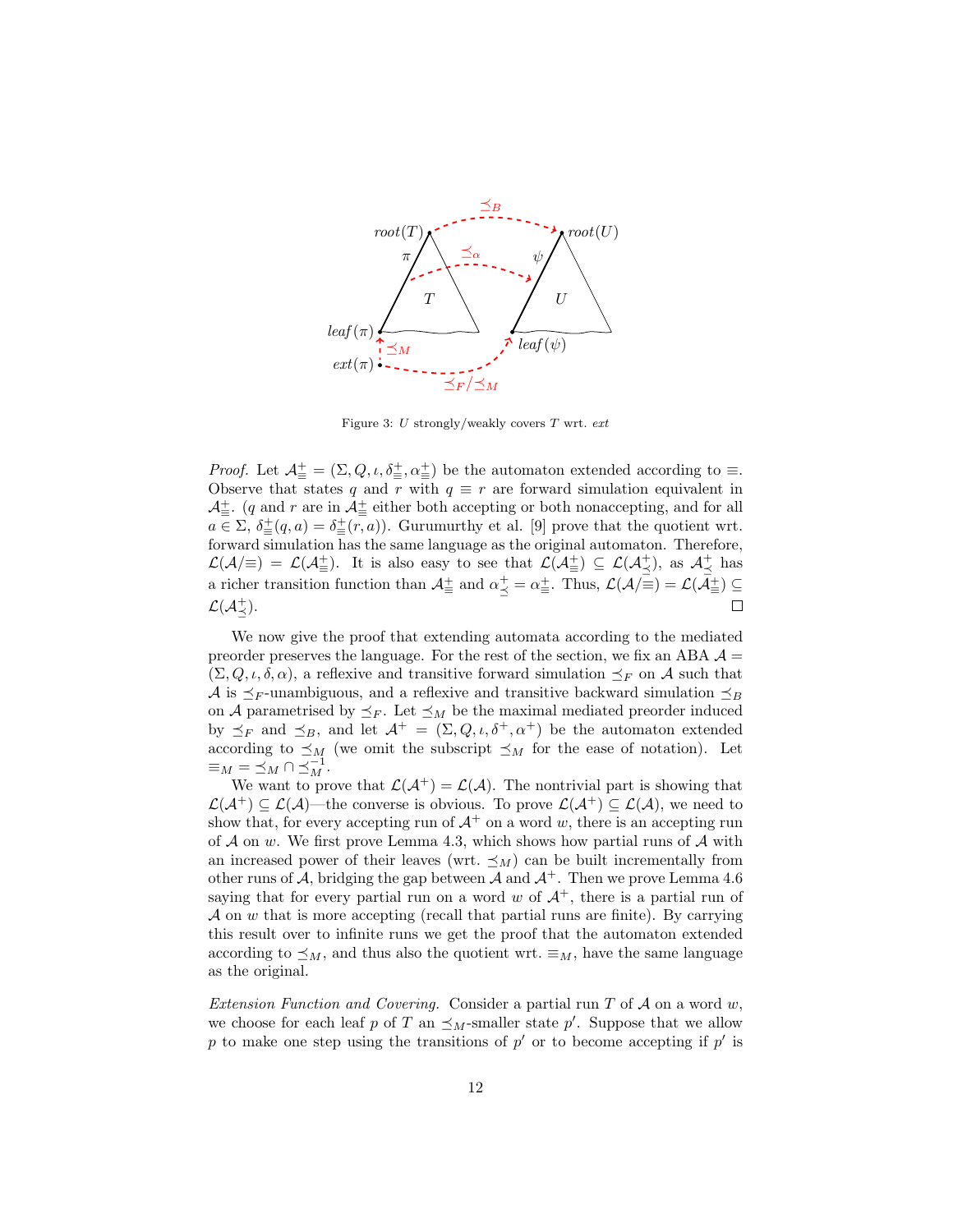accepting and  $p' \equiv_M p$ . (Thus, we give the leaves of T a part of the power they would have in  $A^+$ ). We will show that there exists a partial run U of A on w such that (1) it is more accepting than T, and (2) the leaves of U can mimic the next step of the leaves of T even if the leaves of T use their extended power.

The above is formalised in Lemma 4.3 using the following notation. For a partial run  $T$  of  $A$  on  $w$ , we define ext as an extension function that assigns to every branch  $\pi$  of T a state  $ext(\pi)$  such that  $ext(\pi) \preceq_M \text{leaf} (\pi)$ .

Let U be a partial run of A on w. For two branches  $\pi \in branches(T)$  and  $\psi \in branches(U)$ , we say that  $\psi$  strongly covers  $\pi$  wrt. ext, denoted  $\pi \preceq_{ext} \psi$ , iff  $\pi \preceq_{\alpha} \psi$  and  $ext(\pi) \preceq_F \text{leaf}(\psi)$ . Similarly, we say that  $\psi$  weakly covers  $\pi$ wrt. ext, denoted  $\pi \preceq_{\mathsf{w-ext}} \psi$ , iff  $\pi \preceq_{\alpha} \psi$  and  $ext(\pi) \preceq_M \text{leaf}(\psi)$ . We extend the concept of covering to partial runs as follows. We write  $T \preceq_{ext} U$  (U strongly covers T wrt. ext) iff branches(T)  $\preceq_{ext}^{\forall \exists}$  branches(U) and root(T)  $\preceq_B$ root(U). Likewise, we write  $T \preceq_{w\text{-}ext} U$  (U weakly covers T wrt. ext) iff branches(T)  $\preceq_{\mathbf{w}-ext}^{\forall \exists}$  branches(U) and root(T)  $\preceq_B$  root(U). See Figure 3 for an illustration. Note that we have  $\leq_{ext} \subseteq \leq_{\mathbf{w}-ext}$  for branches as well for partial runs because  $\preceq_F \subseteq \preceq_M$ —the strong covering implies the weak one.

**Lemma 4.3.** For any partial run  $T$  of  $A$  on a word w with an extension function ext, there is a partial run U of A on w with  $T \preceq_{ext} U$ .

Proving Lemma 4.3 is the most intricate part of the proof of Theorem 1. We now introduce the concepts used within the proof, prove auxiliary Lemma 4.5, and subsequently present the proof of Lemma 4.3 itself.

Observe that  $root(T) \preceq_B root(T)$ , and every branch of T weakly covers itself, which means that  $T \preceq_{\mathbf{w}-ext} T$ . Within the proof of Lemma 4.3, we will show how to reach  $U$  by a chain of partial runs derived from  $T$ . The partial runs within the chain will all weakly cover  $T$ . Runs further from  $T$  will in some sense cover  $T$  more strongly than the runs closer to  $T$  and the last partial run of the chain will cover  $T$  strongly. In the following paragraph, we formulate what it means that a partial run weakly covering  $T$  covers  $T$  more strongly than another partial run.

The Relation of Covering T More Strongly. To define the relation of covering  $T$  more strongly on partial runs that weakly cover  $T$ , we concentrate on those branches of a partial run that cause that the partial run does not cover T strongly. Let V be a partial run of A on w with  $T \preceq_{w\text{-}ext} V$ . We call a branch  $\psi \in branches(V)$  strict weakly covering if there is no  $\pi \in branches(T)$  with  $\pi \preceq_{ext} \psi$  (there are only some  $\pi \in branches(T)$  with  $\pi \preceq_{\mathsf{w-ext}} \psi$ ). Let  $\mathsf{sw}_T(V)$ denote the tree which is the subset of V containing all prefixes of strict weakly covering branches of V wrt. T. Note that  $T \preceq_{ext} V$  iff V contains no strict weakly covering branches, which is equivalent to  $sw_T(V) = \emptyset$ . Given a partial run W of  $A$  on  $w$ , we will define which of V and W cover T more strongly by comparing  $\mathsf{sw}_T(V)$  and  $\mathsf{sw}_T(W)$ . For this, we need the following definitions.

Given a finite tree X over Q and  $\tau \in Q^+$ , we define the tree decomposition of X according to  $\tau$  as the sequence of (finite) sets of paths  $\langle \tau, X \rangle = X \ominus_1$  $\tau, X \ominus_2 \tau, \ldots, X \ominus_{|\tau|} \tau$ . We also let  $\langle \epsilon, X \rangle =$  branches(X) (it is a sequence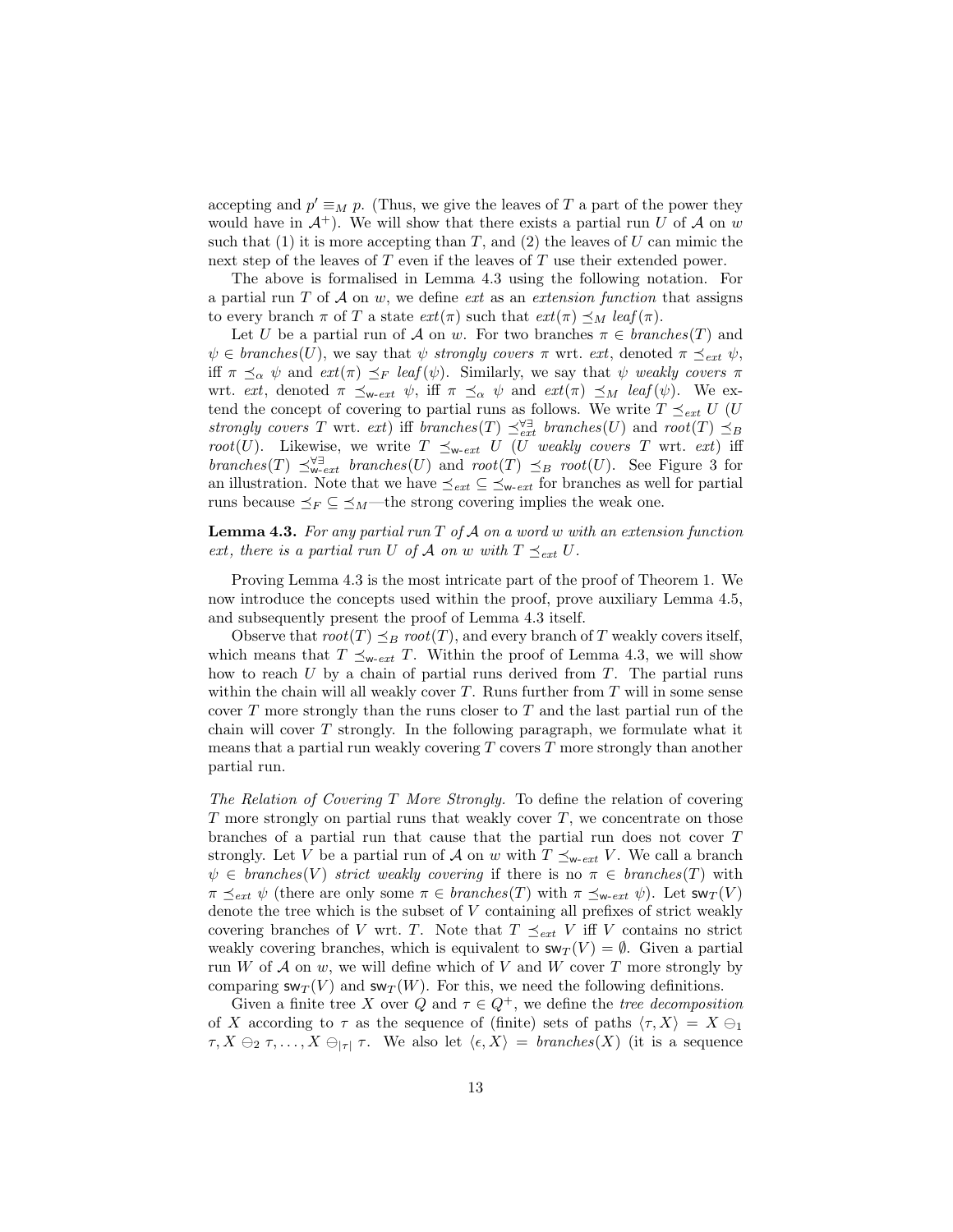of length 1). A substantial property of tree decompositions is that under the condition that  $\tau \notin branches(X), \langle \tau, X \rangle = \emptyset \dots \emptyset$  implies that  $X = \emptyset$ . Notice that if  $\tau \in branches(X), \langle \tau, X \rangle = \emptyset \dots \emptyset$  does not imply  $X = \emptyset$  as  $\tau$  could be the only branch of X. This is important as for a partial run Y and  $\tau' \in Y$ , if  $\tau' \notin branches(Y)$ , the implications  $\langle \tau', sw_T(Y) \rangle = \emptyset \dots \emptyset \implies sw_T(Y) = \emptyset \implies$  $T \preceq_{ext} Y$  hold. However, the first implication does not hold if  $\tau' \in branches(Y)$ .

Let  $\tau_V \in V \cup \{\epsilon\}$  and  $\tau_W \in W \cup \{\epsilon\}$  be such that  $\tau_V \notin branches(\mathsf{sw}_T(V))$  and  $\tau_W \notin branches(\mathsf{sw}_T(W))$ . We say that W covers T more strongly than V wrt.  $\tau_V$  and  $\tau_W$ , denoted  $V \prec^T_{\tau_V, \tau_W} W$ , iff  $root(V) \preceq_B root(W)$  and  $\langle \tau_V, sw_T(V) \rangle \sqsubset$  $\langle \tau_W, \text{sw}_T(W) \rangle$  where  $\sqsubset$  is a binary relation on finite sequences of sets of paths defined as follows:

For two sets of paths P and P', we use  $P \prec_F^{\forall \exists} P'$  to denote that  $P \preceq_F^{\forall \exists} P'$ but not  $P' \preceq_F^{\forall \exists} P$ . In other words, the upward closure of  $P'$  wrt.  $\preceq_F$  is a proper subset of the upward closure of P wrt.  $\preceq_F$ . Then, for two finite sequences  $S, S' \in (2^{Q^+})^+$  of sets of paths,  $S \subset S'$  iff there is some  $k \in \mathbb{N}, k \le \min\{|S|, |S'|\},$ such that  $S_k \prec_F^{\forall \exists} S'_k$  and for all  $1 \leq j < k$ ,  $S_j \preceq_F^{\forall \exists} S'_j$ .

Given  $c \in \mathbb{N}$ , we say that a sequence S of sets of paths is c-bounded if  $|S| \leq c$ and also the length of every path in every  $S_i$ ,  $1 \leq i \leq |S|$  is at most c. Lemma 4.4 below shows that every maximal increasing chain of c-bounded sequences related by  $\sqsubset$  eventually arrives to  $\emptyset \dots \emptyset$ . This will allow us to show that every maximal sequence of partial runs that cover  $T$  more and more strongly must terminate by a partial run that covers  $T$  strongly.

Lemma 4.4. Given a constant c, every maximal increasing chain of c-bounded sequences related by  $\sqsubset$  eventually terminates by  $\emptyset \dots \emptyset$ .

*Proof.* First, observe that for every sequence S of sets of paths with  $S \neq \emptyset \dots \emptyset$ , it holds that  $S \subset \emptyset \dots \emptyset$ . This is easy to see since  $\emptyset \preceq_F^{\forall \exists} \emptyset$  and  $X \prec_F^{\forall \exists} \emptyset$  for any nonempty  $X \in 2^{Q^+}$ . Therefore, to prove the lemma, it is sufficient to show that  $\Box$  does not allow infinite increasing chains of c-bounded sequences.

Let  $S = S(1) \sqsubset S(2) \sqsubset S(3) \sqsubset \cdots$  be such a chain of c-bounded sequences. We will show that  $S$  must be finite. Observe that the domain of possible  $c$ bounded  $S(i)$ s is finite since there are only finitely many paths whose length is bounded by  $c(G)$  is finite). Therefore, if S is an infinite chain, there has to be i and j with  $i < j$  such that  $S(i) = S(j)$ . We will argue that this is not possible by showing that  $\sqsubset$  is irreflexive and transitive, which means that it does not allow loops (if there was a loop  $X \subset \cdots \subset X$ , then by transitivity,  $X \subset X$ which contradicts irreflexifity).

Irreflexivity of  $\Box$  may be shown as follows. Let  $S \Box S$  for some c-bounded sequence S. By the definition of  $\Box$ , there is  $k \in \mathbb{N}$  such that  $S_i \preceq_F^{\forall \exists} S_i$  for all  $i \in \mathbb{N}$  smaller than k, and  $S_k \prec_F^{\forall \exists} S_k$ . However, this is clearly not possible since since the upward closure of  $S_k$  wrt.  $\preceq_F$  would have to be a proper subset of itself.

Transitivity of  $\Box$  can be shown as follows. Let  $S, S', S''$  be three c-bounded sequences with  $S \subset S' \subset S''$ . By the definition of  $\subset$ , there is  $k \in \mathbb{N}$  such that  $S_i \preceq_F^{\forall \exists} S'_i$  for all  $i \in \mathbb{N}$  smaller than k, and  $S_k \prec_F^{\forall \exists} S'_k$ ; and there is  $k' \in \mathbb{N}$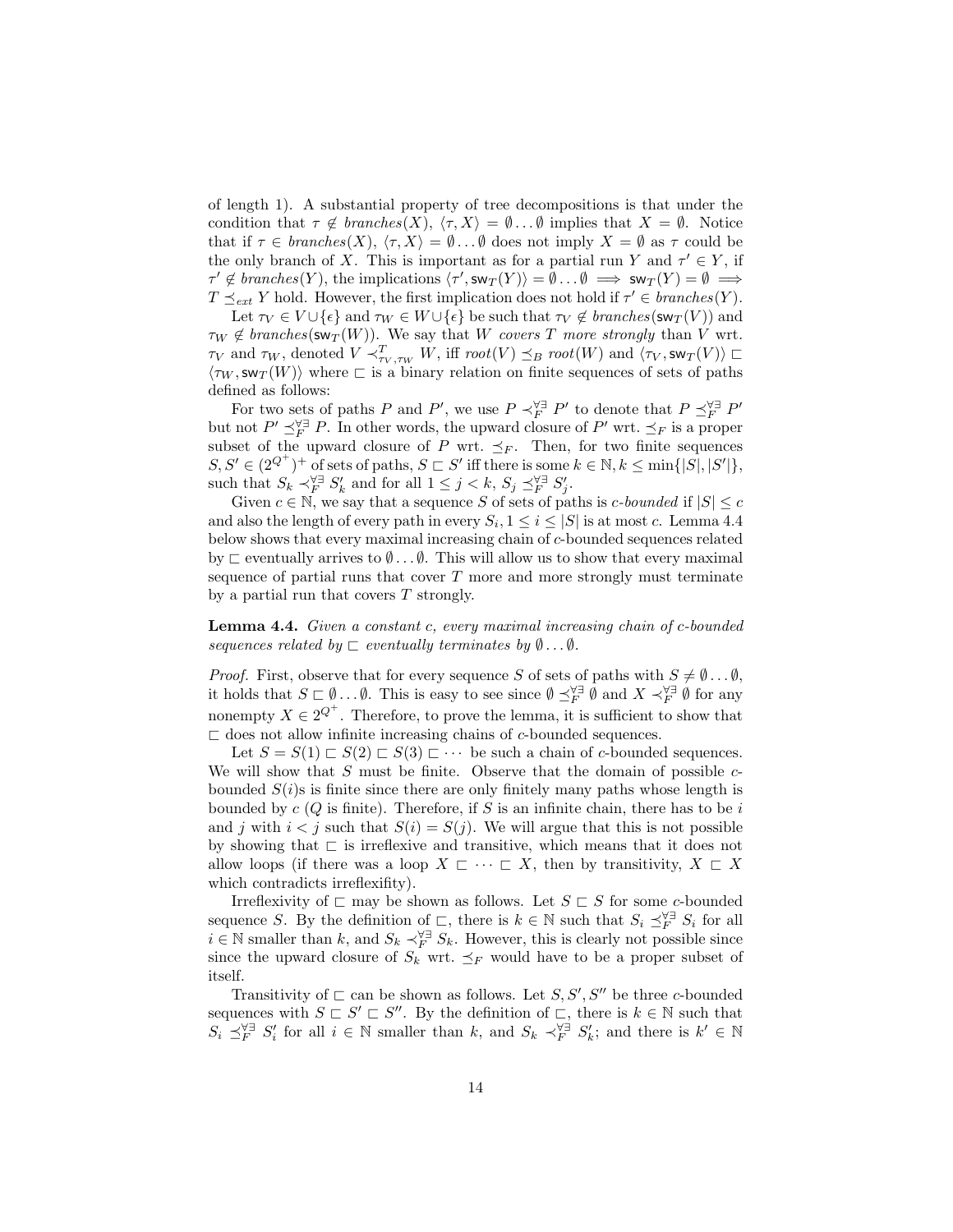such that  $S_i' \preceq_F^{\forall \exists} S_i''$  for all  $i \in \mathbb{N}$  smaller than k', and  $S_{k'}' \preceq_F^{\forall \exists} S_{k'}''$ . Let  $l = \min\{k, k'\}$ . By transitivity of  $\preceq_F^{\forall \exists}$ , we have that  $S_i \preceq_F^{\forall \exists} S_i''$  for all  $i \in \mathbb{N}$ smaller than l. Then, for the lth position, we have that  $S_l \prec_F^{\forall \exists} S'_l \prec_F^{\forall \exists} S''_l$ or  $S_l \preceq^{\forall \exists}_{F} S'_l \prec^{\forall}_{F} S''_l$  or  $S_l \prec^{\forall \exists}_{F} S'_l \preceq^{\forall \exists}_{F} S''_l$ . All these three possibilities give  $S_l \prec_F^{\forall \exists} S_l''$ , and thus  $S \sqsubset S''$ .

The last ingredient we need for the proof of Lemma 4.3 is to show that for every maximal sequence of partial runs that cover  $T$  more and more strongly, the underlying  $\sqsubset$ -related sequence is also maximal. Particularly, we need to show that for any partial run weakly (but not strongly) covering  $T$ , we are always able to construct a partial run covering  $T$  more strongly. This is stated by the following lemma.

**Lemma 4.5.** Given a partial run V of A on w s.t.  $T \preceq_{w-\text{ext}} V$ ,  $T \npreceq_{ext} V$ , and  $\tau_V \in V \cup \{\epsilon\}$  with  $\tau_V \notin branches(\mathsf{sw}_T(V)),$  we can construct a partial run W of A on w with  $T \preceq_{w-\text{ext}} W$  and a path  $\tau_W \in W$  with  $\tau_W \notin branches(\mathsf{sw}_T(W))$ such that  $V \prec^T_{\tau_V, \tau_W} W$ .

*Proof.* The proof relies on Lemma 3.3 and the definition of  $\preceq_M$ . We first choose a suitable branch  $\pi$  of  $sw_T(V)$  as follows. Let  $1 \leq k \leq |\tau_V|$  be some index such that  $\mathsf{sw}_T(V) \ominus_k \tau_V$  is nonempty. If  $\tau_V = \epsilon$ , then  $k = 1$ . We choose some  $\pi' \in \text{sw}_T(V) \ominus_k \tau_V$  which is minimal wrt.  $\preceq_F$ , meaning that there is no  $\pi'' \in \text{sw}_T(V) \ominus_k \tau_V$  different from  $\pi'$  such that  $\pi'' \preceq_F \pi'$ . We put  $\pi = \tau_V^k \pi'$ . We note that this is the place where we use the  $\preceq_F$ -unambiguity assumption. If A was  $\preceq_F$ -ambiguous, there need not be a k such that  $\mathsf{sw}_T(V) \ominus_k \tau_V$  contains a minimal element wrt.  $\preceq_F$ .

As  $T \preceq_{\mathsf{w}-ext} V$ , there is  $\sigma \in branches(T)$  with  $\sigma \preceq_{\mathsf{w}-ext} \pi$ . ¿From  $ext(\sigma) \preceq_M$ leaf( $\pi$ ), there is a mediator s with  $ext(\sigma) \preceq_F s \succeq_B leaf(\pi)$ . We can apply Lemma 3.3 to V,  $\pi$ , leaf( $\pi$ ) and s, which gives us a partial run W and  $\psi \in$ branches (W) with leaf  $(\psi) = s$  such that  $\pi \preceq_B \psi$ , and for all  $1 \leq i \leq |\pi|$ ,  $V \ominus_i \pi \preceq_F^{\forall \exists} W \ominus_i \psi$ . Let  $\tau_W = \psi$ . The proof will be concluded by showing that (i)  $\overline{T} \preceq_{\mathsf{w-ext}} W$ , (ii)  $\tau_W \notin branches(\mathsf{sw}_T(W))$ , and (iii)  $\langle \tau_V, \mathsf{sw}_T(V) \rangle \sqsubset$  $\langle \tau_W, \mathsf{sw}_T(W) \rangle$ , which implies  $V \prec^T_{\tau_V, \tau_W} W$ .

(i) To show that  $T \preceq_{w-\text{ext}} W$ , we proceed as follows. Observe that for every  $\phi \in branches(W) \setminus {\psi}$  there is a branch  $\phi' \in branches(V) \setminus {\pi}$  such that  $\text{leaf}(\phi') \preceq_F \text{leaf}(\phi)$  and  $\phi' \preceq_\alpha \phi$ . This holds because for all  $1 \leq i \leq$  $|\pi|, V \ominus_i \pi \preceq_F^{\forall \exists} W \ominus_i \psi$  and because  $\pi \preceq_B \psi$  (To be more detailed, for every  $\phi \in branches(W) \setminus {\psi}, \phi = \psi^i \rho$  for some i and  $\rho \in W \ominus_i \psi$ . There must be  $\rho' \in V \ominus_i \pi$  with  $\rho' \preceq_F \rho$ . As  $\pi \preceq_B \phi$ ,  $\pi^i \preceq_B \phi^i$  which implies  $\pi^i \preceq_\alpha \phi^i$ . Similarly,  $\rho' \preceq_F \rho$  implies  $\rho' \preceq_\alpha \rho$  and also  $\text{leaf}(\rho') \preceq_F \text{leaf}(\rho)$ . Therefore, we can construct the branch  $\phi' = \pi^i \rho' \in branches(V) \setminus {\pi}$  with  $\pi^i \rho' \preceq_\alpha$  $\psi^i \rho = \phi$  and  $\text{leaf}(\pi^i \rho') \preceq_F \text{leaf}(\psi^i \rho)$ . We also know that since  $T \preceq_{\mathsf{w}\text{-ext}} V$ , branches(T)  $\preceq_{\mathsf{w-ext}}^{\forall \exists}$  branches(V). Thus, by the definition of  $\preceq_{\mathsf{w-ext}}$ , we have that for every  $\phi \in branches(W) \setminus {\psi}$ , there are  $\phi' \in branches(V)$  and  $\phi'' \in$ branches(T) with  $\phi'' \preceq_\alpha \phi' \preceq_\alpha \phi$  and  $ext(\phi'') \preceq_M leaf(\phi') \preceq_F leaf(\phi)$ . This by transitivity of  $\alpha$  and the definition of  $\preceq_M$  gives  $\phi'' \preceq_\alpha \phi$  and  $ext(\phi'') \preceq_M$ leaf( $\phi$ ), which means  $\phi'' \preceq_{w-\text{ext}} \phi$ . To see that also  $\psi$  is weakly covering, observe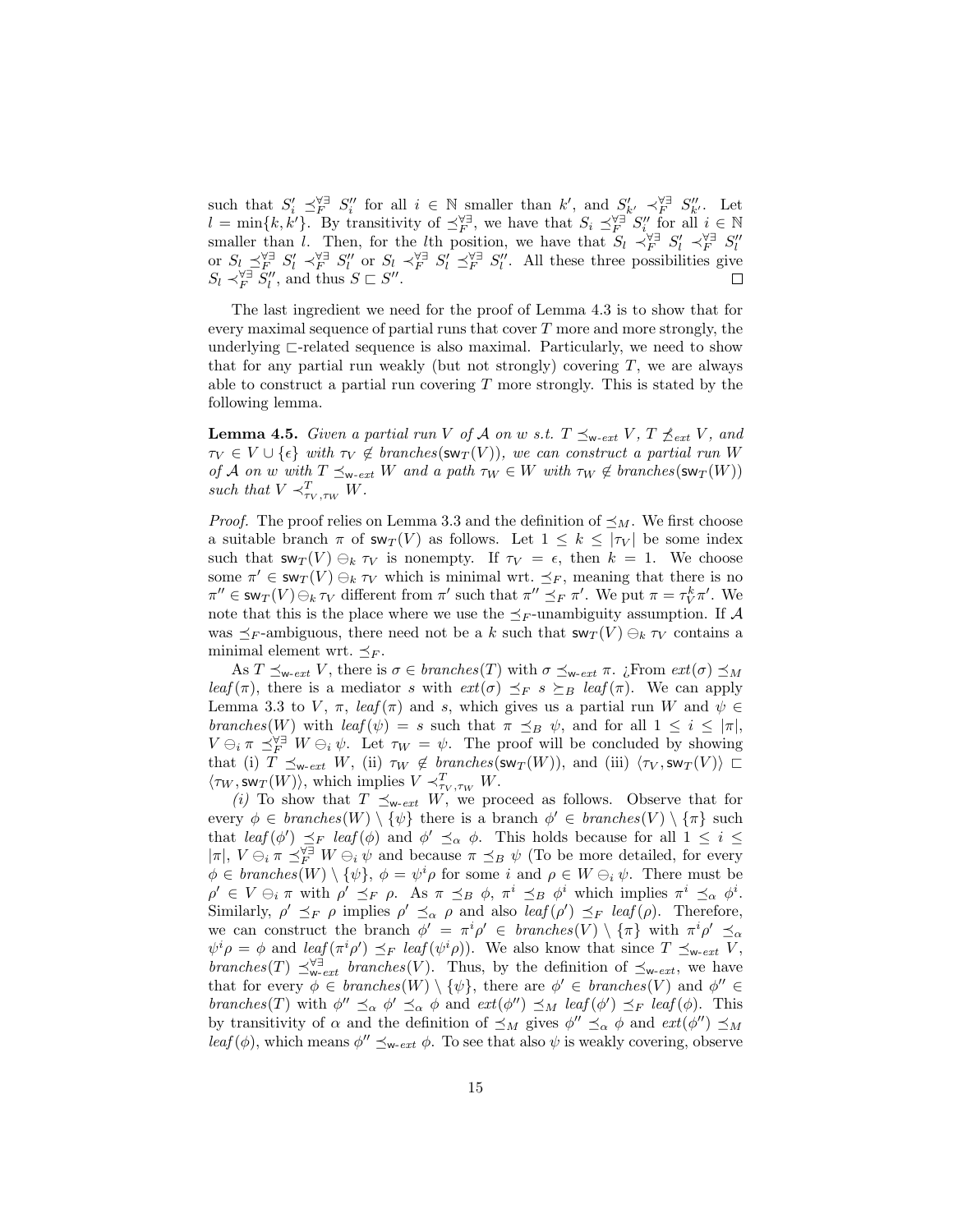that since  $\sigma \preceq_{w-\text{ext}} \pi$ , we have  $\sigma \preceq_{\alpha} \pi \preceq_B \psi$  and  $ext(\sigma) \preceq_F s = \text{leaf}(\psi)$ , which by  $\leq_B \subseteq \leq_{\alpha}$  and transitivity of  $\leq_{\alpha}$  gives even  $\sigma \leq_{ext} \psi$  (immediately implying  $\sigma \preceq_{\mathsf{w-ext}} \psi$ ). Finally, from  $root(T) \preceq_B root(V)$  (implied by  $T \preceq_{\mathsf{w-ext}}$ V),  $\pi \preceq_B \psi$ , and transitivity of  $\preceq_B$ , root(T)  $\preceq_B root(W)$ . We have shown that  $T \preceq_{\mathsf{w-}ext} W$ .

(ii) Showing that  $\psi \notin branches(\mathsf{sw}_T(W))$  is easy. In the above paragraph we have just shown that  $\sigma \preceq_{ext} \psi$ , thus  $\psi$  is not a strict weakly covering branch.

(iii) To show that  $\langle \tau_V, sw_T (V) \rangle \subset \langle \psi, sw_T (W) \rangle$ , we will argue that (a) for all  $1 \leq i \leq k$ , it holds that  $\mathsf{sw}_T(V) \ominus_i \tau_V \preceq_F^{\forall \exists} \mathsf{sw}_T(W) \ominus_i \psi$  and that (b)  $\mathsf{sw}_T(V) \ominus_k \tau_V \prec_F^{\forall \exists} \mathsf{sw}_T(W) \ominus_k \psi$ . Notice first that for any partial run X of A and  $\tau \in X$  with  $\tau \notin branches(\mathsf{sw}_T(X))$ , for all  $1 \leq j \leq |\tau|$ ,  $\mathsf{sw}_T(X) \ominus_j \tau \subseteq$  $X \ominus_j \tau$ . Recall that  $\tau_V^k = \pi^k$ , that  $\text{sw}_T(V) \ominus_k \tau_V$  is nonempty, and that for all  $1 \leq i < |\pi|, V \ominus_i \pi \preceq_F^{\forall \exists} W \ominus_i \psi.$ 

We first show that for all  $1 \leq i < |\pi|$ ,  $\mathsf{sw}_T(V) \ominus_i \pi \preceq_F^{\forall \exists} \mathsf{sw}_T(W) \ominus_i \psi$ . For every  $\phi \in \mathsf{sw}_T(W) \ominus_i \psi$ , there is at least one  $\phi' \in V \ominus_i \pi$  with  $\phi' \preceq_F \phi$ (because  $V \ominus_i \pi \preceq_F^{\forall \exists} W \ominus_i \psi$  and  $\mathsf{sw}_T(W) \ominus_i \psi \subseteq W \ominus_i \psi$ ). We will show by contradiction that  $\phi' \in \mathsf{sw}_T(V) \ominus_i \pi$  which will imply  $\mathsf{sw}_T(V) \ominus_i \pi \preceq_F^{\forall \exists}$  $\mathsf{sw}_T(W) \ominus_i \psi$ . Suppose that  $\phi' \notin \mathsf{sw}_T(V) \ominus_i \pi$ . Then the branch  $\pi^i \phi'$  of V is not strict weakly covering, and as  $T \preceq_{w\text{-}ext} V$ , we have that there is some  $\phi'' \in branches(T)$  with  $\phi'' \preceq_{ext} \pi^i \phi'$ . As  $\pi \preceq_B \psi$ , we have that  $\pi^i \preceq_\alpha \psi^i$ . As  $\phi' \preceq_F \phi$ , we have that  $\phi' \preceq_\alpha \phi$  and  $\text{leaf}(\phi') \preceq_F \text{leaf}(\phi)$ . This together with  $\phi'' \preceq_{ext} \pi^i \phi'$  gives that  $\phi'' \preceq_\alpha \pi^i \phi' \preceq_\alpha \psi^i \phi$  and  $ext(\phi'') \preceq_F \text{leaf}(\pi^i \phi') \preceq_F$ leaf  $(\psi^i \phi)$ . By transitivity of  $\preceq_{\alpha}$  and  $\preceq_F$  and by the definition of  $\preceq_{ext}$ , we obtain  $\phi'' \preceq_{ext} \psi^i \phi$ . This contradicts with the fact that  $\psi^i \phi$  is strict weakly covering  $(\text{as } \phi \in \text{sw}_T(W) \ominus_i \psi)$  and therefore it must be the case that  $\phi' \in \text{sw}_T(V) \ominus_i \pi$ .

(a) The fact that for all  $1 \leq i \leq k$ ,  $\sup_T(V) \ominus_i \tau_V \preceq^{\forall \exists}_{F} \sup_T(W) \ominus_i \psi$ is implied by the result of the previous paragraph, because  $\tau_V^k = \pi^k$  (thus  $\mathsf{sw}_T(V) \ominus_i \tau_V = \mathsf{sw}_T(V) \ominus_i \pi$ .

(b) It remains to show that  $\mathsf{sw}_T(V) \ominus_k \tau_V \prec_F^{\forall \exists} \mathsf{sw}_T(W) \ominus_k \psi$ . By the definitions of  $\ominus_k$ ,  $\pi$  and  $\tau_V$ , it holds that  $\mathsf{sw}_T(V) \ominus_k \tau_V \supset \mathsf{sw}_T(V) \ominus_k \pi$ . (To see this, recall that  $\pi$  is strict weakly covering, but  $\tau_V$  is not. Therefore,  $\mathsf{sw}_T(V) \ominus_k \pi = \mathsf{sw}_T(V) \ominus_k \tau_V \setminus \underline{branches}(\mathsf{sw}_T (V) (\pi^{k+1}))).$  Since  $\supset$  implies  $\preceq_F^{\forall \exists}$ , we have that  $\mathsf{sw}_T(V) \ominus_k \tau_V \preceq_F^{\forall \exists} \mathsf{sw}_T(V) \ominus_k \pi$ . Moreover, as  $\pi' \notin \mathsf{sw}_T(V) \ominus_k \pi$ and  $\pi'$  is a minimal element of  $\mathsf{sw}_T(V) \ominus_k \tau_V$ , we have that  $\mathsf{sw}_T(V) \ominus_k \pi \preceq_F^{\forall \exists}$  $\mathsf{sw}_T(V) \ominus_k \tau_V$  cannot hold (there is no  $\pi'' \in \mathsf{sw}_T(V) \ominus_k \pi$  with  $\pi'' \preceq_F \pi'$ ), and therefore we have  $\mathsf{sw}_T(V) \ominus_k \tau_V \prec_F^{\forall \exists} \mathsf{sw}_T(V) \ominus_k \pi$ . Finally,  $\mathsf{sw}_T(V) \ominus_k \tau_V \prec_F^{\forall \exists}$  $\mathsf{sw}_T(V) \ominus_k \pi \preceq^{\forall \exists}_{F} \mathsf{sw}_T(W) \ominus_k \psi$  gives  $\mathsf{sw}_T(V) \ominus_k \tau_V \prec^{\forall \exists}_{F} \mathsf{sw}_T(W) \ominus_k \psi$ . This completes the part (iii) of the proof and we can conclude that  $V \prec_{\tau_V, \psi}^T W$ .

With Lemma 4.5 in hand, we are finally ready to prove Lemma 4.3.

*Proof of Lemma 4.3.* If  $T \preceq_{ext} T$ , we are done as in the statement of the lemma, we can take T to be U. So, suppose that  $T \nleq_{ext} T$ . Observe that  $root(T) \preceq_B$ root(T), and every branch of T weakly covers itself, which means that  $T \preceq_{w\textrm{-}ext}$ T. We construct a run  $U$  strongly covering  $T$  as follows. Starting from  $T$  and  $\epsilon$ , we can construct a chain  $T \prec_{\epsilon, \tau_1}^T T_1 \prec_{\tau_1, \tau_2}^T T_2 \prec_{\tau_2, \tau_3}^T T_3 \ldots$  of partial runs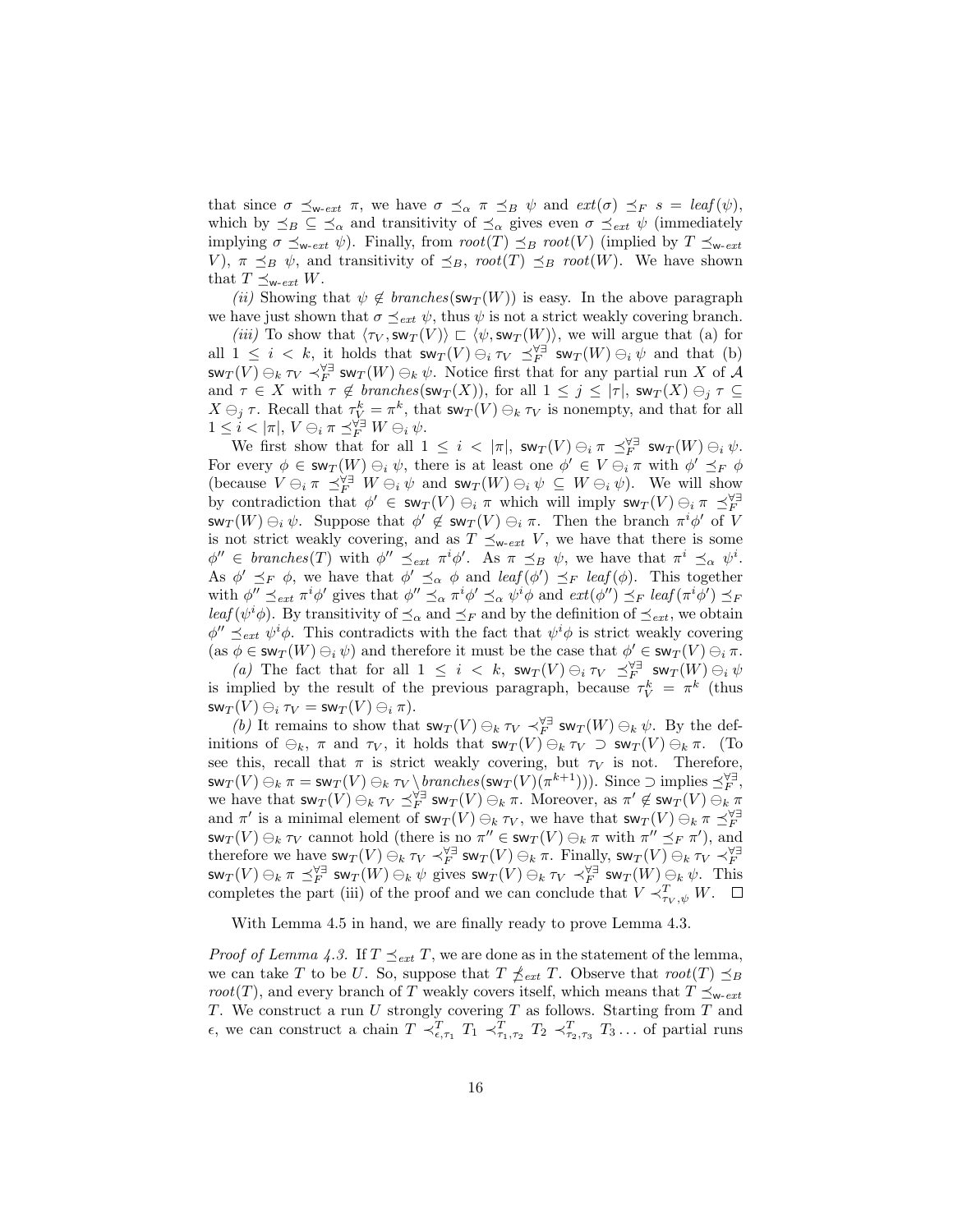that more and more strongly cover  $T$  by successively applying Lemma 4.5 for each *i*,  $\tau_i \in T_i$ ,  $\tau_i \notin branches(\mathsf{sw}_T(T_i))$ , and  $T \preceq_{\mathsf{w-ext}} T_i$ . Observe that by the definition of stronger covering, we have that  $\langle \epsilon, \mathsf{sw}_T (T) \rangle \subset \langle \tau_1, \mathsf{sw}_T (T_1) \rangle \subset$  $\langle \tau_2,\mathsf{sw}_T (T_2)\rangle \sqsubset \langle \tau_3,\mathsf{sw}_T (T_3)\rangle \dots$ 

Notice now that for each i, since  $T \preceq_{w\text{-}ext} T_i$ , height $(T_i) \leq height(T)$ . Therefore, since length of  $\tau_i$  is bounded by  $height(T)$ , the length of  $\langle \tau_i, \mathsf{sw}_T(T_i) \rangle$  is bounded by  $height(T)$  too. As lengths of all paths in the sets within  $\langle \tau_i, \text{sw}_T(T_i) \rangle$ are obviously bounded by  $height(T)$  as well,  $\langle \tau_i, \mathsf{sw}_T(T_i) \rangle$  is a  $height(T)$ -bounded sequence. Therefore, by Lemma 4.4, the chain must eventually arrive to its last  $T_k$  and  $\tau_k$  with  $\langle \tau_k, \mathsf{sw}_T (T_k) \rangle = \emptyset \dots \emptyset$ . As  $\langle \tau_k, \mathsf{sw}_T (T_k) \rangle = \emptyset \dots \emptyset$ ,  $\mathsf{sw}_T (T_k)$  has to be empty, which implies that  $T \preceq_{ext} T_k$ . We can put  $U = T_k$  and Lemma 4.3 is proven.  $\Box$ 

We use Lemma 4.3 to prove Lemma 4.6. Informally, it says that even despite the poorer transition relation and smaller set of accepting states, A can answer to any partial run of  $A^+$  by a more accepting partial run. To express this formally, we need to define the following weaker version  $\preceq_{\alpha^+\Rightarrow\alpha}$  of the relation of being more accepting that takes into account  $\alpha^+$  on the left and  $\alpha$  on the right. This is, for states q and  $r, q \preceq_{\alpha^+ \Rightarrow \alpha} r$  iff  $q \in \alpha^+ \implies r \in \alpha$ . For two paths  $\pi, \psi \in Q^+, \pi \preceq_{\alpha^+ \Rightarrow \alpha} \psi$  iff  $|\pi| = |\psi|$  and for all  $1 \leq i \leq |\pi|, \pi_i \in \alpha^+ \implies \psi_i \in \alpha$ . Last, for finite trees T and U over Q, we use  $T \preceq_{\alpha^+ \Rightarrow \alpha} U$  to denote that branches(T)  $\preceq_{\alpha+\Rightarrow \alpha}^{\forall \exists}$  branches(U).

**Lemma 4.6.** For any partial run T of  $A^+$  on  $w \in \Sigma^{\omega}$ , there exists a partial run U of A on w such that root(T)  $\preceq_B$  root(U) and  $T \preceq_{\alpha^+ \Rightarrow \alpha} U$ .

*Proof.* We will prove the lemma by induction on the structure of  $T$ , using Lemma 4.3 within the induction step. To make the induction argument pass, we will prove a stronger variant of the lemma. Particularly, we will replace the relation  $\preceq_{\alpha+\Rightarrow \alpha}$  within the statement of the lemma by its stronger variant  $\preceq^M_{\alpha+\Rightarrow \alpha}$ <br>which is defined as follows. Given paths  $\pi$  and  $\psi$ ,  $\pi \preceq^M_{\alpha+\Rightarrow \alpha} \psi$  iff  $\pi \preceq_{\alpha+\Rightarrow \alpha} \psi$  and  $\text{leaf}(\pi) \preceq_M \text{leaf}(\psi)$ . For two partial runs V and W, we use  $V \preceq^M_{\alpha^+ \Rightarrow \alpha} W$  to denote that  $branches(V) \left(\preceq_{\alpha^+ \Rightarrow \alpha}^M\right)^{\forall \exists}$  branches(W). Apparently,  $\preceq_{\alpha^+ \Rightarrow \alpha}^M \subseteq \preceq_{\alpha^+ \Rightarrow \alpha}$ for paths as well as for partial runs.

A stronger variant of Lemma 4.6: For any partial run T of  $\mathcal{A}^+$  on  $w \in \Sigma^\omega$ , there exists a partial run U of A on w such that  $root(T) \preceq_B root(U)$  and  $T \preceq_{\alpha+\Rightarrow \alpha}^M U$ .

It is obvious that the above statement implies the statement of the lemma. We will prove it by induction to the structure of T. In the base case,  $T = \{q\}$ for some  $q \in Q$ . If  $q \notin \alpha^+$ , we can put  $U = \{q\}$  ( $\preceq_M$  and  $\preceq_B$  are reflexive). If  $q \in \alpha^+$ , then by the definition of  $\alpha^+$ , there is  $p \in \alpha$  such that  $p \equiv_M q$ . This means that  $q \preceq_M p$  and  $p \preceq_M q$ . By the definition of  $\preceq_M$ , there exists a mediator s with  $p \leq_F s \geq_B q$ . As  $\leq_F \subseteq \leq_\alpha$ ,  $s \in \alpha$ . Again by the definition of  $\preceq_M$ ,  $q \preceq_M p \preceq_F s \succeq_B q$  gives us  $q \preceq_M s \succeq_B q$  and we can put  $U = \{s\}.$ 

Suppose now that  $T$  is not only a root and that the stronger variant of the lemma holds for every partial run of  $A^+$  on w that is a proper subset of T.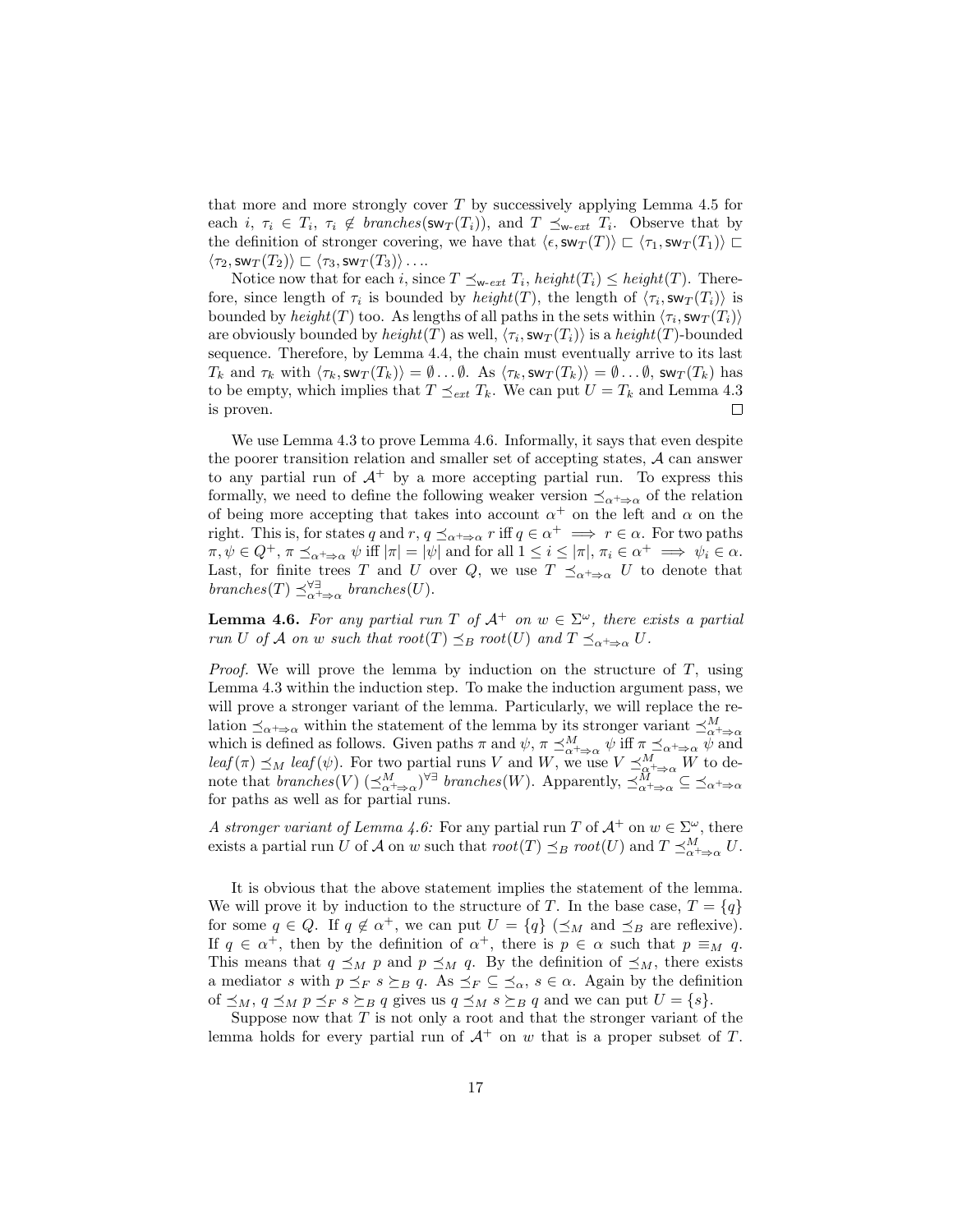We choose some  $\pi \in T$  such that  $succ_T(\pi) \neq \emptyset$  and for every  $p \in succ_T(\pi)$ ,  $succ_T(\pi p) = \emptyset$ . Notice that since T is a finite tree, such  $\pi$  always exists. Denote  $P = succ_T(\pi)$  and  $q = leaf(\pi)$ . Let  $T' = T \setminus {\pi p | p \in P}$ .  $T'$  is a partial run of  $A^+$  on w which is a proper subset of T, therefore we can apply the induction hypothesis on it. This gives us a partial run  $V$  of  $\mathcal A$  on  $w$  such that  $root(T') \preceq_B root(V)$  and  $T' \preceq^M_{\alpha^+ \Rightarrow \alpha} V$ .

Let  $Bad_V \subseteq branches(V)$  be the set such that  $\psi \in Bad_V$  iff there is no  $\phi \in branches(T)$  such that  $\phi \preceq^M_{\alpha+\Rightarrow \alpha} \psi$ , and let  $Good_V = branches(V) \setminus Bad_V$ . Intuitively,  $Bad_V$  contains the problematic branches because of which  $T \preceq^M_{\alpha^+ \Rightarrow \alpha}$ V does not hold. If  $Bad<sub>V</sub>$  is empty, then the relation holds and we can conclude the proof. We continue assuming that  $Bad_V \neq \emptyset$ .

By the definition of  $\delta^+$  and because  $q \xrightarrow{w_{|\pi|}} P$  is a transition of  $\mathcal{A}^+$ , there must be some  $s \in Q$ ,  $s \preceq_M q$  where  $s \xrightarrow{w|_{\pi}|} P$  is a transition of  $\delta$ . We define an extension function  $ext_V$  such that  $ext_V(\phi) = s$  for every  $\phi \in Bad_V$  and  $ext_V(\psi) = leaf(\psi)$  for every  $\psi \in Good_V$ . To see that  $ext_V$  conforms to the definition of extension function, one has to show that for every branch  $\phi \in Bad_V$ ,  $s \preceq_M \text{leaf}(\phi)$ . We know that  $T' \preceq^M_{\alpha^+\Rightarrow\alpha} V$  but not  $T \preceq^M_{\alpha^+\Rightarrow\alpha} V$ . Therefore, there is some branch  $\phi' \in T'$  with  $\phi' \preceq^M_{\alpha+\Rightarrow \alpha} \phi$  such that  $\phi' \notin branches(T)$  (if  $\phi'$ was a branch of T,  $\phi$  would not be in  $Bad_V$ ). Notice that  $\pi$  is the only branch of  $T'$  which is not a branch of  $T$ , which means that it must be the case that  $\phi' = \pi$ . Therefore, since  $s \preceq_M q \preceq_M \text{leaf}(\phi)$ , we have that  $s \preceq_M \text{leaf}(\phi)$  holds.

By applying Lemma 4.3 to V and  $ext_V$ , we get a partial run W of A on w with  $V \preceq_{ext_V} W$ . Now, for each  $\psi \in branches(W)$ , there is  $\phi \in branches(V)$ with  $\phi \preceq_{ext_V} \psi$ . As  $T' \preceq^M_{\alpha^+ \Rightarrow \alpha} V$ ,  $\rho \preceq^M_{\alpha^+ \Rightarrow \alpha} \phi$  for some  $\rho \in branches(T')$ . There are two cases of how  $\rho$  and  $\psi$  may be related, depending on  $\phi$ :

- 1. If  $\phi \in Good_V$ , then  $ext(\phi) = leaf(\phi)$ . In this case, by the definitions of  $\preceq_{\alpha+\Rightarrow\alpha}^{M}$  and  $\preceq_{ext_V}$ , we have  $\rho \preceq_{\alpha+\Rightarrow\alpha} \phi \preceq_{\alpha} \psi$  and  $leaf(\rho) \preceq_M leaf(\phi) \preceq_F$ leaf  $(\psi)$ , which gives  $\rho \preceq_{\alpha^+ \Rightarrow \alpha} \psi$  and leaf  $(\rho) \preceq_M \text{leaf}(\psi)$  (since  $\preceq_M$  is forward extensible), meaning that  $\rho \preceq^M_{\alpha^+ \Rightarrow \alpha} \psi$ .
- 2. To analyse the case when  $\phi \in Bad_V$ , recall that  $\pi$  is the only branch of  $T'$ which is not a branch of T, and therefore  $\pi$  is also the only branch of  $T'$ with  $\pi \preceq^M_{\alpha^+ \Rightarrow \alpha} \phi$ . Therefore,  $\rho = \pi$ . According to the definition of  $ext_V$ ,  $ext_V(\phi) = s$ . Since  $\phi \preceq_{ext_V} \psi$ , we have  $\pi \preceq_{\alpha}^M \phi \preceq_{\alpha} \psi$  which gives  $\pi \preceq_{\alpha^+ \Rightarrow \alpha} \psi$ . However, since (contrary to the previous case)  $ext_v(\phi) \neq$ leaf( $\phi$ ), we cannot guarantee any further relation between leaf( $\phi$ ) and leaf( $\psi$ ), and we cannot derive that  $\text{leaf}(\pi) \preceq_M \text{leaf}(\psi)$  and  $\pi \preceq^M_{\alpha^+ \Rightarrow \alpha} \psi$ need not hold.

We define the set  $Bad_W \subseteq branches(W)$  such as  $\psi \in Bad_W$  iff there is no  $\rho \in T$ with  $\rho \preceq_{\alpha^+ \Rightarrow \alpha}^M \psi$  and we let  $Good_W = branches(W) \setminus Bad_V$ . This is,  $Bad_W$ contains the branches because of which  $T \preceq^M_{\alpha+\Rightarrow \alpha} W$  does not hold. Note that if  $\psi \in Bad_V$ , then all the  $\phi \in branches(V)$  with  $\phi \preceq_{ext_V} \psi$  are as in the case (2) above, i.e.,  $\pi$  is the only branch of T' with  $\pi \preceq^M_{\alpha^+ \Rightarrow \alpha} \phi$ . By the definition of  $\preceq_{ext_{V_{\lambda}} s} = ext_V(\phi) \preceq_F \text{leaf}(\psi)$ . Therefore, by the definition of  $\preceq_F$  and since  $s \xrightarrow{w_{\lfloor \pi \rfloor}} P$ , there must be some transition leaf  $(\psi) \xrightarrow{w_{\lfloor \pi \rfloor}} R_{\psi}$  of A where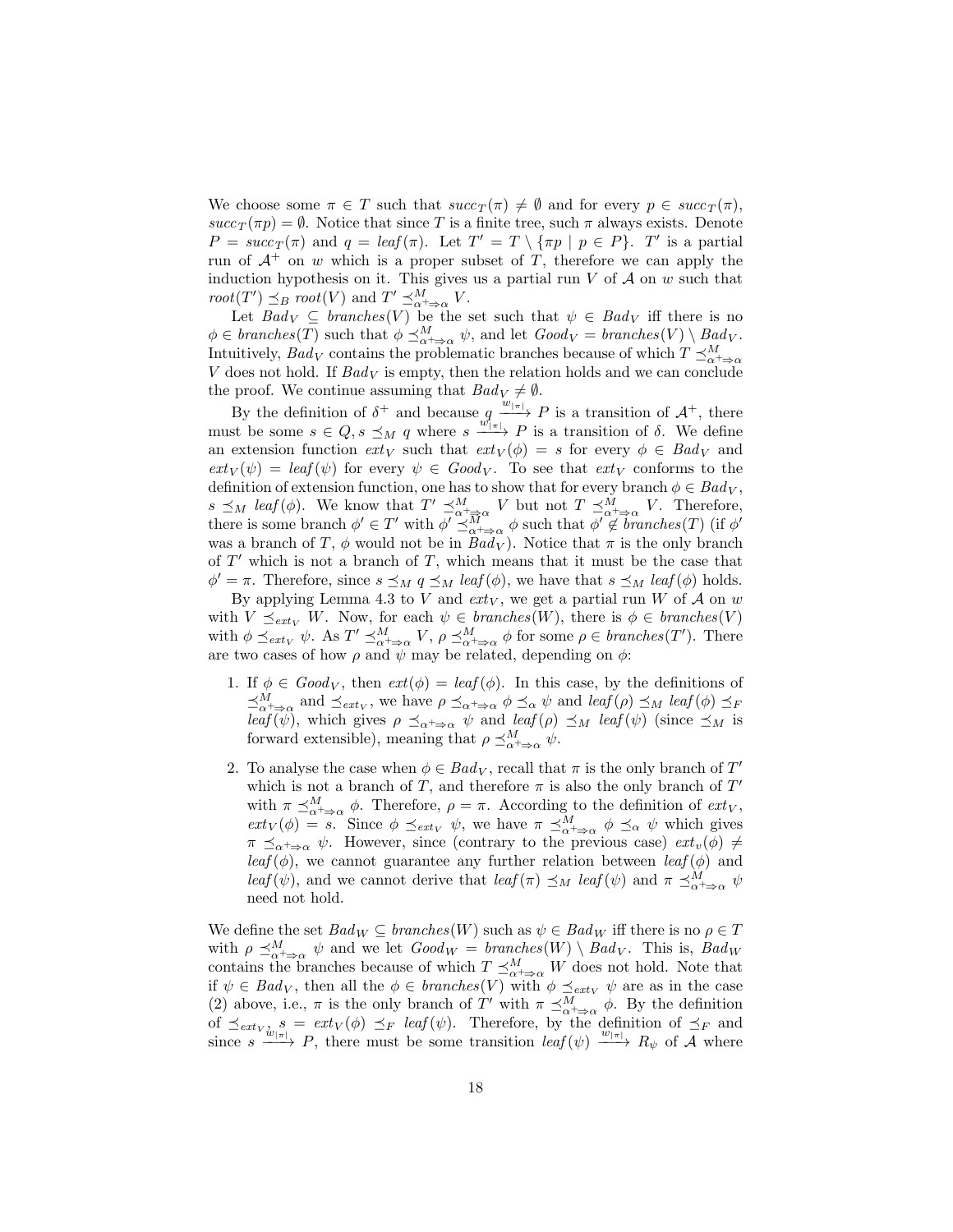$P \preceq_F^{\forall \exists} R_{\psi}$ . We extend W by firing these transitions for every  $\psi \in \text{Bad}_W$ , in which way we obtain a run  $X = W \cup {\psi R_{\psi} | \psi \in Bad_W}$  of A on w.

Let us use  $New_X = \{ \psi R_{\psi} \mid \psi \in Bad_W \}$  to denote the branches of X that arose by firing the transitions. Observe that  $branches(X) = Good_W \cup New_X$ . Recall that for all  $\psi \in Bad_W$ ,  $\pi \preceq_{\alpha^+ \Rightarrow \alpha} \psi$  and that for every  $\psi \in New_X$ , there is some  $p \in P$  such that  $p \preceq_F \text{leaf}(\psi)$ . We will define an extension function  $ext_X$  of X as follows:

- 1. If  $\psi \in Good_W$ ,  $ext_X(\psi) = leaf(\psi)$ .
- 2. If  $\psi \in New_X$  and there is  $p \in P$  with  $p \preceq_F \text{leaf}(\psi)$  and  $p \preceq_{\alpha^+ \Rightarrow \alpha} \text{leaf}(\psi)$ , we let  $ext_X(\psi) = leaf(\psi)$ .
- 3. If  $\psi \in New_X$  and there is no  $p \in P$  with  $p \preceq_F \text{leaf}(\psi)$  and  $p \preceq_{\alpha^+ \Rightarrow \alpha}$  $leaf(\psi)$ , we proceed as follows. By the definition of  $New_X$ , there is some  $p' \in P$  such that  $p' \preceq_F \text{leaf}(\psi)$ . Since  $\preceq_F \subseteq \preceq_\alpha$ ,  $p' \preceq_F \text{leaf}(\psi)$ , and not  $p' \preceq_{\alpha^+ \Rightarrow \alpha} \text{leaf}(\psi)$ , it must be the case that  $p' \not\in \alpha$ ,  $\text{leaf}(\psi) \not\in \alpha$ , and  $p' \in \alpha^+$ . This by the definition of  $\alpha^+$  means that there is some  $v \in \alpha$  with  $p' \equiv_M v$ . We put  $ext_X(\psi) = v$ .

We apply Lemma 4.3 to X and  $ext_X$ , which gives us a partial run U of A on w with  $X \preceq_{ext_X} U$ . We will check that U satisfies the statement of the stronger variant of the lemma. We will first prove that  $T \preceq^M_{\alpha^+ \Rightarrow \alpha} U$ . For each  $\tau \in branches(U)$ , there is  $\psi \in branches(X)$  with  $\psi \preceq_{ext_X} \tau$ . We will derive that there is some  $\rho \in branches(T)$  with  $\rho \preceq^M_{\alpha+\Rightarrow \alpha} \tau$ . The argument depends on properties of  $\psi$ . Particularly, we have the following three cases.

- 1. If  $\psi \in Good_W$ , then there is some  $\rho \in T$  with  $\rho \preceq^M_{\alpha^+ \Rightarrow \alpha} \psi$ . Recall that  $ext_X(\psi) = leaf(\psi)$  in this case. Thus, by the definitions of  $\preceq^M_{\alpha^+ \Rightarrow \alpha}$  and  $\preceq_{ext_X}$ , we have  $\rho \preceq_{\alpha^+ \Rightarrow \alpha} \psi \preceq_{\alpha} \tau$  and  $leaf(\rho) \preceq_M leaf(\psi) \preceq_F \overline{leaf}(\tau)$ , which gives  $\rho \preceq_{\alpha^+ \Rightarrow \alpha} \tau$  and  $\text{leaf}(\rho) \preceq_M \text{leaf}(\tau)$ , i.e.,  $\rho \preceq^M_{\alpha^+ \Rightarrow \alpha} \tau$ .
- 2. If  $\psi \in New_X$  and there is some  $p \in P$  with  $p \preceq_F \text{leaf}(\psi)$  and  $p \preceq_{\alpha^+ \Rightarrow \alpha}$ leaf( $\psi$ ), then by the definition of  $ext_X$ ,  $ext_X(\psi) = leaf(\psi)$ . Recall that as  $\psi^{|\psi|-1} \in Bad_W, \pi \preceq_{\alpha^+ \Rightarrow \alpha} \psi^{|\psi|-1}$ . Therefore, also  $\pi p \preceq_{\alpha^+ \Rightarrow \alpha} \psi$ . By the definition of  $\preceq_{ext_X}$ , we have that  $\psi \preceq_{\alpha} \tau$  and  $leaf(\psi) \preceq_{F} leaf(\tau)$ . Finally,  $\pi p \preceq_{\alpha^+ \Rightarrow \alpha} \psi \preceq_{\alpha} \tau$  and  $p \preceq_F \text{leaf}(\psi) \preceq_F \text{leaf}(\tau)$  together imply that  $\pi p \preceq^M_{\alpha^+ \Rightarrow \alpha} \tau$ .
- 3. If  $\psi \in New_X$  and there is no  $p \in P$  with  $p \preceq_F \text{leaf}(\psi)$  and  $p \preceq_{\alpha^+ \Rightarrow \alpha}$  $\text{leaf}(\psi)$ , then by the definition of  $\text{ext}_X$ , there are  $p' \in P$  with  $p' \preceq_F \text{leaf}(\psi)$ and  $v \in \alpha$  with  $v \equiv_M p'$  such that  $ext_X(\psi) = v$ . By  $\psi \preceq_{ext_X} \tau$ , we have  $\psi \preceq_{\alpha} \tau$  and  $v \preceq_{F} \text{leaf}(\tau)$ . Thus, since  $\preceq_{M}$  is forward extensible,  $p' \equiv_M v \preceq_F \text{leaf}(\tau)$  gives  $p' \preceq_M \text{leaf}(\psi)$ . As  $\preceq_F \subseteq \preceq_\alpha$ , we have that  $\text{leaf}(\tau) \in \alpha$  and thus  $p' \preceq_{\alpha^+ \Rightarrow \alpha} \text{leaf}(\tau)$ . As  $\psi^{|\psi|-1} \in \text{Bad}_W$ , we have that  $\pi \preceq_{\alpha^+ \Rightarrow \alpha} \psi^{|\psi|-1}$ . Together with  $\psi \preceq_{\alpha} \tau$ , this gives  $\pi p' \preceq_{\alpha^+ \Rightarrow \alpha} \tau$ . Therefore,  $\pi p' \preceq_{\alpha^+ \Rightarrow \alpha}^M \tau$ .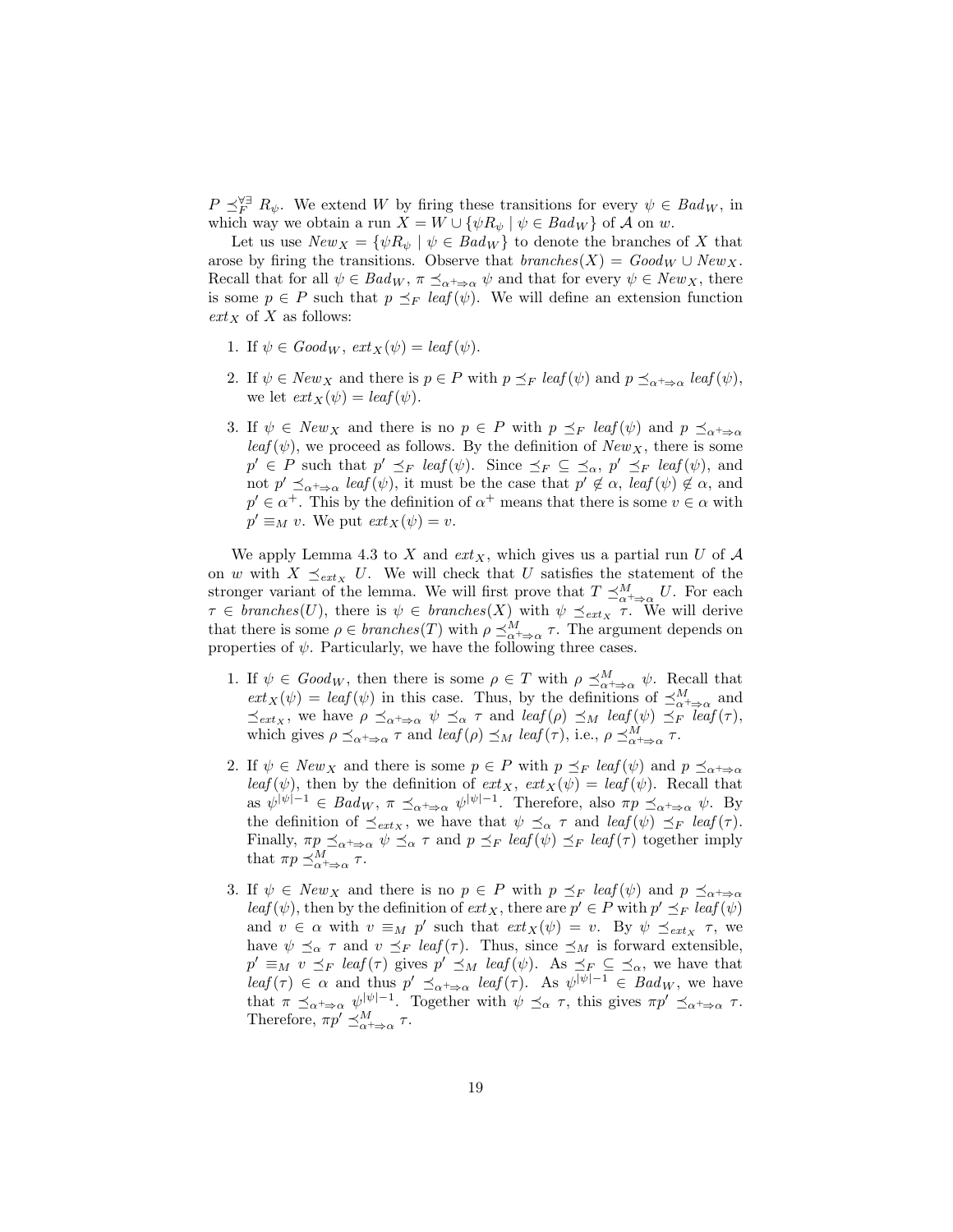Since the above three cases cover all possible variants of  $\psi$  and thus all branches of U, we have proven that  $T \preceq^M_{\alpha^+ \Rightarrow \alpha} U$ . Finally, it is easy to show that  $root(T) \preceq_B root(U)$  since  $\preceq_B$  is transitive and we know that  $root(T)$  = root(T')  $\preceq_B root(V) \preceq_B root(W) = root(X) \preceq_B root(U)$ . We have verified that the constructed partial run  $U$  satisfies the statement of the stronger variant of the lemma, which concludes the proof.  $\Box$ 

With Lemma 4.6 in hand, we can prove that for each accepting run of  $\mathcal{A}^+$  on a word w, there is an accepting run of  $\mathcal A$  on w. This requires to carry Lemma 4.6 from finite partial runs to full infinite runs.

**Lemma 4.7.** A run T of A with root(T)  $=$  is accepting if and only if for every  $\pi \in T$ , there exists a constant  $k_{\pi} \in \mathbb{N}$  such that every  $\psi$  with  $\pi \psi \in T$  and  $|\psi| \geq k$  contains an accepting state.

*Proof.* (if) For every  $\pi \in branches(T)$ , there is an infinite sequence of  $k_0, k_1 \ldots$ such that:

- $k_0 = 0$  and
- for all  $i \in \mathbb{N}$ ,  $k_i = k_{i-1} + k_{\pi^n}$  where  $n = k_{i-1} + 1$ .

For all  $i \in \mathbb{N}$ , every segment of  $\pi$  between  $k_{i-1}+1$  and  $k_i$  contains an accepting state, therefore  $\pi$  contains infinitely many accepting states.

(only if) By contradiction. Suppose that there is  $\pi \in T$  for which there is no  $k_{\pi}$ . We will show that in this case, there must be  $\psi \in Q^{\omega}$  such that  $\pi \psi \in branches(T)$  and  $\psi$  does not contain an accepting state (which contradicts the assumption that  $T$  is accepting).

We will give a procedure which returns  $\psi^i$  for each  $i \in \mathbb{N}$  (based on the knowledge of  $\psi^{i-1}$ ). For each  $i \in \mathbb{N}^0$ , we will keep the invariant that for  $\pi \psi^i$ ,  $k_{\pi\psi^i}$  does not exist and that  $\psi^i$  does not contain an accepting state. Since  $\psi^0 = \epsilon$ , the invariant holds for  $i = 0$ .

Let the invariant hold for  $i-1$ ,  $i \in \mathbb{N}$ , and suppose that we have already constructed  $\psi^{i-1}$ . Denote P the subset of  $succ_T(\pi\psi^{i-1})$  containing nonaccepting states. P must be nonempty, because if all the states from  $succ_T(\pi\psi^{i-1})$  were accepting,  $k_{\pi\psi^{i-1}}$  would equal 1, violating the invariant for  $i-1$ . Then, there must be a state  $q \in P$  such that  $k_{\pi\psi^{i-1}q}$  does not exist, since otherwise we could put  $k_{\pi\psi^{i-1}} = \max\{k_{\pi\psi^{i-1}p} \mid p \in P\}$  + 1, which would also violate the invariant for  $i-1$ . We choose q as the continuation and put  $\psi^i = \psi^{i-1}q$ . Observe that this choice satisfied the invariant for i.

We have shown that for every  $i \in \mathbb{N}$ , we can construct the *i*th prefix  $\psi^i$ of  $\psi$  that does not contain an accepting state. Therefore, the whole infinite path  $\psi$  does not contain an accepting state, and the branch  $\pi\psi$  of T does not contain infinitely many accepting states. This contradicts the assumption that T is accepting.  $\Box$ 

**Lemma 4.8.** For every accepting run T of  $A^+$  a word  $w \in \Sigma^{\omega}$ , there exists an accepting run  $U$  of  $\mathcal A$  on  $w$ .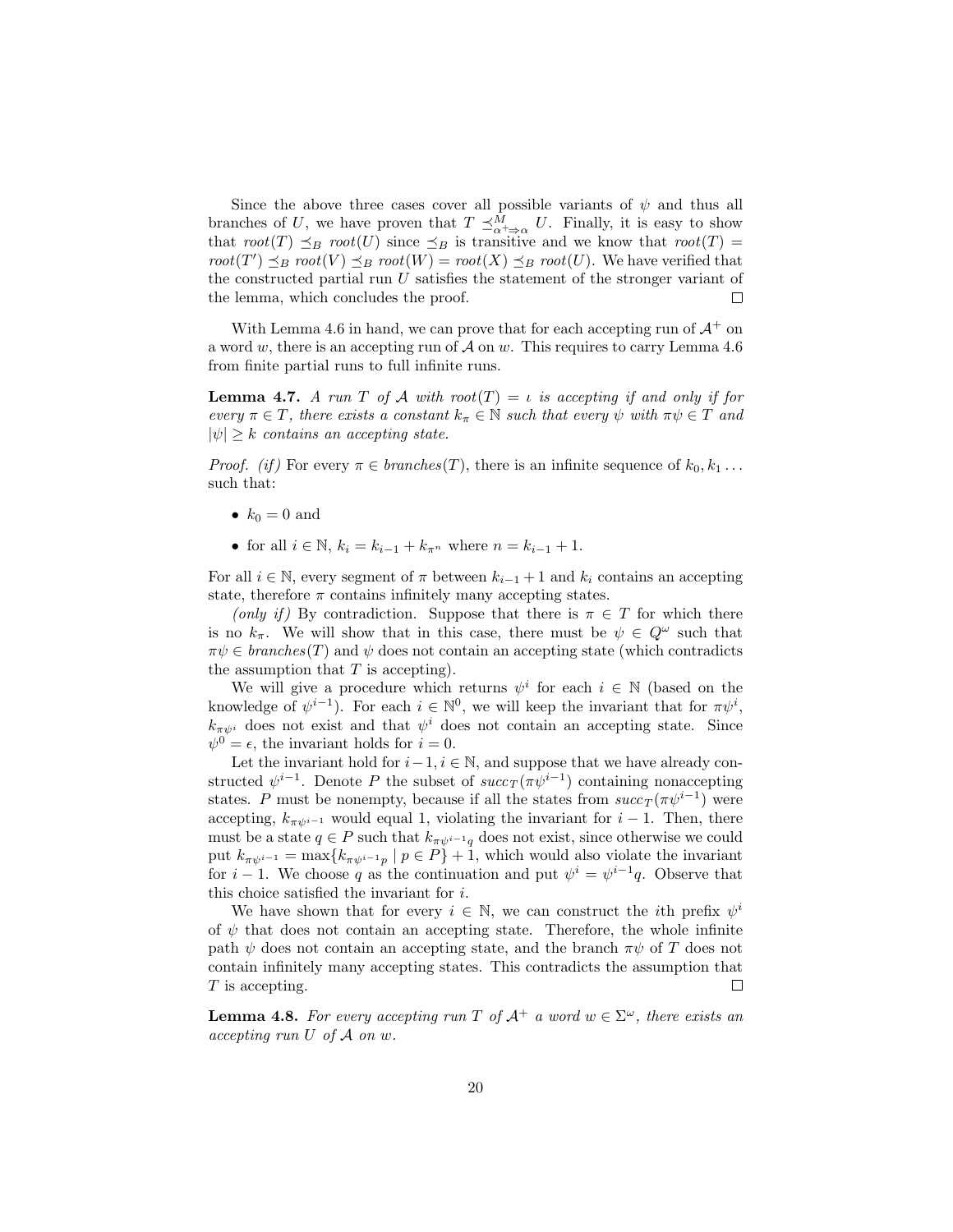*Proof.* For a tree X over Q, let  $X(i) = {\pi \in X \mid |\pi| \leq i}$  be the *i*th prefix of  $X(X(0) = \emptyset)$ . ¿From Lemma 4.6, for each  $i \in \mathbb{N}$ , there is a partial run  $U_i$  of A on w such that  $T(i) \preceq_{\alpha^+ \Rightarrow \alpha} U_i$  and  $root(T(i)) \preceq_B root(U_i)$ . As  $\preceq_B \subseteq \preceq_i$ , root( $U_i$ ) = *ι*. Note that for all  $\pi \in branches(U_i)$ ,  $|\pi|$  equals *i*, because only paths of the same length can be related by  $\preceq_{\alpha^+\Rightarrow \alpha}$ . Denote  $\mathbb{U}^{\infty} = \{U_1, U_2, \ldots\}$ .  $\mathbb{U}^{\infty}$  is an infinite set that for each  $k \in \mathbb{N}$  contains a partial run  $U_k$  of A with all the branches of the length k. We will use  $\mathbb{U}^{\infty}$  to construct the infinite accepting run  $U$ .

Observe that for any infinite set  $\mathbb{V}^{\infty}$  of partial runs of A and for any  $i \in \mathbb{N}$ , there has to be at least one partial run  $W$  of  $A$  such that for infinitely many  $V \in \mathbb{V}^{\infty}$ ,  $W = V(i)$ . The reason is that for any  $i \in \mathbb{N}$ , there is obviously only finitely many of possible partial runs of the height  $i$  that  $A$  can generate.

We prove the existence of U by giving a procedure, which for every  $k \in \mathbb{N}$ gives the kth prefix  $U(k)$  of U.

- Let  $\mathbb{U}_0^{\infty} = \mathbb{U}^{\infty}$  and let  $U(0) = \emptyset$ .
- For every  $k \in \mathbb{N}$ ,  $U(k)$  is derived from  $U(k-1)$  as follows. Let  $\mathbb{U}_k^{\infty} \subseteq \mathbb{U}^{\infty}$  be defined as the set such that for all  $i \in \mathbb{N}$ ,  $U_i \in \mathbb{U}_k^{\infty}$  iff  $U(k-1) = U_i(k-1)$ . In other words,  $\mathbb{U}_k^{\infty}$  is the subset of  $\mathbb{U}^{\infty}$  of the partial runs with the *i*th prefix equal to  $U(k-1)$ . Then,  $U(k) = U_n(k)$  for some  $n \geq k$  such that  $U_n \in \mathbb{U}_k^{\infty}$  and there is infinitely many  $m \in \mathbb{N}$  such that  $U_m \in \mathbb{U}_k^{\infty}$  and  $U_n(k) = U_m(k)$ . In other words,  $U(k)$  is a tree that appears as the kth prefix of infinitely many partial runs in  $\mathbb{U}_k^{\infty}$ .

To see that this construction is well defined, observe that:

- $\mathbb{U}_0^{\infty}$  is infinite, and
- for all  $k \in \mathbb{N}$ , if  $\mathbb{U}_{k-1}^{\infty}$  is infinite, then  $U(k-1)$  is defined and  $\mathbb{U}_{k}^{\infty}$  is infinite.

Thus,  $U(k)$  is well defined for every  $k \in \mathbb{N}$  and U is a run of A.

It remains prove that U is accepting. We will show that for every  $\pi \in U$ , there is  $k_{\pi} \in \mathbb{N}$  such that every  $\psi$  with  $\pi \psi \in T$  and  $|\psi| \geq k$  contains an accepting state. By Lemma 4.7, it will follow that  $U$  is accepting.

Let us choose arbitrary  $\pi \in U$ . Let  $n = |\pi|$ . By Lemma 4.7, for every  $\pi' \in$ branches(T<sub>n</sub>), there is  $k_{\pi'} \in \mathbb{N}$  such that every  $\psi'$  with  $\pi' \psi' \in T$  and  $|\psi'| \geq k_{\pi'}$ contains an accepting state. Let  $k = \max\{k_{\pi'} | \pi' \in branches(T(n))\}$ . By the construction of U,  $T(n+k) \preceq_{\alpha^+ \Rightarrow \alpha} U(n+k)$ . This implies that for every  $\pi'' \in$ branches  $(U(n))$ , every  $\psi''$  with  $\pi''\psi'' \in T$  and  $|\psi''| \geq k$  contains an accepting state. As  $\pi$  in *branches*( $U(n)$ ), we can put  $k_{\pi} = k$  and we are done.  $\Box$ 

Theorem 1.  $\mathcal{L}(\mathcal{A}^+) = \mathcal{L}(\mathcal{A})$ .

*Proof.* The inclusion  $\mathcal{L}(\mathcal{A}) \subseteq \mathcal{L}(\mathcal{A}^+)$  is obvious as  $\mathcal{L}(\mathcal{A}^+)$  has richer both transition function and the set of accepting states. The inclusion  $\mathcal{L}(\mathcal{A}^+) \subseteq \mathcal{L}(\mathcal{A})$ follows immediately from Lemma 4.8.  $\Box$ 

Corollary 1. Quotienting with mediated equivalence preserves the language.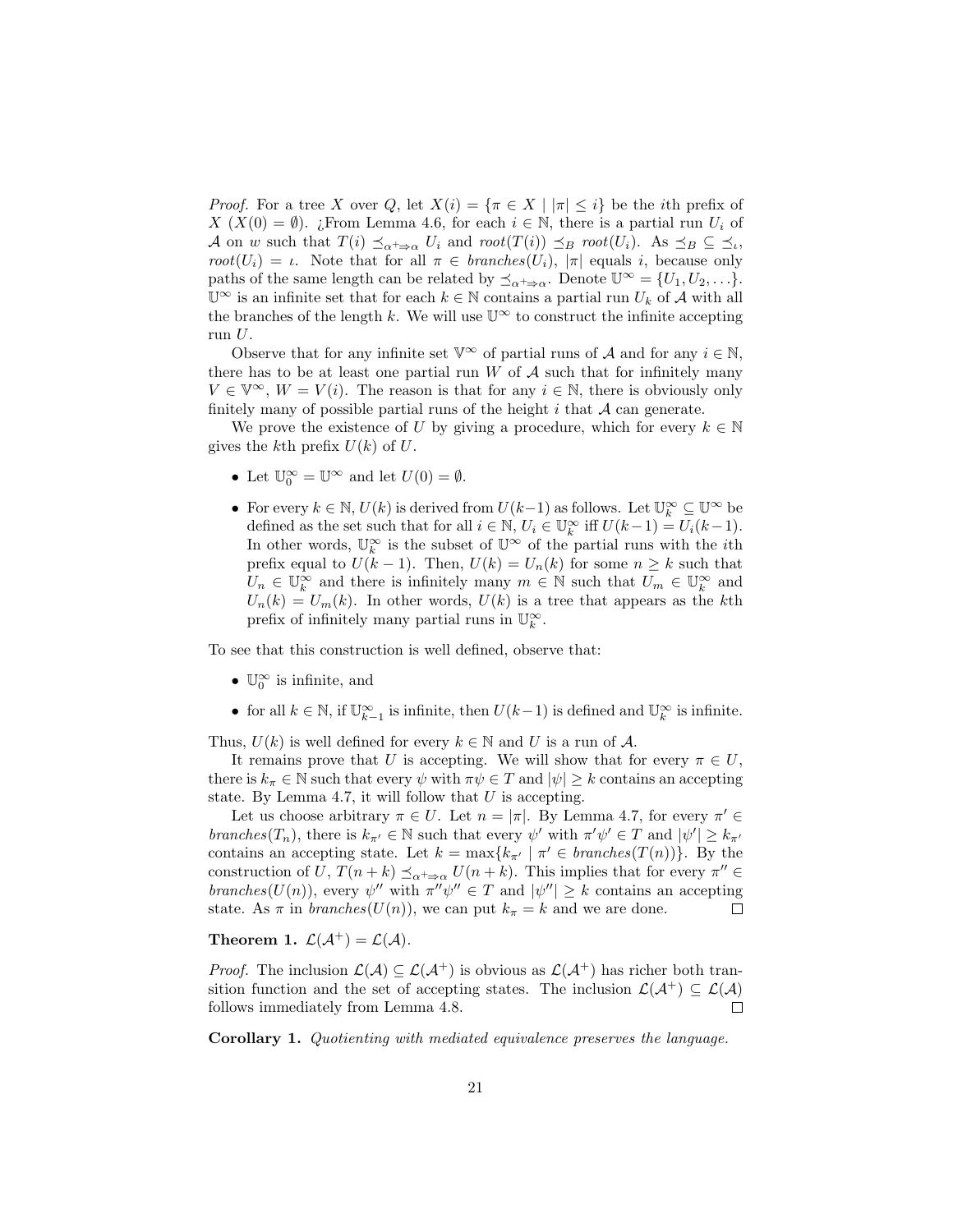#### 5. Computing the Relations

In this section, we describe algorithms for computing forward and backward simulation for ABA, and mediated preorder. For forward simulation, we use an algorithm from [10], for backward simulation, we present an algorithm based on a translation to an LTS simulation problem similar to the one from [7] for computing upward simulations over tree automata. The mediated preorder is then computed by a simple procedure that we also sketch below. For the mediated preorder to be useful for simplification via computing the quotient, we also need to remove ambiguity before we start computing the backward simulation. This can be done by a simple procedure presented in this section too. For the rest of the section, we fix an ABA  $\mathcal{A} = (\Sigma, Q, \iota, \delta, \alpha)$ .

Forward Simulation. The algorithm for computing the maximal forward simulation  $\preceq_F$  on A can be found in Fritz and Wilke's work [10] (it is called direct simulation in their paper). They reduce the problem of computing the maximal forward simulation to a simulation game. Although Fritz and Wilke use a slightly different definition of ABA, we can easily translate an ABA with  $n$ states and m transitions to their notion of ABA with  $\mathcal{O}(n + m)$  states and  $\mathcal{O}(nm)$  transitions, and then use their algorithm to compute  $\preceq_F$ . The time complexity of the above procedure is  $\mathcal{O}(nm^2)$ .

Removing Ambiguity. As we have argued in Section 4.1, A needs to be  $\preceq_F$ unambiguous for mediated minimisation. Here, we describe how to modify  $A$  to make it  $\prec_F$ -unambiguous. The modification neither changes the language of A nor the forward simulation relation  $\preceq_F$ , therefore we do not need to recompute the forward simulation again for the modified automaton.

The procedure for removing ambiguity is simple. For every transition  $p \stackrel{a}{\rightarrow} P$ with  $P = \{p_1, \ldots, p_k\}$  and for each  $i \in \{1, \ldots, k\}$ , we check if there exists some  $i < j \leq k$  such that  $p_j \preceq_F p_i$ . If there is one, remove  $p_i$  from P. The time complexity of this procedure is obviously in  $\mathcal{O}(n^2m)$ .

We note that an alternative way is to work with the quotient wrt. forward simulation equivalence. This approach also does not change forward simulation (two states of the quotient are related by forward simulation iff they are related by  $\preceq_F^{\forall \exists}$  in the original ABA) and hence it does not have to be recomputed.

*Mediated Preorder.* Here we explain how to compute the mediated preorder  $\preceq_M$ of A from  $\preceq_F$  and  $\preceq_B$ . It is proved in [7] that  $\preceq_M$  equals the maximal relation  $R \subseteq \preceq_F \circ \preceq_B^{-1}$  satisfying  $x R y \preceq_F z \implies x (\preceq_F \circ \preceq_B^{-1}) z$ . Based on the result, we can obtain the mediated preorder by the following procedure. Initially, let  $\preceq_M = \preceq_F \circ \preceq_B^{-1}$ . For all  $(p,q) \in \preceq_M$ , if there exists some  $(q,r) \in \preceq_F$  such that  $(p, r) \notin \preceq_F^{\infty} \circ \preceq_B^{-1}$ , remove  $(p, q)$  from  $\preceq_M$ . A naïve implementation of this simple procedure has time complexity  $\mathcal{O}(n^3)$ .

#### 5.1. Computing Backward Simulation

Our algorithm for computing backward simulation is inspired by the algorithms for computing tree automata simulations from [7]—we translate the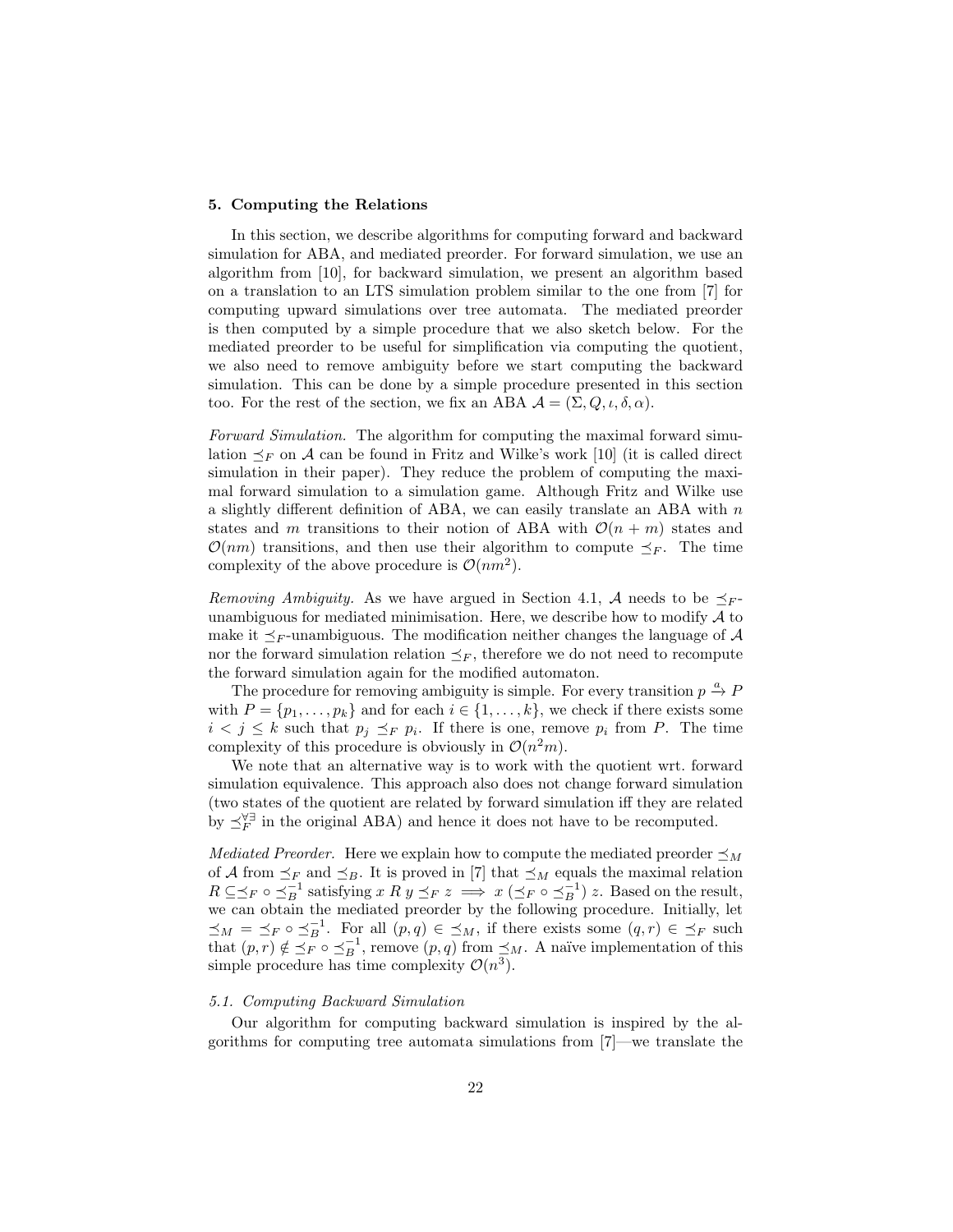A transition in  $\mathcal A$ 

A transition in 
$$
\mathcal{A}
$$
  
\n $p_1^{\odot} \xrightarrow{a} (p, a, \{p_2, p_3\})^{\odot} \xrightarrow{a}$   
\n $p \xrightarrow{a} \{p_1, p_2, p_3\} \Rightarrow p_2^{\odot} \xrightarrow{a} (p, a, \{p_1, p_3\})^{\odot} \xrightarrow{a} p^{\odot}$   
\n $p_3^{\odot} \xrightarrow{a} (p, a, \{p_1, p_2\})^{\odot} \xrightarrow{a}$ 

Figure 4: An example of the reduction from an ABA transition to LTS transitions

problem of computing the maximal backward simulation on  $A$  to a problem of computing the maximal simulation on a labelled transition system.

Computing Simulation on Labeled Transition Systems. Let  $T = (S, \mathcal{L}, \rightarrow)$  be a finite *labeled transition system (LTS)*, where S is a finite set of states,  $\mathcal{L}$  is a finite set of labels, and  $\rightarrow \subseteq S \times \mathcal{L} \times S$  is a transition relation. A *simulation* on T is a binary relation  $\preceq_L$  on S such that if  $q \preceq_L r$  and  $(q, a, q') \in \rightarrow$ , then there is an r' with  $(r, a, r') \in \rightarrow$  and  $q' \preceq_L r'$ .

An instance of the problem of computing the maximal LTS simulation is given by an LTS  $T = (S, \mathcal{L}, \rightarrow)$  and an *initial* preorder  $I \subseteq S \times S$ . The task is to find the unique maximal simulation on  $T$  included in  $I$ . An algorithm for computing the maximal simulation  $\preceq^I$  on the LTS T included in I with time complexity  $\mathcal{O}(|\mathcal{L}| \cdot |S|^2 + |S| \cdot |\rightarrow|)$  and space complexity  $\mathcal{O}(|\mathcal{L}| \cdot |S|^2)$  can be found in [7].

Computing Backward Simulation via a Reduction to LTS. We now describe the reduction of the problem of computing the maximal backward simulation on A to the problem of computing a simulation on an LTS. In order to simplify the explanation of the reduction, we first define the notion of an environment, which is a tuple of the form  $(p, a, P \setminus \{p'\})$  obtained by removing a state  $p' \in P$  from the transition  $p \stackrel{a}{\rightarrow} P$  of A. Intuitively, an environment records the neighbours of the removed state p' in the transition  $p \stackrel{a}{\rightarrow} P$ . We denote the set of all environments of A by  $Env(A)$ . Formally, we define the LTS  $A^{\odot} = (\Sigma, Q^{\odot}, \Delta^{\odot})$ as follows:

- $Q^{\odot} = \{q^{\odot} \mid q \in Q\} \cup \{(p, a, P)^{\odot} \mid (p, a, P) \in Env(\mathcal{A})\}.$
- $\blacklozenge$   $\Delta^{\odot} = \{ (p, a, P \setminus \{p'\})^{\odot} \stackrel{a}{\rightarrow} p^{\odot}, p'^{\odot} \stackrel{a}{\rightarrow} (p, a, P \setminus \{p'\})^{\odot} \mid P \in \delta(p, a), p' \in$  $P$ .

An example of the reduction is given in Figure 4. The goal of this reduction is to obtain a simulation relation on  $\mathcal{A}^{\odot}$  with the following property:  $p^{\odot}$  is simulated by  $q^{\odot}$  in  $\mathcal{A}^{\odot}$  iff  $p \preceq_B q$  in A. However, the maximal simulation on  $\mathcal{A}^{\odot}$  is not sufficient to achieve this goal. Some essential conditions for backward simulation (e.g.,  $p \leq_B q \implies p \leq_\alpha q$ ) are missing in  $A^\odot$ . This can be fixed by defining a proper initial preorder I.

Formally, we let  $I = \{ (q_1^{\odot}, q_2^{\odot}) \mid q_1 \preceq \alpha \ q_2 \wedge q_1 \preceq \alpha \ q_2 \} \cup \{ ((p, a, P)^{\odot}, (r, a, R)^{\odot}) \mid$  $P \preceq_F^{\forall \exists} R$ . Observe that I is a preorder. Recall that according to the definition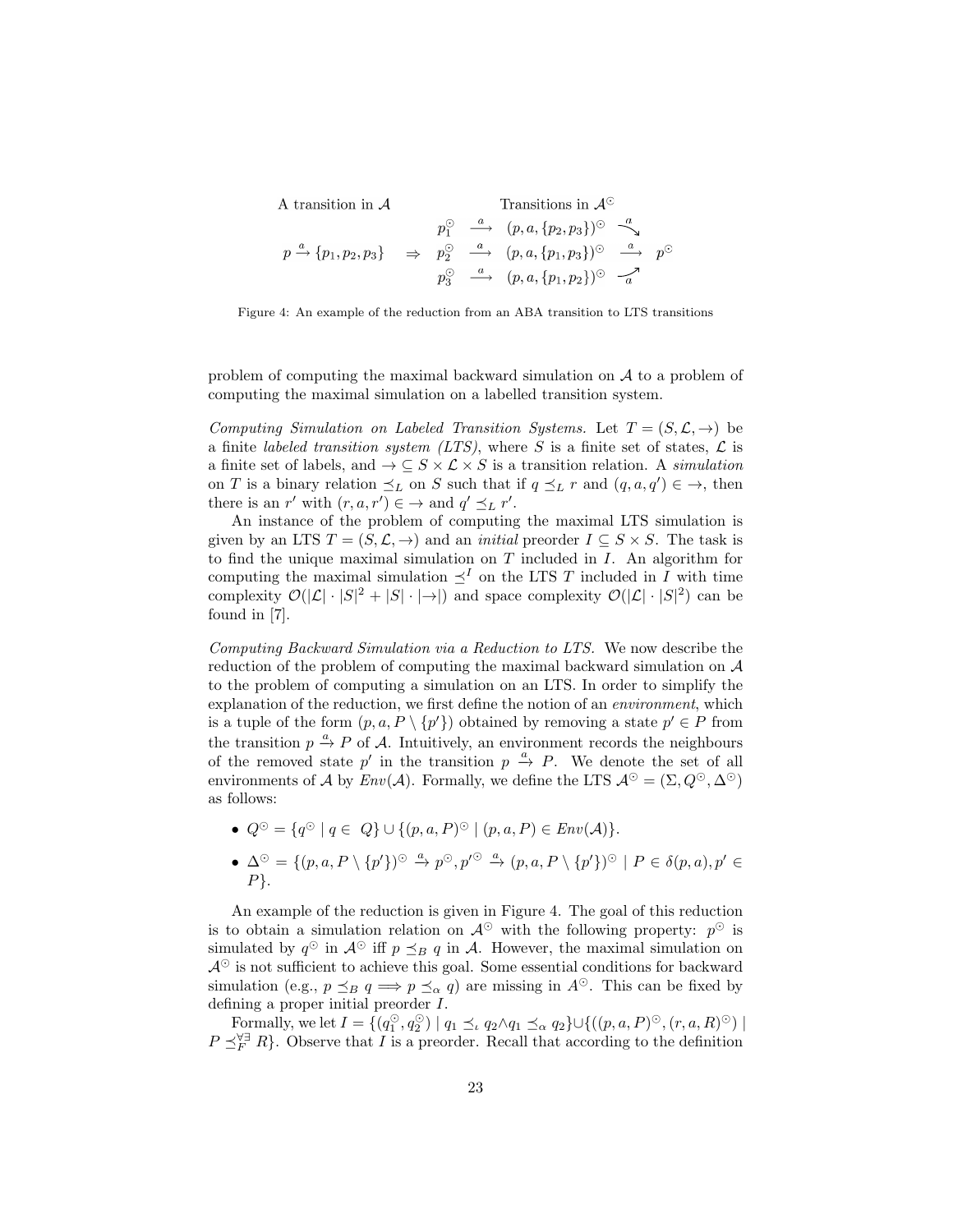of the backward simulation,  $p \preceq_B r$  implies that (1)  $p \preceq_r r$ , (2)  $p \preceq_\alpha r$ , and (3) for all transitions  $q \stackrel{a}{\to} P \cup \{p\}$ ,  $p \notin P$ , there exists a transition  $s \stackrel{a}{\to} R \cup \{r\}$ ,  $r \notin R$ such that  $q \preceq_B s$  and  $P \preceq_F^{\forall \exists} R$ . The set  $\{(q_1^{\odot}, q_2^{\odot}) \mid q_1 \preceq_a q_2 \land q_1 \preceq_\alpha q_2\}$  encodes conditions  $(1)$  and  $(2)$  required by the backward simulation, while the set  $\{((p, a, P)^\odot, (r, a, R)^\odot) \mid P \preceq_F^{\forall \exists} R\}$  encodes condition (3). A simulation relation  $\preceq^I$  can be computed using the aforementioned procedure with LTS  $\mathcal{A}^{\odot}$  and the initial preorder I. The following theorem shows the correctness of our approach to computing backward simulation.

**Theorem 2.** For all  $q, r \in Q$ , we have  $q \preceq_B r$  iff  $q^{\odot} \preceq^I r^{\odot}$ .

*Proof.* (if) We define  $\preceq$  to be a binary relation on Q such that  $p \preceq r$  iff  $p^{\odot} \preceq^l r^{\odot}$ . We show that  $\preceq$  is a backward simulation on Q which immediately implies the result.

Suppose that  $p \preceq r$  and  $p' \stackrel{a}{\rightarrow} \{p\} \cup P$  where  $p \notin P$  is a transition of A. Since  $p \preceq r$ , we know that  $p^{\odot} \preceq^{I} r^{\odot}$ ; and since  $p' \stackrel{a}{\rightarrow} \{p\} \cup P$  is a transition of A, we know by definition of  $\mathcal{A}^{\odot}$  that  $p^{\odot} \stackrel{a}{\rightarrow} (p', a, P)^{\odot}$  and  $(p', a, P)^{\odot} \stackrel{a}{\rightarrow} p'^{\odot}$ are transitions in  $\mathcal{A}^{\odot}$ . Since  $\preceq^{I}$  is a simulation, we can find two transitions  $r^{\odot} \stackrel{a}{\rightarrow} (r', a, R)^{\odot}$  and  $(r', a, R)^{\odot} \stackrel{a}{\rightarrow} r'^{\odot}$  in  $\mathcal{A}^{\odot}$  with  $(p', a, P)^{\odot} \preceq^{I} (r', a, R)^{\odot}$ and  $p' \text{ and } p' \text{ and } p' \text{ and } p' \text{ and } p' \text{ and } p' \text{ and } p' \text{ and } p' \text{ and } p' \text{ and } p' \text{ and } p' \text{ and } p' \text{ and } p' \text{ and } p' \text{ and } p' \text{ and } p' \text{ and } p' \text{ and } p' \text{ and } p' \text{ and } p' \text{ and } p' \text{ and } p' \text{ and } p' \text{ and } p' \text{ and } p' \text{ and } p' \text{ and } p' \text{ and } p' \text{ and } p' \text{ and } p' \text{ and } p' \text{ and$ of the initial preorder I, we have  $p' \preceq r'$  and  $P \preceq_F^{\forall \exists} R$ . It follows that  $\preceq$  is in fact a backward simulation parametrised by  $\preceq_F$ .

(only if) Define  $\preceq_{\odot}$  as a binary relation on  $Q^{\odot}$  such that  $p^{\odot} \preceq_{\odot} r^{\odot}$  iff  $p \preceq_B r$  and  $(p, a, P)^\odot \preceq_\odot (r, a, R)^\odot$  iff  $P \preceq_F^{\forall \exists} R$  and  $p \preceq_B r$ . By definition,  $\preceq_{\bigcirc} \subseteq I$ . We show that  $\preceq_{\bigcirc}$  is a simulation on  $Q^{\odot}$  which immediately implies the result. In the proof, we consider two sorts of states in  $\mathcal{A}^{\odot}$ ; namely those corresponding to states and those corresponding to "environments".

Suppose that  $p^{\odot} \preceq_{\odot} r^{\odot}$  and the transition  $p^{\odot} \stackrel{a}{\rightarrow} (p', a, P)^{\odot}$  is in  $\mathcal{A}^{\odot}$ . Since  $p^{\odot} \preceq_{\odot} r^{\odot}$ , we know that  $p \preceq_B r$ . From the transition  $p^{\odot} \stackrel{a}{\rightarrow} (p', a, P)^{\odot}$  and by definition of  $\mathcal{A}^{\odot}$ ,  $p' \stackrel{a}{\rightarrow} P \cup \{p\}$  is a transition in A. Since  $p \preceq_B r$ , there exists a transition  $r' \stackrel{a}{\to} R \cup \{r\}$  in A such that  $p' \preceq_B r'$  and  $P \preceq_F^{\forall \exists} R$ . It follows that there exists a transition  $r^{\odot} \stackrel{a}{\rightarrow} (r', a, R)^{\odot}$  in  $\mathcal{A}^{\odot}$  such that  $(p', a, P)^{\odot} \preceq_{\odot}$  $(r', a, R)^\odot$ .

Suppose that  $(p, a, P)^\odot \preceq_{\odot} (r, a, R)^\odot$  and the transition  $(p, a, P)^\odot \stackrel{a}{\rightarrow} p^\odot$  is in  $\mathcal{A}^{\odot}$ . Since  $(p, a, P)^{\odot} \preceq_{\odot} (r, a, R)^{\odot}$ , we know that  $P \preceq_F^{\forall \exists} R$  and  $p \preceq_B r$ . By definition of  $\mathcal{A}^{\odot}$ , the transition  $(r, a, R)^{\odot} \stackrel{a}{\rightarrow} r^{\odot}$  is in  $\mathcal{A}^{\odot}$ . Since  $p \preceq_B r$ , we have  $p^{\odot} \preceq_{\odot} r^{\odot}$ . Together we have there exists a transition  $(r, a, R)^{\odot} \stackrel{a}{\rightarrow} r^{\odot}$  in  $\mathcal{A}^{\odot}$  such that  $p^{\odot} \preceq_{\odot} r^{\odot}$ . It follows that  $\preceq_{\odot}$  is a simulation on  $Q^{\odot}$ .  $\Box$ 

## 5.2. Complexity of Computing Backward Simulation

The complexity comes from three parts of the procedure: (1) compiling A into its corresponding LTS  $\mathcal{A}^{\odot}$ , (2) computing the initial preorder I, and running the algorithm from [7] for computing the LTS simulation relation.

Let now n and m be the number of states and transitions in  $A$ , respectively. The LTS  $\mathcal{A}^{\odot}$  has at most  $nm+n$  states and  $2nm$  transitions. It follows that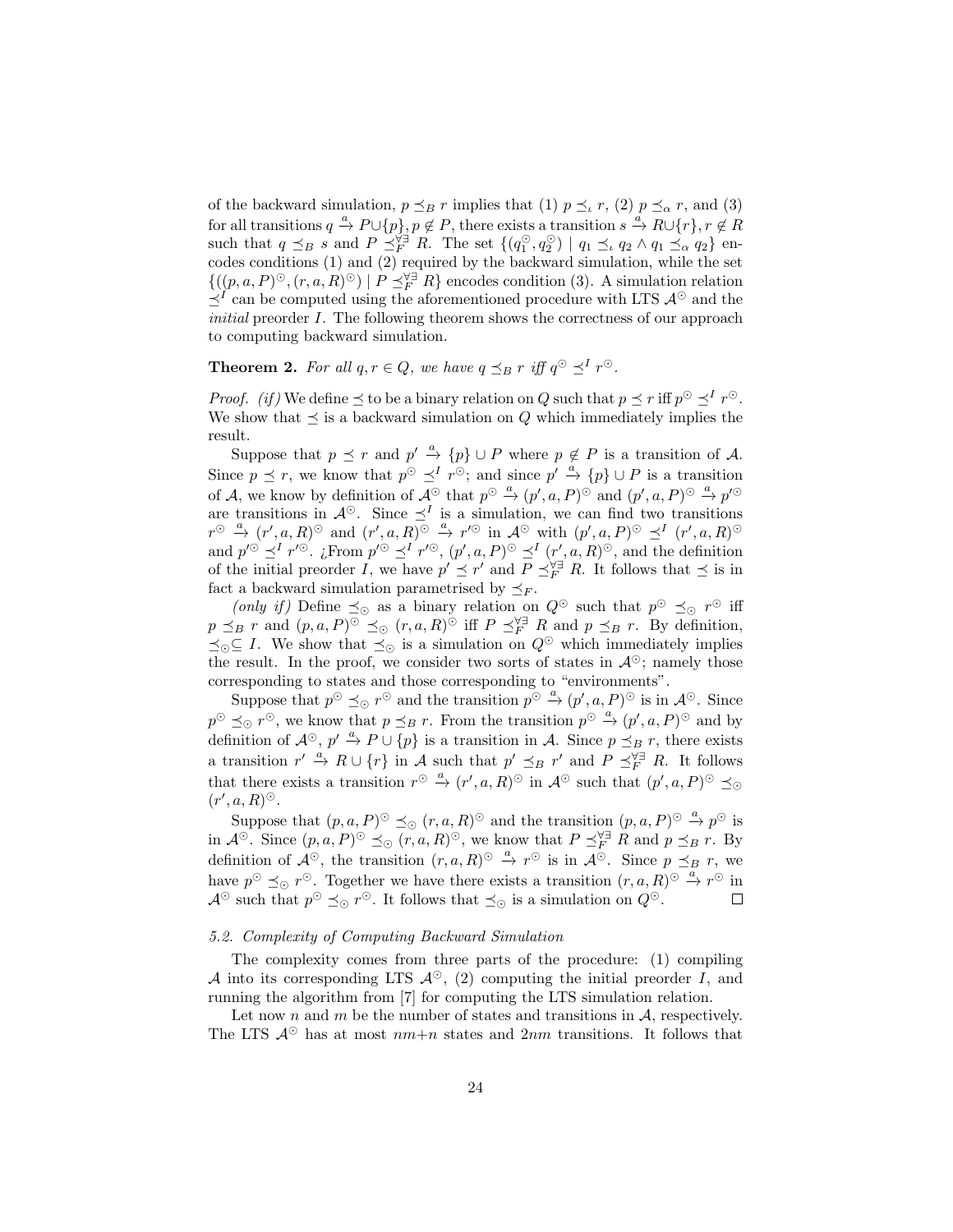Part (3) has both time complexity and space complexity  $\mathcal{O}(|\Sigma|n^2m^2)$ . As we will show, among the three parts, Part  $(3)$  has the highest time and space complexity and therefore computing backward simulation also has time and space complexity  $\mathcal{O}(|\Sigma|n^2m^2)$ . Under our definition of ABA, every state has at least one outgoing transition for each symbol in  $\Sigma$ . It follows that  $m \geq$  $|\Sigma|n$ . Therefore, we can also say that the procedure for computing the maximal backward simulation has time and space complexity  $\mathcal{O}(nm^3)$ .

Initial Preorder for Computing Backward Simulation. Let us recall that the preorder I is the union of two components:  $\{(q_1^{\odot}, q_2^{\odot}) \mid q_1 \preceq_{\iota} q_2 \land q_1 \preceq_{\alpha} q_2\}$ and  $\{((p, a, P)^\odot, (r, a, R)^\odot) \mid \forall r_j \in R \exists p_i \in P : p_i \preceq_F r_j\}.$  It is trivial that the first set can be computed by an algorithm with time complexity  $\mathcal{O}(n^2)$ . However, a naïve algorithm (pairwise comparison of all different environments in  $Env(A)$  for computing the second set has time complexity  $O(n^4m^2)$ . Here, we will describe a more efficient algorithm, which allows the computation of I in time  $\mathcal{O}(n^2m^2)$  and space  $\mathcal{O}(n)$ .

The main idea of the algorithm is the following. For each pair of transitions of  $A$ , it computes all the pairs of environments that arise from them (by deleting a right-hand side state) and adds them to  $I$  at once, reusing a lot of information that a naïve algorithm would compute repeatedly for each pair of environments. For a fixed pair of transitions, this procedure has time complexity  $\mathcal{O}(n^2)$  and space complexity  $\mathcal{O}(n)$ . Because A has at most  $m^2$  different pairs of transitions and the  $\mathcal{O}(n)$  memory needed for the data structures for one pair of transitions can be reused for the other pairs, the second component of  $I$  can be computed in time  $\mathcal{O}(n^2m^2)$  and space  $\mathcal{O}(n)$ .

We now explain how to efficiently compute all pairs of environments that arise from a given pair of transitions and that are related by I. Let us fix transitions  $p \stackrel{\alpha}{\to} P$  and  $r \stackrel{a}{\to} R$ . We will maintain a function  $\beta : R \to \{T, F\} \cup P$ such that:

$$
\beta(r') = \begin{cases}\nT & \text{if at least two states in } P \text{ are forward smaller than } r'. \\
F & \text{if no state in } P \text{ is forward smaller than } r'. \\
p' & \text{if } p' \text{ is the only state in } P \text{ such that } p' \preceq_F r'.\n\end{cases}
$$

The function  $\beta$  can be computed by lines 1-4 of Algorithm 1 in time  $\mathcal{O}(n^2)$  and space  $\mathcal{O}(n)$ . Let us consider a pair of states  $((p, a, P \setminus \{p'\})^{\odot}, (r, a, R \setminus \{r'\})^{\odot})$ in  $\mathcal{A}^{\odot}$ . This pair can be added to I if and only if the following two conditions hold:

- 1.  $\forall \hat{r} \in (R \setminus \{r'\}) . \beta(\hat{r}) \neq F.$
- 2.  $\forall \hat{r} \in (R \setminus \{r'\}) . \beta(\hat{r}) \neq p'.$

The algorithm first pre-processes  $p \stackrel{a}{\rightarrow} P$  and  $r \stackrel{a}{\rightarrow} R$ , computing certain information that will allow us to check the two conditions in constant time for every pair of environments arising from the two transitions.

The pre-processing needed for efficient checking of Condition (1) is the following. We define  $\hat{r} \in R$  as the KeyState if  $\hat{r}$  is the only one state in R such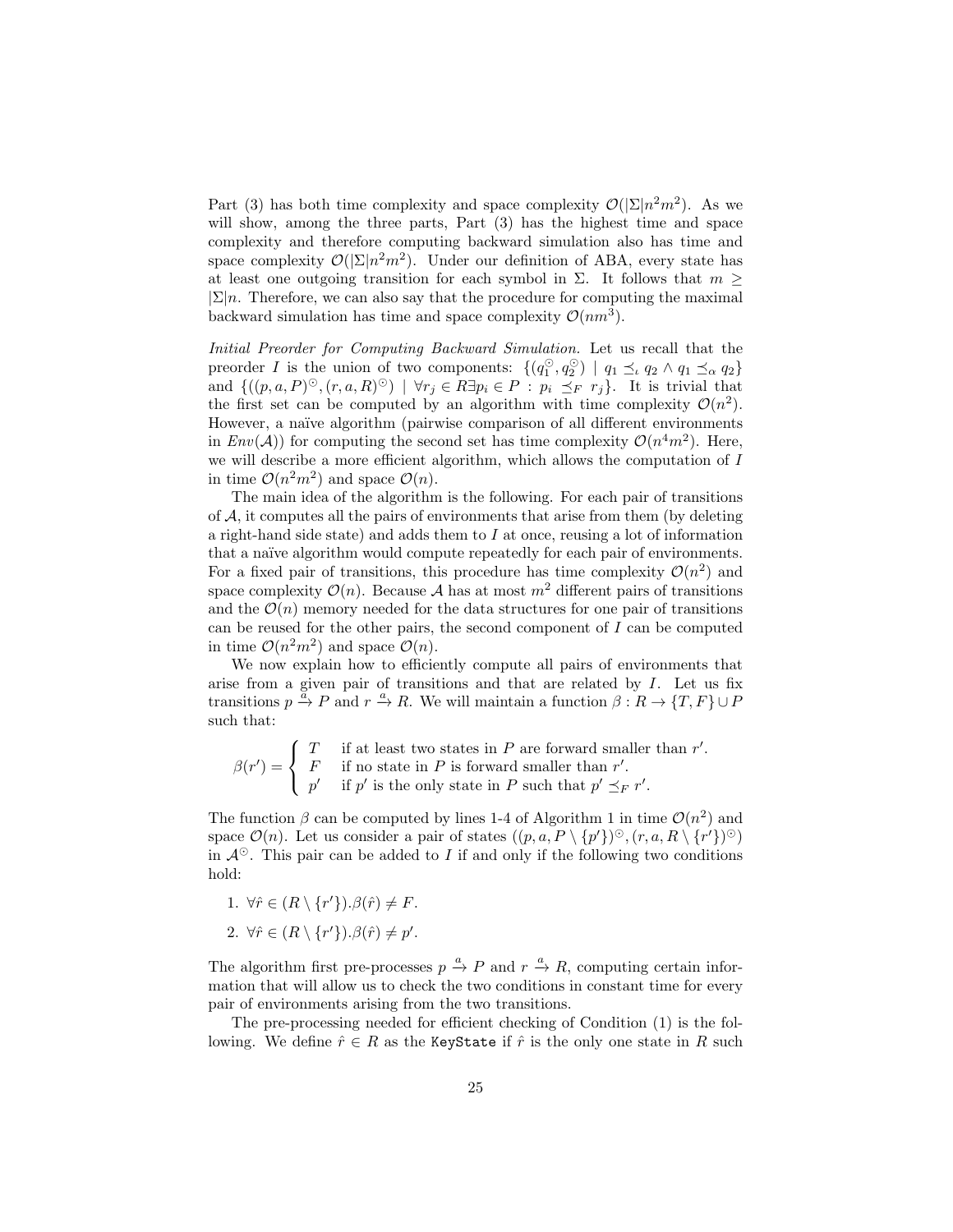#### Algorithm 1: Add Pairs of States to I

**Input:** Two transitions  $p \stackrel{a}{\rightarrow} P$  and  $r \stackrel{a}{\rightarrow} R$  in A. /\* Computing function  $\beta$  \*/ 1 forall  $r' \in R$  do  $\beta(r') := F;$ 2 forall  $p' \in P, r' \in R$  do  $\mathbf{s} \parallel \text{ if } p' \preceq_F r' \text{ then }$  $\begin{array}{ll} \textbf{4} & | & | & \textbf{if } \beta(r') = F \textbf{ then } \beta(r') := p'; \end{array}$  $\begin{array}{c|c} \texttt{5} & \texttt{else} & \beta(r') := T; \end{array}$ /\* Preprocessing for Condition (1) (computing KeyState) \*/ 6 forall  $r' \in R$  do if  $\beta(r') = F$  then  $\tau$  | if *there is no* KeyState then Let  $r'$  be the KeyState; 8 else Terminate the algorithm; /\* Preprocessing for Condition (2) (computing function  $\gamma$ ) \*/ 9 forall  $p' \in P$  do  $\gamma(p') := F;$ 10 forall  $r' \in R$  do if  $\beta(r') \notin \{T, F\}$  then 11 **if**  $\gamma(\beta(r')) = F$  then  $\gamma(\beta(r')) := r'$ ; 12 else  $\gamma(\beta(r')) := T;$  $/*$  main loop  $*/$ 13 forall  $p' \in P, r' \in R$  do 14  $\parallel$  if there is no KeyState or r' is the KeyState then 15  $\left| \begin{array}{c} \text{if } \gamma(p') \in \{F, r'\} \text{ then } \text{add }((p, a, P \setminus \{p'\})^{\odot}, (r, a, R \setminus \{r'\})^{\odot}) \text{ to } I \end{array} \right|$ 

that  $\beta(\hat{r}) = F$ . Given the function  $\beta$ , the KeyState can be found efficiently (with time complexity  $\mathcal{O}(n)$  and space complexity  $\mathcal{O}(1)$ ) by scanning through R and

- if there exist two distinct states  $r_1, r_2 \in R$  such that  $\beta(r_1) = \beta(r_2) = F$ , the algorithm terminates immediately because it follows that none of the pairs of environments generated from the given pair of transitions satisfies the requirement of I;
- if there exists only one state such that  $\beta$  maps it to F, let it be the KeyState.

Then we have that Condition  $(1)$  is satisfied if there is no KeyState or  $r'$  is the KeyState.

For efficient checking of Condition (2), we maintain a function  $\gamma : P \to$  ${T, F} \cup R$  such that

$$
\gamma(p') = \begin{cases} F & \text{if } \beta^{-1}(p') = \emptyset \\ r' & \text{if } \beta^{-1}(p') = \{r'\} \\ T & \text{otherwise.} \end{cases}
$$

The function  $\gamma$  can be found in time  $\mathcal{O}(n^2)$  and space  $\mathcal{O}(n)$  by scanning once through  $\beta$  for each element of P. With the function  $\gamma$ , Condition (2) can easily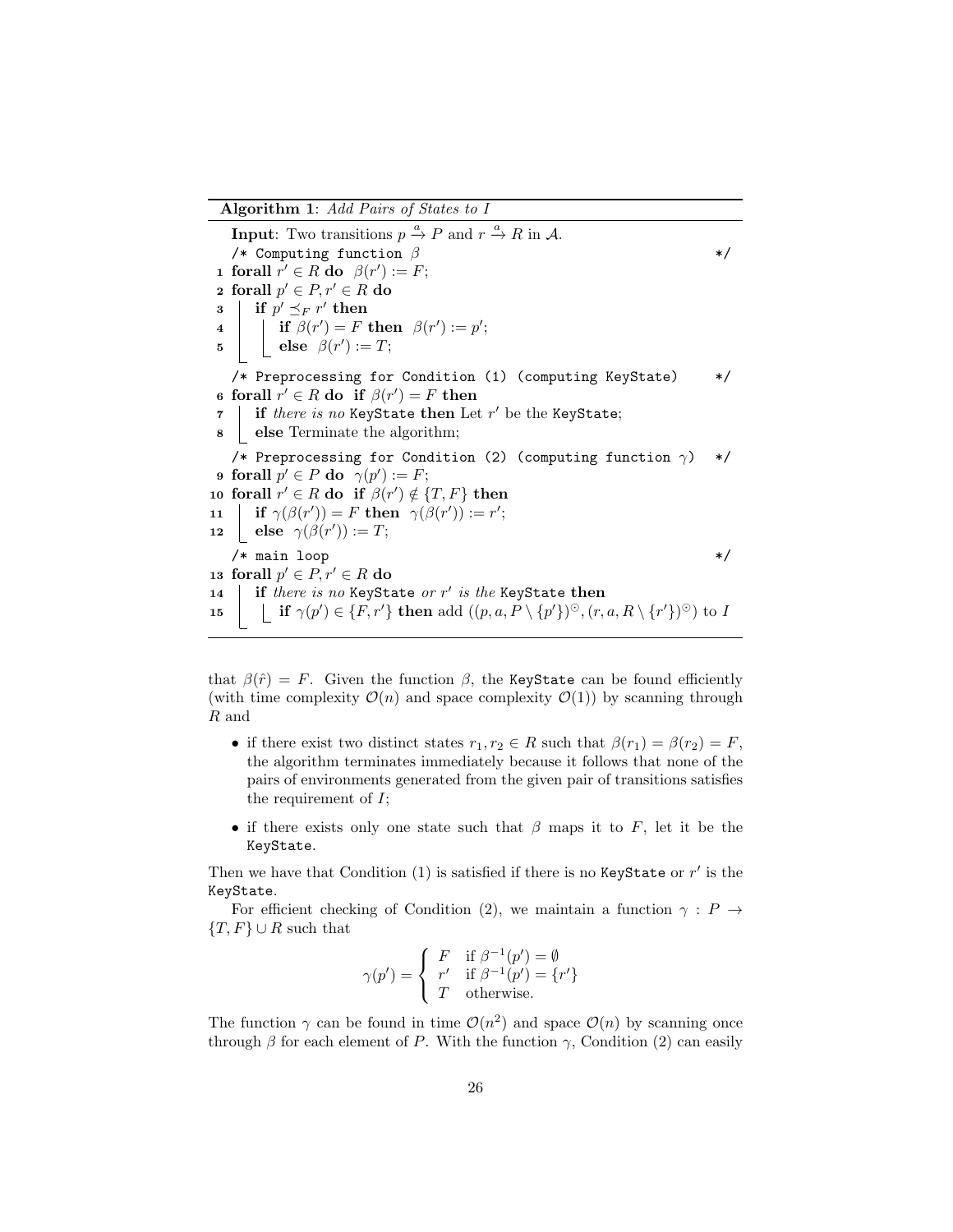be verified by checking if  $\gamma(p') \in \{F, r'\}$ , which means that for all the states  $\hat{r}$  in  $R \setminus \{r'\}$ , there is some state  $\hat{p}$  different from  $p'$  such that  $\hat{p} \preceq_F \hat{r}$ . In Algorithm 1, we first find out the KeyState if there is one and compute the function  $\gamma$  from  $\beta$ . Then in the main loop, for each pair of states  $((p, a, P \setminus \{p'\})^{\odot}, (r, a, R \setminus \{r'\})^{\odot}),$ we check if it belongs to I by verifying the Conditions  $(1)$  and  $(2)$ . Since it is easy to see that Algorithm 1 has time complexity  $\mathcal{O}(n^2)$  and space complexity  $\mathcal{O}(n)$ (not taking into account the space needed for  $I$  itself), we can conclude that the initial preorder I can be computed in time  $\mathcal{O}(n^2m^2)$  and space  $\mathcal{O}(m^2)$  (encoding of I). This leads to the following theorem that summarises the complexity of computing the backward simulation.

Theorem 3. Maximal backward simulation parametrised by a given transitive and reflexive forward simulation can be computed with both time and space complexity  $\mathcal{O}(|\Sigma|n^2m^2) \subseteq \mathcal{O}(nm^3)$ .

#### 6. Experimental Results

In this section, we evaluate the performance of ABA mediated minimisation by applying it to (1) the algorithm proposed by Gastin and Oddoux [5] for translating linear temporal logic (LTL) formulae to nondeterministic Büchi automata (NBA) and (2) the algorithm proposed by Vardi and Kupferman [2] for complementing NBA.

## 6.1. Translating LTL Formulae to Nondeterministic Büchi Automata

In the algorithm of [5] for translating LTL formulae to NBA, ABA are used as an intermediate representation. To be more specific, the translation consists of three steps: (1) an LTL formula is translated to an equivalent very weak ABA with co-Büchi acceptance conditions,  $(2)$  the ABA is subsequently translated to an equivalent generalised nondeterministic Büchi automaton (GBA), and then (3) the GBA is translated to an equivalent NBA. The resulting NBA is typically used as a formal specification against which some system is verified by model checking, and thus its size is crucial for the efficiency of the verification process. Below, we provide experimental evidence that our algorithm for reducing the size of ABA can be useful for reducing the size of NBA produced by the translation algorithm and hence for the efficiency of the entire verification process.

Our experiments were carried out as follows. Three sets of 200 random LTL formulae (with 1, 2, and 3 atomic propositions, respectively) were generated by the GOAL [11] tool and then used as inputs of the translation experiments. For each input LTL formula, we (1) translated it to a very weak ABA with  $co-Büchi$  acceptance conditions,  $(2)$  processed the ABA using one of the options mentioned below, and (3) translated it back to an equivalent NBA. In the translation, we considered the following three options: (1) Original: we kept the ABA as it was. (2) Mediated: we minimised the ABA with mediated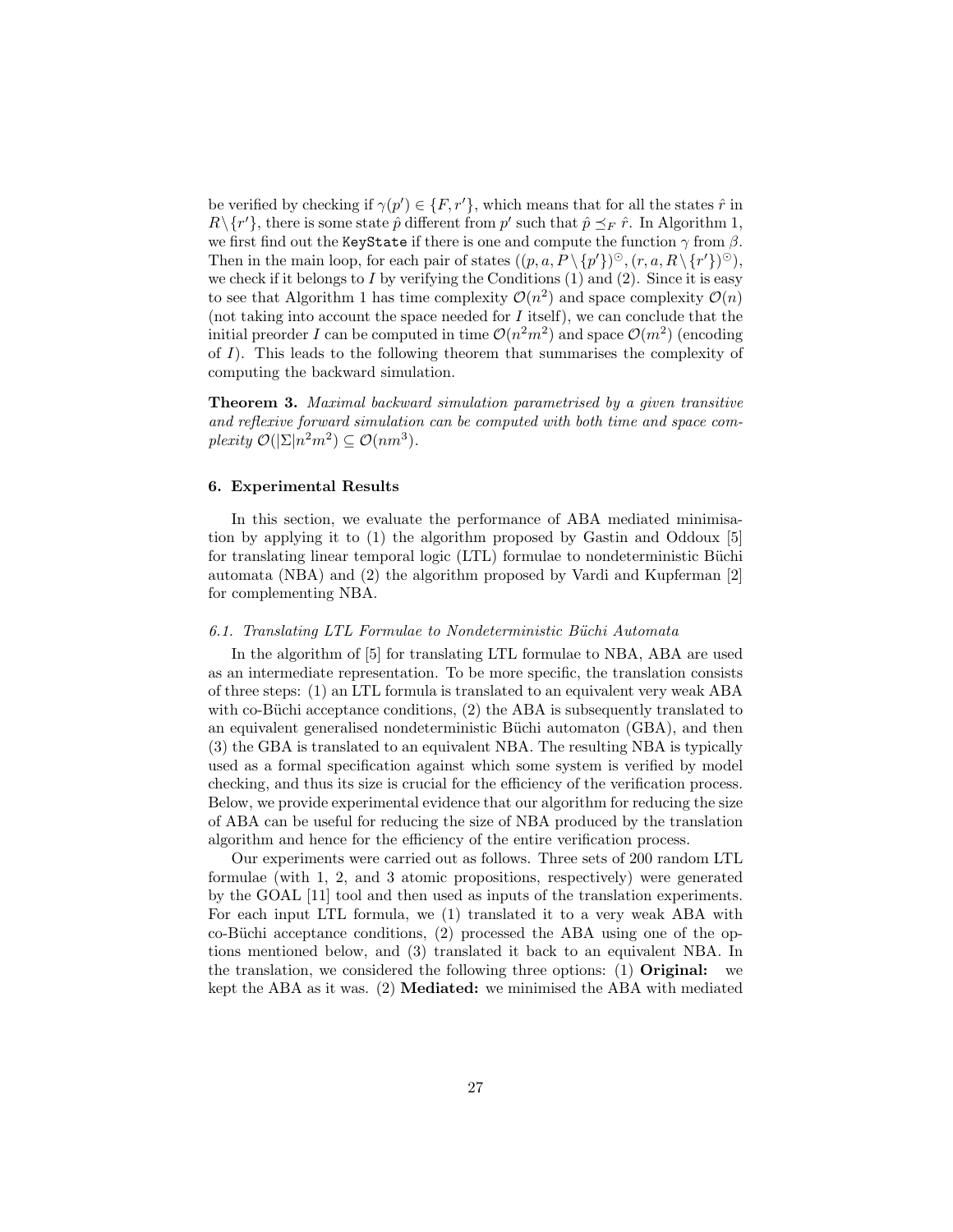|          | AP             | ABA   |       | NBA  |       | Time (ms) |
|----------|----------------|-------|-------|------|-------|-----------|
|          |                | St.   | Tr.   | St.  | Tr.   |           |
| Original |                | 4.39  | 6.94  | 4.18 | 9.13  | 9.1       |
| Mediated | 1              | 3.81  | 6.3   | 3.94 | 8.26  | 42.9      |
| Forward  |                | 4.26  | 6.52  | 3.94 | 7.75  | 31.5      |
| Original |                | 6.5   | 13.29 | 8.21 | 44.99 | 27.21     |
| Mediated | $\mathfrak{D}$ | 5.09  | 11.52 | 6.76 | 26.63 | 101.4     |
| Forward  |                | 6.16  | 12.19 | 7.11 | 29.54 | 67.6      |
| Original |                | 18.86 | 49.49 | 33   | 359.3 | 129.91    |
| Mediated | 3              | 12.34 | 42.4  | 22.9 | 159.8 | 12339.34  |
| Forward  |                | 17.78 | 45.49 | 26.7 | 188.5 | 5814.78   |

Table 1: Combining minimisation with LTL to Büchi translation

equivalence. (3) Forward: we minimised the ABA with forward equivalence<sup>4</sup>. The results are given in Table 1.

In Table 1, the columns "ABA" and "NBA" give the average numbers of states and transitions of the intermediate ABA and the resulting NBA. The column " $Time(ms)$ " is the average execution time of the translation in milliseconds. From the table, we can see that minimisation by mediated equivalence can result in smallest final NBA, with the cost of additional execution time. However, in most of the cases, the execution time of the translation takes a very small portion of the entire verification task only.

## 6.2. Complementing Nondeterministic Büchi Automata

In the algorithm [2] for complementing NBA, ABA are again used as an intermediate model. To be more specific, the complementation algorithm has two steps: (1) it translates an NBA to an ABA that recognises its complement language, and (2) it translates the ABA back to an equivalent NBA. The second step is an exponential procedure (exponential in the size of the ABA), hence reducing the size of the ABA before the second step usually pays off.

We have performed the following experiments. Three sets of 100 random NBA (of  $|\Sigma| = 2, 4$ , and 8, respectively) were generated by the GOAL [11] tool and then used as inputs of the complementation experiments. For each input NBA, we first translated it to an ABA that recognised its complement language. The ABA was (1) processed according to one of the options (Original, Mediated, or Forward) described above and then (2) translated back to an equivalent NBA using an exponential procedure<sup>5</sup>. The results are given in Table 2 and Table 3. Table 2 is an overall comparison between the three different options and Table 3 is a more detailed comparison between Mediated and Forward minimisation.

<sup>4</sup>We kept the ABA very weak by not merging a bigger state with a smaller state according to the partial order defined in the very weak ABA.

<sup>&</sup>lt;sup>5</sup>For the option "Original", we also used the optimisation suggested in [2] that only takes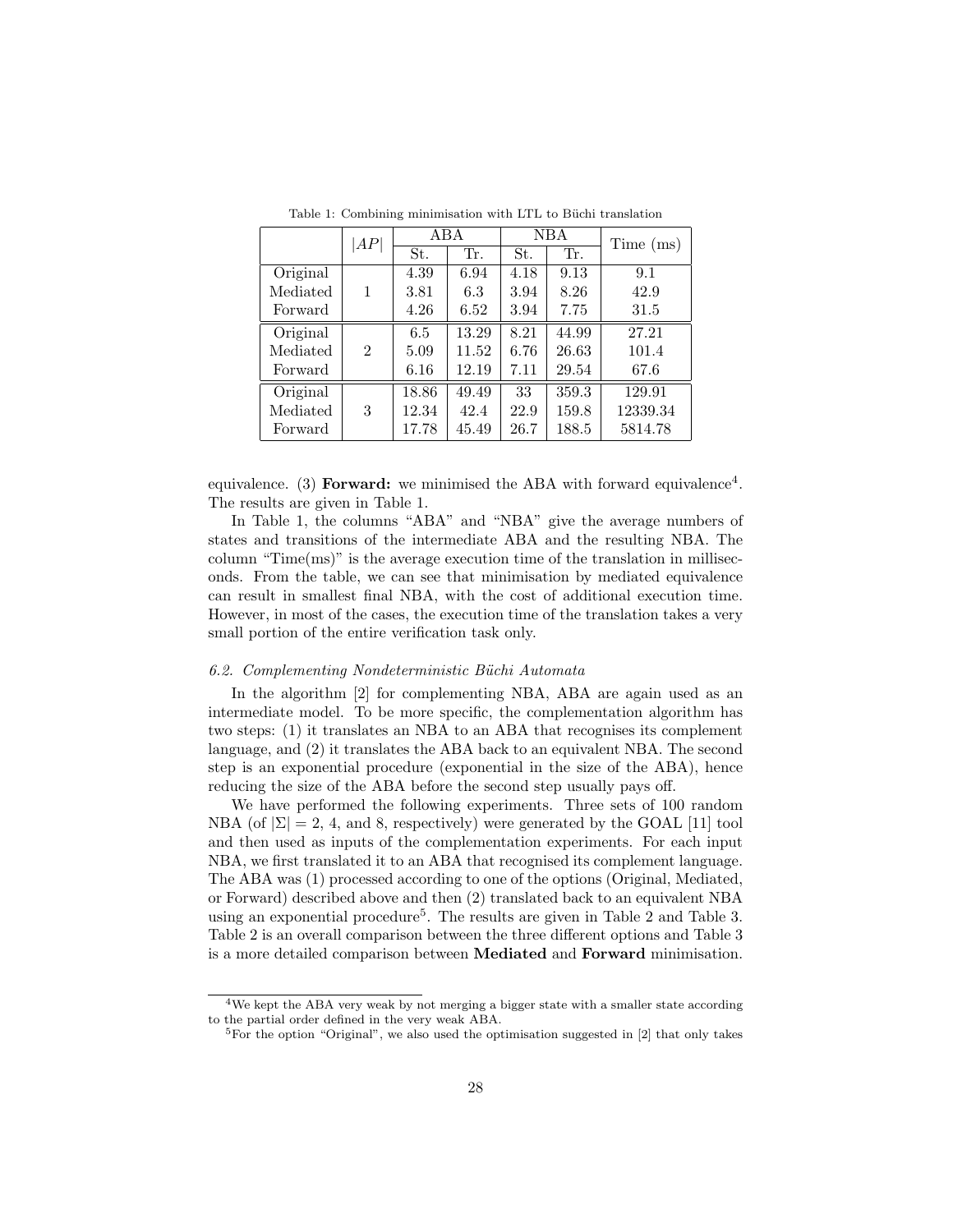|          | $\Sigma$       | <b>NBA</b> |      |       | Complemented-NBA | Time (ms) | Timeout            |
|----------|----------------|------------|------|-------|------------------|-----------|--------------------|
|          |                | St.        | Tr.  | St.   | Tr.              |           | $(10 \text{ min})$ |
| Original |                |            |      | 13.7  | 52.34            | 4236      |                    |
| Mediated | $\overline{2}$ | 2.5        | 3.3  | 6.73  | 32.89            | 3029      |                    |
| Forward  |                |            |      | 9.47  | 54.91            | 9548      | $\theta$           |
| Original |                |            |      | 46.98 | 350.98           | 12926.87  | 5                  |
| Mediated | $\overline{4}$ | 3.3        | 6.0  | 24.42 | 420.18           | 1426.84   | 6                  |
| Forward  |                |            |      | 25.7  | 310.17           | 917.76    | 8                  |
| Original |                |            |      | 141.3 | 1809.29          | 40634.5   | 22                 |
| Mediated | 8              | 4.7        | 11.9 | 75.85 | 2735.3           | 10267.6   | 23                 |
| Forward  |                |            |      | 94.12 | 2957.2           | 18099.2   | 26                 |

Table 2: Combining minimisation with complementation

Table 3: Comparison: Mediated vs. Forward. We only compare the cases that both approaches finished within the timeout period.

|          | Σ              | ABA  |       | Minimised-ABA |        | Complemented-NBA |         |
|----------|----------------|------|-------|---------------|--------|------------------|---------|
|          |                | St.  | Tr.   | St.           | Tr.    | St.              | Tr.     |
| Forward  | $\overline{2}$ | 11.8 | 39.8  | 7             | 26.9   | 9.47             | 54.91   |
|          | 4              | 20.3 | 146.7 | 10.55         | 93.43  | 25.7             | 310.17  |
|          | 8              | 36.4 | 517.4 | 15.245        | 275.73 | 94.12            | 2957.51 |
| Mediated | $\overline{2}$ | 11.8 | 39.8  | 5.66          | 20.49  | 6.73             | 33.89   |
|          | 4              | 20.3 | 146.7 | 8.46          | 72.56  | 20.38            | 235.93  |
|          | 8              | 36.4 | 517.4 | 13.59         | 238    | 70.54            | 2429.97 |

In Table 2, the columns "NBA" and "Complemented-NBA" give the average numbers of states and transitions of the input NBA and the complemented NBA. The column "Time(ms)" is the average execution time in milliseconds. "Timeout" is the number of cases that could not be finished within the timeout period (10 min). Note that in the table, the cases that could not be finished within the timeout period are excluded from the average number. From the table, we can see that minimisation by mediated equivalence can effectively speed up the complementation and also reduce the size of the complemented NBA.

In Table 3, we compare the performance between Mediated and Forward minimisation in detail. The columns "ABA", "Minimised-ABA", and "Complemented-NBA" give the average numbers of states and transitions of the ABA before minimisation, the ABA after minimisation, and the complemented BA. From the table, we observe that mediated minimisation consistently results in a better reduction than forward minimisation<sup>6</sup>.

a consistent subset.

 $6$ The experimental results given here are different from the preliminary version of the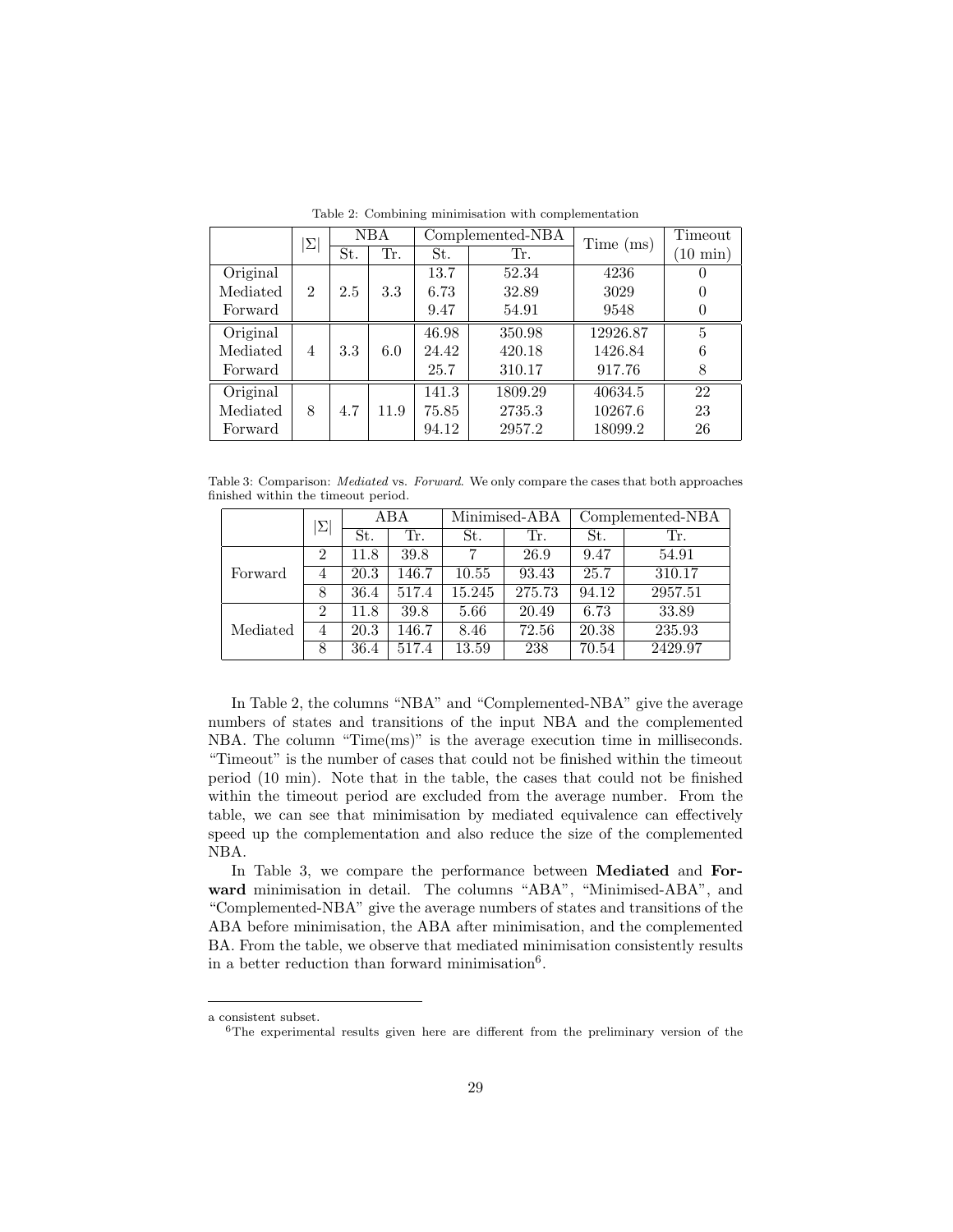#### Some Notes on the Limitations of ABA Minimisation

We also tested mediated minimisation on complementing the hand-optimised Büchi automata in the Büchi store [12]. However, the result is not positive. The main reason is that the simulation-preorder on those hand-optimised automata is extremely sparse. Notice that all simulation equivalent states are already merged on these optimised automata. As a consequence, there is only a very limited space for further state/transition reduction in the produced ABA.

#### 7. Conclusion and Future Work

We have introduced a novel notion of backward simulation for alternating automata. Inspired by our previous work simulation reduction for tree automata, we combined forward and backward simulation to form a coarser relation called mediated preorder and showed that the quotient wrt. mediated equivalence has the same language as the original ABA. Moreover, we developed an efficient algorithm for computing backward simulation and mediated equivalence. Experimental results show that the mediated reduction of ABA noticeably outperforms the reduction based on forward simulation.

In the future, we would like to extend the mediated equivalence by building it on top of even coarser forward simulation relations, e.g., delayed or fair forward simulation relations [6]. Also, we would like to study the possibility of using mediated preorder to remove redundant transitions (similar to the approaches described in [13]). We believe that the extensions described above can considerably improve the performance of mediated reduction.

#### References

- [1] P. A. Abdulla, Y.-F. Chen, L. Hol´ık, T. Vojnar, Mediating for Reduction (on Minimizing Alternating B¨uchi Automata), in: Proc. of FSTTCS'09, Vol. 4 of LIPIcs, Schloss Dagstuhl - Leibniz-Zentrum fuer Informatik, 2009, pp. 1–12.
- [2] O. Kupferman, M. Y. Vardi, Weak alternating automata are not that weak, ACM Transactions on Computational Logic 2 (3) (2001) 408–429.
- [3] M. Y. Vardi, Automata-Theoretic Model Checking Revisited, in: Proc. of VMCAI'07, Vol. 4349 of LNCS, Springer, 2007, pp. 137–150.

paper [1] for two reasons. First, we re-ran the experiments on a different machine with a different set of random examples. Second, in Table 3, we compare only cases for which both approaches finished within the timeout period. If only one of them finished in the timeout period while the other did not, we dropped that case. This excluded some cases when one of the approaches finished with a huge final automaton while the other did not produce anything within the timeout period. The data presented in [1] was heavily dominated by such cases.